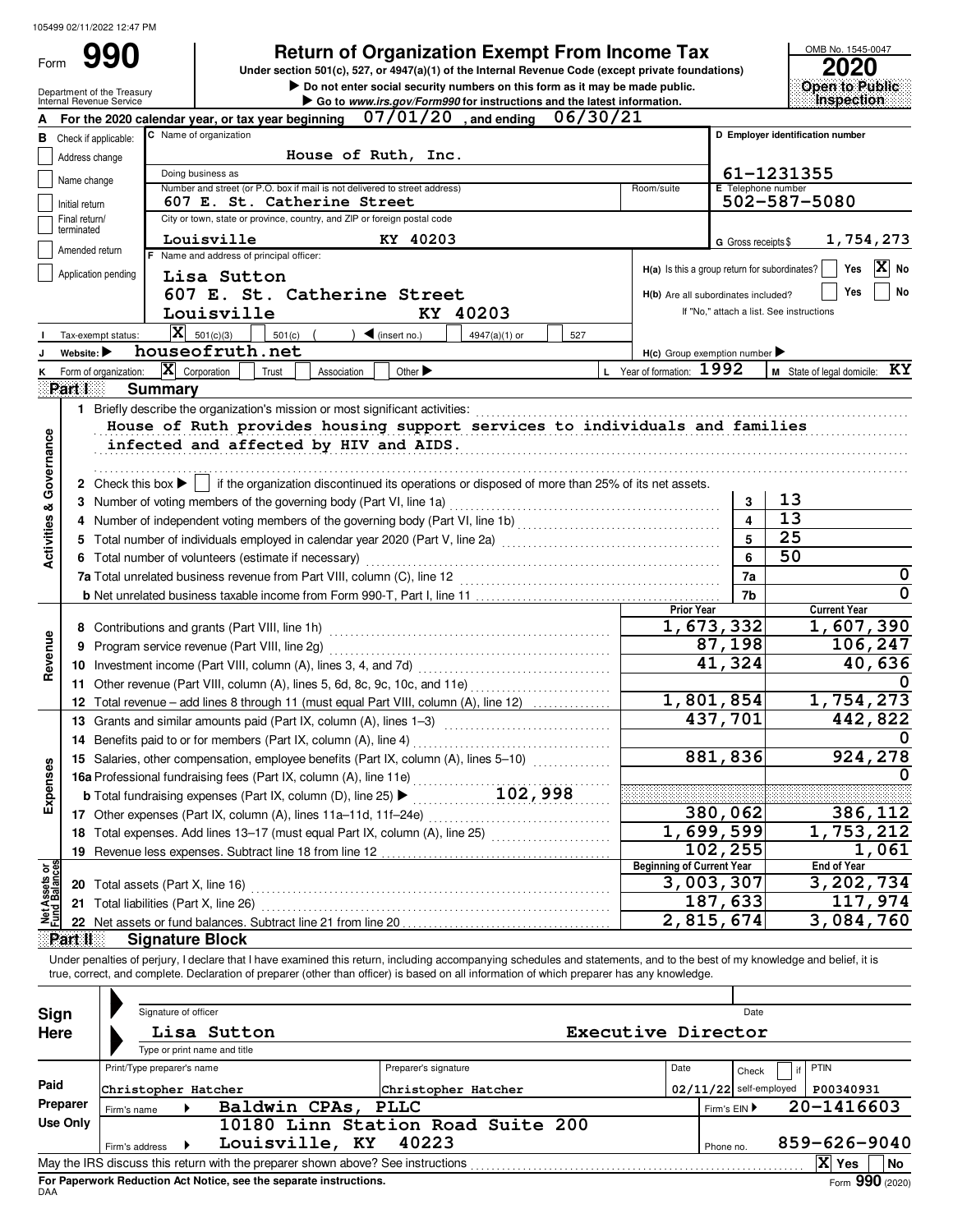|                | Form 990 (2020) House of Ruth, Inc.                                                                                                                                                                                                                                                                                 |                                              | 61-1231355              |                                                                                                                   | Page 2                |
|----------------|---------------------------------------------------------------------------------------------------------------------------------------------------------------------------------------------------------------------------------------------------------------------------------------------------------------------|----------------------------------------------|-------------------------|-------------------------------------------------------------------------------------------------------------------|-----------------------|
| Part III       | <b>Statement of Program Service Accomplishments</b>                                                                                                                                                                                                                                                                 |                                              |                         | Check if Schedule O contains a response or note to any line in this Part III [11] [11] [11] [11] [11] [11] [1     | $ \mathbf{X} $        |
|                | 1 Briefly describe the organization's mission:                                                                                                                                                                                                                                                                      |                                              |                         |                                                                                                                   |                       |
|                | House of Ruth provides housing support services to individuals and families<br>infected and affected by HIV and AIDS.                                                                                                                                                                                               |                                              |                         |                                                                                                                   |                       |
|                |                                                                                                                                                                                                                                                                                                                     |                                              |                         |                                                                                                                   |                       |
|                | 2 Did the organization undertake any significant program services during the year which were not listed on the<br>prior Form 990 or 990-EZ?                                                                                                                                                                         |                                              |                         |                                                                                                                   | Yes $ \mathbf{X} $ No |
| 3<br>services? | If "Yes," describe these new services on Schedule O.<br>Did the organization cease conducting, or make significant changes in how it conducts, any program                                                                                                                                                          |                                              |                         |                                                                                                                   | Yes $\overline{X}$ No |
|                | If "Yes," describe these changes on Schedule O.<br>Describe the organization's program service accomplishments for each of its three largest program services, as measured by<br>expenses. Section $501(c)(3)$ and $501(c)(4)$ organizations are required to report the amount of grants and allocations to others, |                                              |                         |                                                                                                                   |                       |
|                | the total expenses, and revenue, if any, for each program service reported.                                                                                                                                                                                                                                         |                                              |                         |                                                                                                                   |                       |
| <b>HOPWA:</b>  |                                                                                                                                                                                                                                                                                                                     |                                              |                         |                                                                                                                   |                       |
|                | Served 842 unduplicated clients. Developed housing stability plan with HOR<br>staff to establish goals and action steps for securing and maintaining<br>stable housing                                                                                                                                              |                                              |                         |                                                                                                                   |                       |
|                |                                                                                                                                                                                                                                                                                                                     |                                              |                         |                                                                                                                   |                       |
|                |                                                                                                                                                                                                                                                                                                                     |                                              |                         |                                                                                                                   |                       |
|                |                                                                                                                                                                                                                                                                                                                     |                                              |                         |                                                                                                                   |                       |
|                |                                                                                                                                                                                                                                                                                                                     |                                              |                         |                                                                                                                   |                       |
|                |                                                                                                                                                                                                                                                                                                                     |                                              |                         |                                                                                                                   |                       |
| 4b (Code:      | (Expenses \$<br>HwH Long-term Housing:<br>Consists of 15 scattered-site houses, duplexes and condominiums in Metro                                                                                                                                                                                                  |                                              |                         | 163, 236 including grants of $\sqrt[6]{\frac{163}{236}}$ (Revenue $\sqrt[6]{\frac{12}{674}}$ )                    |                       |
|                | Louisville that provide housing for HIV positive persons whose lives have<br>been further complicated by homelessness.<br>41 persons were served; 23 households.                                                                                                                                                    |                                              | .                       |                                                                                                                   |                       |
|                | 82% of residents stayed in the program for the entire year.                                                                                                                                                                                                                                                         |                                              |                         |                                                                                                                   |                       |
|                |                                                                                                                                                                                                                                                                                                                     |                                              |                         |                                                                                                                   |                       |
|                |                                                                                                                                                                                                                                                                                                                     |                                              |                         |                                                                                                                   |                       |
|                |                                                                                                                                                                                                                                                                                                                     |                                              |                         |                                                                                                                   |                       |
|                |                                                                                                                                                                                                                                                                                                                     |                                              |                         |                                                                                                                   |                       |
| 4c (Code:      | Glade House Short-term Housing (single room occupancy) :<br>14 clients served, 7 exited to long-term housing, 6 currently                                                                                                                                                                                           |                                              |                         | $\ldots$ ) (Expenses \$200, 179 including grants of \$200, 179 including grants of \$1, the venue \$1, 12, 523 is |                       |
|                | remain in SRO program. 1 exited to a friend.<br>SRO Bed utilization rate - 88%                                                                                                                                                                                                                                      |                                              |                         |                                                                                                                   |                       |
|                | For those that remained at Glade House for at least 9 months, 99%<br>managed their addiction and stayed housed one year after exit.                                                                                                                                                                                 |                                              |                         |                                                                                                                   |                       |
|                |                                                                                                                                                                                                                                                                                                                     |                                              |                         |                                                                                                                   |                       |
|                |                                                                                                                                                                                                                                                                                                                     |                                              |                         |                                                                                                                   |                       |
|                |                                                                                                                                                                                                                                                                                                                     |                                              |                         |                                                                                                                   |                       |
|                |                                                                                                                                                                                                                                                                                                                     |                                              |                         |                                                                                                                   |                       |
|                | 4d Other program services (Describe on Schedule O.)                                                                                                                                                                                                                                                                 |                                              |                         |                                                                                                                   |                       |
| (Expenses \$   | 4e Total program service expenses $\blacktriangleright$                                                                                                                                                                                                                                                             | 658, 802 including grants of \$<br>1,489,515 | 442, 822 ) (Revenue $$$ | 81,050                                                                                                            |                       |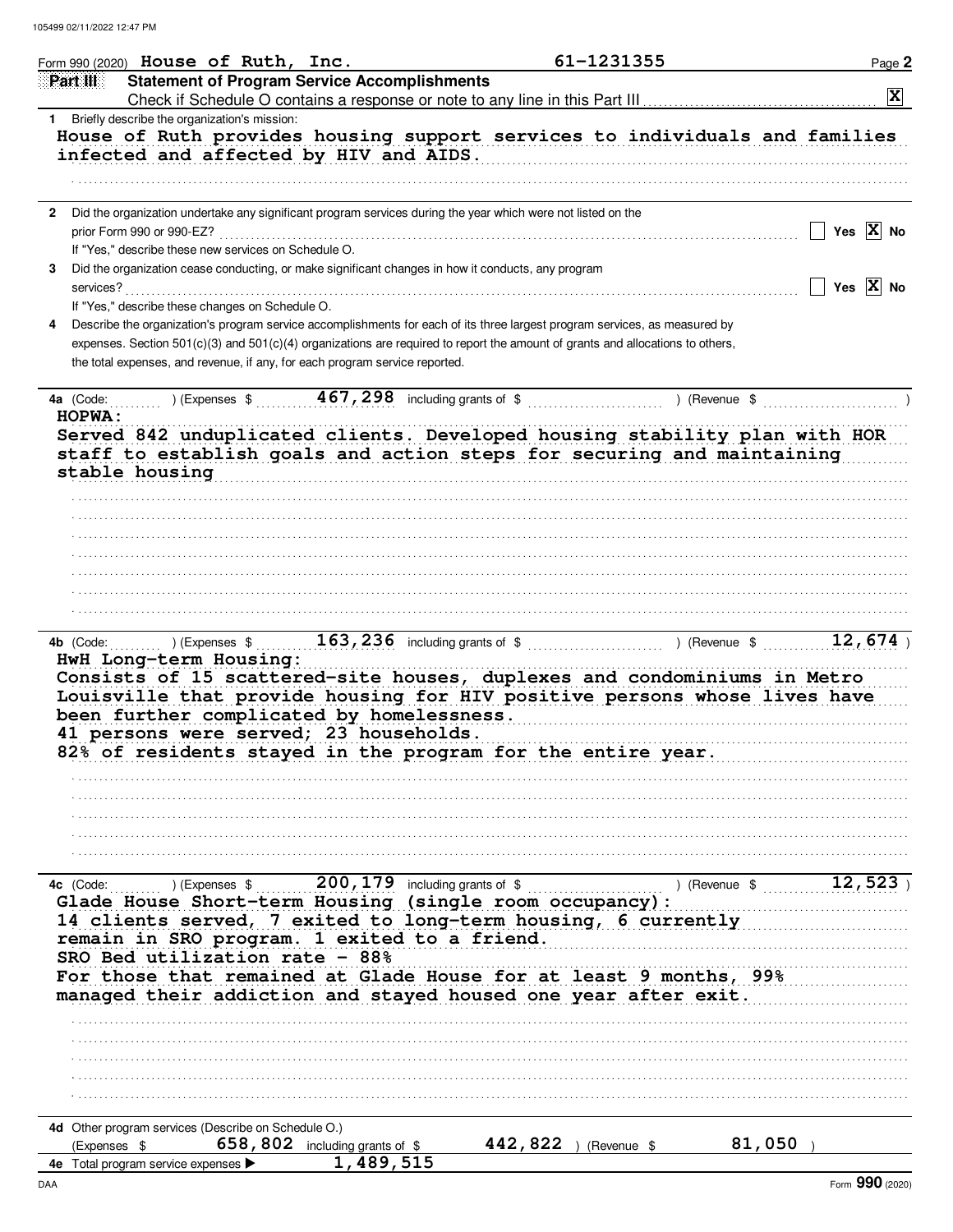|     | <b>Checklist of Required Schedules</b><br>Part IV                                                                                                                                                                      |                 |             |                         |
|-----|------------------------------------------------------------------------------------------------------------------------------------------------------------------------------------------------------------------------|-----------------|-------------|-------------------------|
|     |                                                                                                                                                                                                                        |                 | Yes         | No                      |
| 1   | Is the organization described in section $501(c)(3)$ or $4947(a)(1)$ (other than a private foundation)? If "Yes,"                                                                                                      |                 |             |                         |
|     | complete Schedule A                                                                                                                                                                                                    | 1               | X           |                         |
| 2   |                                                                                                                                                                                                                        | $\mathbf{2}$    | $\mathbf x$ |                         |
| 3   | Did the organization engage in direct or indirect political campaign activities on behalf of or in opposition to                                                                                                       |                 |             |                         |
|     | candidates for public office? If "Yes," complete Schedule C, Part I                                                                                                                                                    | 3               |             | X                       |
| 4   | Section 501(c)(3) organizations. Did the organization engage in lobbying activities, or have a section 501(h)                                                                                                          |                 |             |                         |
|     | election in effect during the tax year? If "Yes," complete Schedule C, Part II                                                                                                                                         | 4               |             | X                       |
| 5   | Is the organization a section $501(c)(4)$ , $501(c)(5)$ , or $501(c)(6)$ organization that receives membership dues,                                                                                                   |                 |             | X                       |
|     | assessments, or similar amounts as defined in Revenue Procedure 98-19? If "Yes," complete Schedule C, Part III                                                                                                         | 5               |             |                         |
| 6   | Did the organization maintain any donor advised funds or any similar funds or accounts for which donors<br>have the right to provide advice on the distribution or investment of amounts in such funds or accounts? If |                 |             |                         |
|     | "Yes," complete Schedule D, Part I                                                                                                                                                                                     | 6               |             | X                       |
| 7   | Did the organization receive or hold a conservation easement, including easements to preserve open space,                                                                                                              |                 |             |                         |
|     | the environment, historic land areas, or historic structures? If "Yes," complete Schedule D, Part II                                                                                                                   | 7               |             | X                       |
| 8   | Did the organization maintain collections of works of art, historical treasures, or other similar assets? If "Yes,"                                                                                                    |                 |             |                         |
|     | complete Schedule D, Part III                                                                                                                                                                                          | 8               |             | X                       |
| 9   | Did the organization report an amount in Part X, line 21, for escrow or custodial account liability, serve as a                                                                                                        |                 |             |                         |
|     | custodian for amounts not listed in Part X; or provide credit counseling, debt management, credit repair, or                                                                                                           |                 |             |                         |
|     | debt negotiation services? If "Yes," complete Schedule D, Part IV                                                                                                                                                      | 9               |             | X                       |
| 10  | Did the organization, directly or through a related organization, hold assets in donor-restricted endowments                                                                                                           |                 |             |                         |
|     | or in quasi endowments? If "Yes," complete Schedule D, Part V                                                                                                                                                          | 10              |             | X                       |
| 11  | If the organization's answer to any of the following questions is "Yes," then complete Schedule D, Parts VI,                                                                                                           |                 |             |                         |
|     | VII, VIII, IX, or X as applicable.                                                                                                                                                                                     |                 |             |                         |
| a   | Did the organization report an amount for land, buildings, and equipment in Part X, line 10? If "Yes,"                                                                                                                 |                 |             |                         |
|     | complete Schedule D, Part VI                                                                                                                                                                                           | 11a             | X           |                         |
| b   | Did the organization report an amount for investments—other securities in Part X, line 12, that is 5% or more                                                                                                          |                 |             |                         |
|     | of its total assets reported in Part X, line 16? If "Yes," complete Schedule D, Part VII                                                                                                                               | 11b             |             | X                       |
| c   | Did the organization report an amount for investments-program related in Part X, line 13, that is 5% or more                                                                                                           |                 |             |                         |
|     | of its total assets reported in Part X, line 16? If "Yes," complete Schedule D, Part VIII                                                                                                                              | 11c             |             | X                       |
| d   | Did the organization report an amount for other assets in Part X, line 15, that is 5% or more of its total assets                                                                                                      |                 |             |                         |
|     | reported in Part X, line 16? If "Yes," complete Schedule D, Part IX                                                                                                                                                    | 11d             |             | X                       |
| е   | Did the organization report an amount for other liabilities in Part X, line 25? If "Yes," complete Schedule D, Part X                                                                                                  | 11e             |             | $\overline{\mathbf{x}}$ |
| f   | Did the organization's separate or consolidated financial statements for the tax year include a footnote that addresses                                                                                                |                 |             |                         |
|     | the organization's liability for uncertain tax positions under FIN 48 (ASC 740)? If "Yes," complete Schedule D, Part X                                                                                                 | 11f             |             | X                       |
| 12a | Did the organization obtain separate, independent audited financial statements for the tax year? If "Yes," complete                                                                                                    |                 |             |                         |
|     | Schedule D, Parts XI and XII                                                                                                                                                                                           | 12a             | $\mathbf x$ |                         |
| b   | Was the organization included in consolidated, independent audited financial statements for the tax year? If                                                                                                           |                 |             |                         |
|     |                                                                                                                                                                                                                        | 12 <sub>b</sub> |             | X<br>X                  |
| 13  |                                                                                                                                                                                                                        | 13              |             | $\mathbf x$             |
| 14a | Did the organization maintain an office, employees, or agents outside of the United States?                                                                                                                            | 14a             |             |                         |
| b   | Did the organization have aggregate revenues or expenses of more than \$10,000 from grantmaking,                                                                                                                       |                 |             |                         |
|     | fundraising, business, investment, and program service activities outside the United States, or aggregate<br>foreign investments valued at \$100,000 or more? If "Yes," complete Schedule F, Parts I and IV            | 14b             |             | X                       |
| 15  | Did the organization report on Part IX, column (A), line 3, more than \$5,000 of grants or other assistance to or                                                                                                      |                 |             |                         |
|     | for any foreign organization? If "Yes," complete Schedule F, Parts II and IV                                                                                                                                           | 15              |             | X                       |
| 16  | Did the organization report on Part IX, column (A), line 3, more than \$5,000 of aggregate grants or other                                                                                                             |                 |             |                         |
|     |                                                                                                                                                                                                                        | 16              |             | X                       |
| 17  | Did the organization report a total of more than \$15,000 of expenses for professional fundraising services on                                                                                                         |                 |             |                         |
|     |                                                                                                                                                                                                                        | 17              |             | X                       |
| 18  | Did the organization report more than \$15,000 total of fundraising event gross income and contributions on                                                                                                            |                 |             |                         |
|     | Part VIII, lines 1c and 8a? If "Yes," complete Schedule G, Part II                                                                                                                                                     | 18              |             | X.                      |
| 19  | Did the organization report more than \$15,000 of gross income from gaming activities on Part VIII, line 9a?                                                                                                           |                 |             |                         |
|     |                                                                                                                                                                                                                        | 19              |             | X                       |
| 20a | Did the organization operate one or more hospital facilities? If "Yes," complete Schedule H                                                                                                                            | 20a             |             | X                       |
| b   |                                                                                                                                                                                                                        | 20 <sub>b</sub> |             |                         |
| 21  | Did the organization report more than \$5,000 of grants or other assistance to any domestic organization or                                                                                                            |                 |             |                         |
|     |                                                                                                                                                                                                                        | 21              |             | X                       |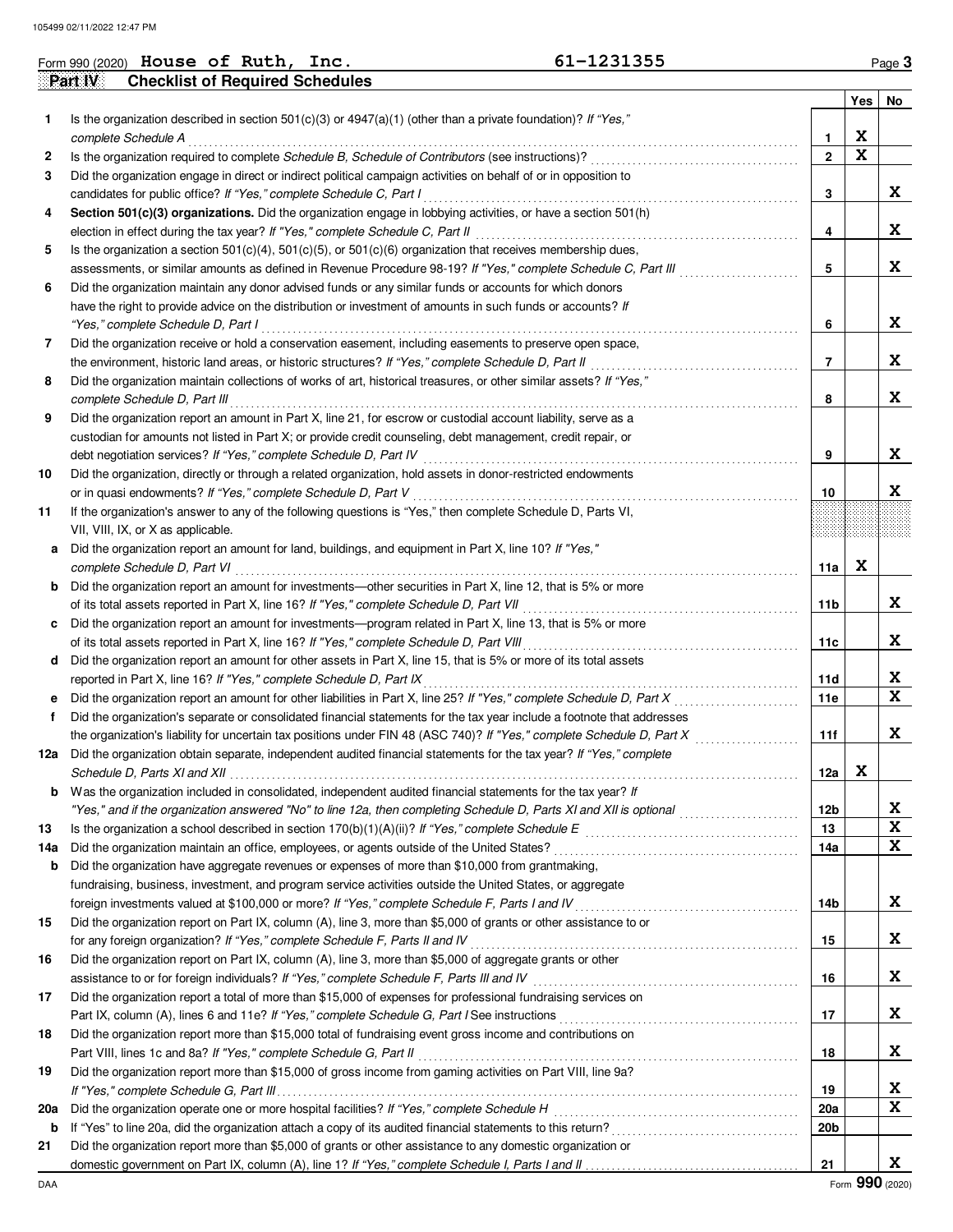|     | <b>Checklist of Required Schedules (continued)</b><br>Part IV                                                                               |                |                  |                 |     |                         |
|-----|---------------------------------------------------------------------------------------------------------------------------------------------|----------------|------------------|-----------------|-----|-------------------------|
|     |                                                                                                                                             |                |                  |                 | Yes | No                      |
| 22  | Did the organization report more than \$5,000 of grants or other assistance to or for domestic individuals on                               |                |                  |                 |     |                         |
|     | Part IX, column (A), line 2? If "Yes," complete Schedule I, Parts I and III                                                                 |                |                  | 22              | X   |                         |
| 23  | Did the organization answer "Yes" to Part VII, Section A, line 3, 4, or 5 about compensation of the                                         |                |                  |                 |     |                         |
|     | organization's current and former officers, directors, trustees, key employees, and highest compensated                                     |                |                  |                 |     |                         |
|     | employees? If "Yes," complete Schedule J                                                                                                    |                |                  | 23              |     | X                       |
| 24a | Did the organization have a tax-exempt bond issue with an outstanding principal amount of more than                                         |                |                  |                 |     |                         |
|     | \$100,000 as of the last day of the year, that was issued after December 31, 2002? If "Yes," answer lines 24b                               |                |                  |                 |     |                         |
|     | through 24d and complete Schedule K. If "No," go to line 25a                                                                                |                |                  | 24a             |     | X.                      |
| b   | Did the organization invest any proceeds of tax-exempt bonds beyond a temporary period exception?                                           |                |                  | 24b             |     |                         |
| c   | Did the organization maintain an escrow account other than a refunding escrow at any time during the year                                   |                |                  |                 |     |                         |
|     | to defease any tax-exempt bonds?<br>Did the organization act as an "on behalf of" issuer for bonds outstanding at any time during the year? |                |                  | 24c<br>24d      |     |                         |
| d   | Section 501(c)(3), 501(c)(4), and 501(c)(29) organizations. Did the organization engage in an excess benefit                                |                |                  |                 |     |                         |
| 25a | transaction with a disqualified person during the year? If "Yes," complete Schedule L, Part I                                               |                |                  | 25a             |     | X.                      |
|     | Is the organization aware that it engaged in an excess benefit transaction with a disqualified person in a prior                            |                |                  |                 |     |                         |
| b   | year, and that the transaction has not been reported on any of the organization's prior Forms 990 or 990-EZ?                                |                |                  |                 |     |                         |
|     | If "Yes," complete Schedule L, Part I                                                                                                       |                |                  | 25 <sub>b</sub> |     | X                       |
| 26  | Did the organization report any amount on Part X, line 5 or 22, for receivables from or payables to any current                             |                |                  |                 |     |                         |
|     | or former officer, director, trustee, key employee, creator or founder, substantial contributor, or 35%                                     |                |                  |                 |     |                         |
|     | controlled entity or family member of any of these persons? If "Yes," complete Schedule L, Part II                                          |                |                  | 26              |     | X                       |
| 27  | Did the organization provide a grant or other assistance to any current or former officer, director, trustee, key                           |                |                  |                 |     |                         |
|     | employee, creator or founder, substantial contributor or employee thereof, a grant selection committee                                      |                |                  |                 |     |                         |
|     | member, or to a 35% controlled entity (including an employee thereof) or family member of any of these                                      |                |                  |                 |     |                         |
|     | persons? If "Yes," complete Schedule L, Part III                                                                                            |                |                  | 27              |     | X                       |
| 28  | Was the organization a party to a business transaction with one of the following parties (see Schedule L, Part                              |                |                  |                 |     |                         |
|     | IV instructions, for applicable filing thresholds, conditions, and exceptions):                                                             |                |                  |                 |     |                         |
| a   | A current or former officer, director, trustee, key employee, creator or founder, or substantial contributor? If                            |                |                  |                 |     |                         |
|     | "Yes," complete Schedule L, Part IV                                                                                                         |                |                  | 28a             |     | X                       |
| b   | A family member of any individual described in line 28a? If "Yes," complete Schedule L, Part IV                                             |                |                  | 28b             |     | $\overline{\mathbf{x}}$ |
| c   | A 35% controlled entity of one or more individuals and/or organizations described in lines 28a or 28b? If                                   |                |                  |                 |     |                         |
|     | "Yes," complete Schedule L, Part IV                                                                                                         |                |                  | 28c             |     | X.                      |
| 29  |                                                                                                                                             |                |                  | 29              | X   |                         |
| 30  | Did the organization receive contributions of art, historical treasures, or other similar assets, or qualified                              |                |                  |                 |     |                         |
|     | conservation contributions? If "Yes," complete Schedule M                                                                                   |                |                  | 30              |     | X                       |
| 31  | Did the organization liquidate, terminate, or dissolve and cease operations? If "Yes," complete Schedule N, Part I                          |                |                  | 31              |     | $\overline{\mathbf{x}}$ |
| 32  | Did the organization sell, exchange, dispose of, or transfer more than 25% of its net assets? If "Yes,"                                     |                |                  |                 |     |                         |
|     | complete Schedule N, Part II                                                                                                                |                |                  | 32              |     | X                       |
| 33  | Did the organization own 100% of an entity disregarded as separate from the organization under Regulations                                  |                |                  |                 |     |                         |
|     | sections 301.7701-2 and 301.7701-3? If "Yes," complete Schedule R, Part I                                                                   |                |                  | 33              |     | X                       |
| 34  | Was the organization related to any tax-exempt or taxable entity? If "Yes," complete Schedule R, Part II, III,                              |                |                  |                 |     |                         |
|     | or IV, and Part V, line 1                                                                                                                   |                |                  | 34              |     | X                       |
| 35a | Did the organization have a controlled entity within the meaning of section 512(b)(13)?                                                     |                |                  | 35a             |     | $\overline{\mathbf{x}}$ |
| b   | If "Yes" to line 35a, did the organization receive any payment from or engage in any transaction with a                                     |                |                  |                 |     |                         |
|     | controlled entity within the meaning of section 512(b)(13)? If "Yes," complete Schedule R, Part V, line 2                                   |                |                  | 35b             |     |                         |
| 36  | Section 501(c)(3) organizations. Did the organization make any transfers to an exempt non-charitable                                        |                |                  |                 |     |                         |
|     | related organization? If "Yes," complete Schedule R, Part V, line 2                                                                         |                |                  | 36              |     | X.                      |
| 37  | Did the organization conduct more than 5% of its activities through an entity that is not a related organization                            |                |                  |                 |     |                         |
|     | and that is treated as a partnership for federal income tax purposes? If "Yes," complete Schedule R, Part VI                                |                |                  | 37              |     | X.                      |
| 38  | Did the organization complete Schedule O and provide explanations in Schedule O for Part VI, lines 11b and                                  |                |                  |                 |     |                         |
|     | 19? Note: All Form 990 filers are required to complete Schedule O.                                                                          |                |                  | 38              | X   |                         |
|     | <b>Statements Regarding Other IRS Filings and Tax Compliance</b><br>Part V                                                                  |                |                  |                 |     |                         |
|     | Check if Schedule O contains a response or note to any line in this Part V                                                                  |                |                  |                 |     |                         |
|     |                                                                                                                                             |                |                  |                 | Yes | No                      |
| 1a  | Enter the number reported in Box 3 of Form 1096. Enter -0- if not applicable                                                                | 1a             | $\boldsymbol{0}$ |                 |     |                         |
| b   | Enter the number of Forms W-2G included in line 1a. Enter -0- if not applicable                                                             | 1 <sub>b</sub> | $\mathbf 0$      |                 |     |                         |
| c   | Did the organization comply with backup withholding rules for reportable payments to vendors and                                            |                |                  |                 |     |                         |
|     |                                                                                                                                             |                |                  | 1c              | X   |                         |
| DAA |                                                                                                                                             |                |                  |                 |     | Form 990 (2020)         |

Form 990 (2020) Page **4 House of Ruth, Inc. 61-1231355**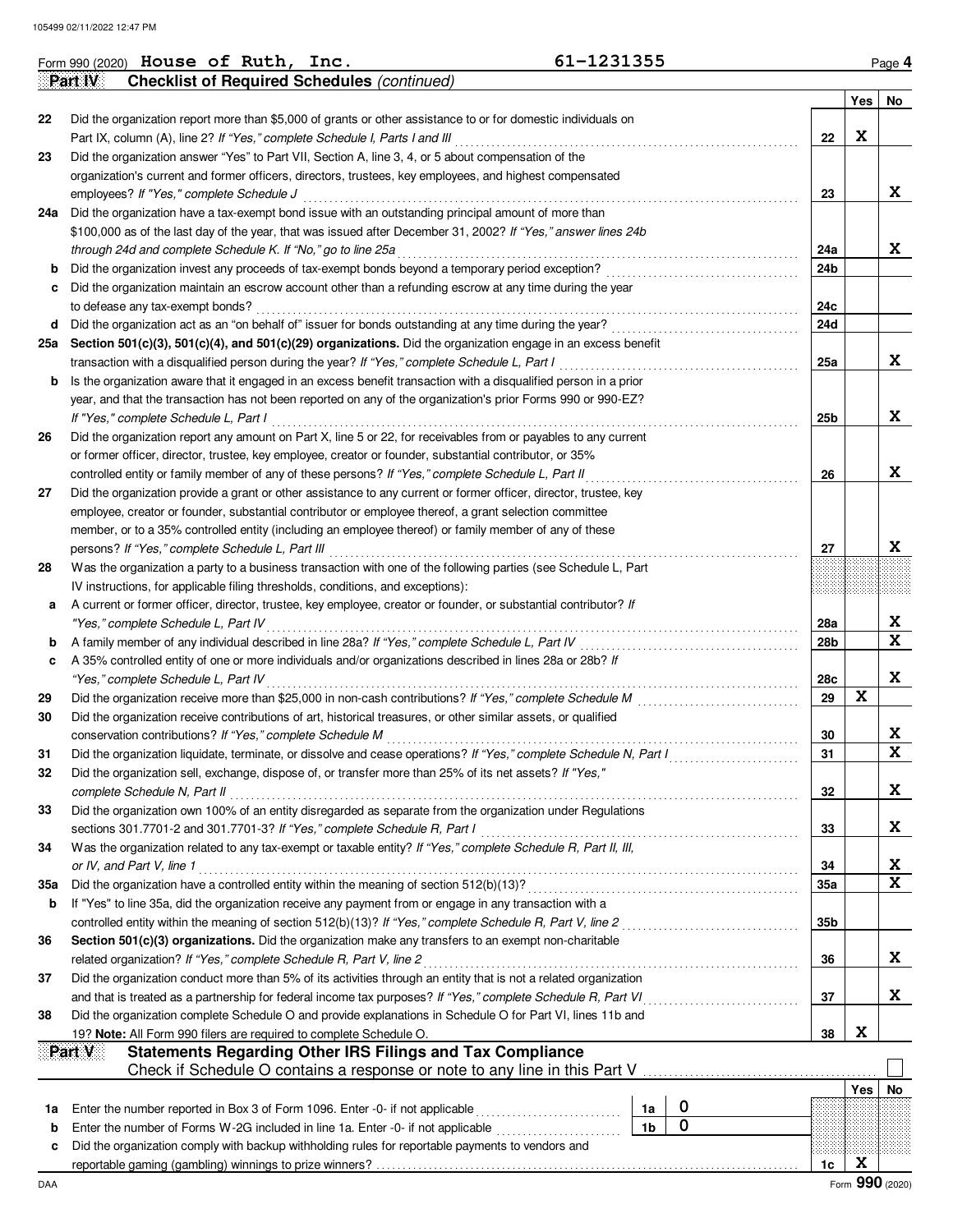|     | Form 990 (2020) House of Ruth, Inc.                                                                                                | 61-1231355      |          |     | Page 5      |
|-----|------------------------------------------------------------------------------------------------------------------------------------|-----------------|----------|-----|-------------|
|     | Statements Regarding Other IRS Filings and Tax Compliance (continued)<br>Part V                                                    |                 |          |     |             |
|     |                                                                                                                                    |                 |          | Yes | No          |
| 2a  | Enter the number of employees reported on Form W-3, Transmittal of Wage and Tax                                                    |                 |          |     |             |
|     | Statements, filed for the calendar year ending with or within the year covered by this return                                      | 25<br>2a        |          |     |             |
| b   | If at least one is reported on line 2a, did the organization file all required federal employment tax returns?                     |                 | 2b       | X   |             |
|     | Note: If the sum of lines 1a and 2a is greater than 250, you may be required to e-file (see instructions)                          |                 |          |     |             |
| За  | Did the organization have unrelated business gross income of \$1,000 or more during the year?                                      |                 | За       |     | X.          |
| b   | If "Yes," has it filed a Form 990-T for this year? If "No" to line 3b, provide an explanation on Schedule O                        |                 | 3b       |     |             |
| 4a  | At any time during the calendar year, did the organization have an interest in, or a signature or other authority over,            |                 |          |     |             |
|     | a financial account in a foreign country (such as a bank account, securities account, or other financial account)?                 |                 | 4a       |     | X           |
| b   | If "Yes," enter the name of the foreign country ▶                                                                                  |                 |          |     |             |
|     | See instructions for filing requirements for FinCEN Form 114, Report of Foreign Bank and Financial Accounts (FBAR).                |                 |          |     |             |
| 5a  | Was the organization a party to a prohibited tax shelter transaction at any time during the tax year?                              |                 | 5a       |     | X           |
| b   |                                                                                                                                    |                 | 5b       |     | X           |
| c   | If "Yes" to line 5a or 5b, did the organization file Form 8886-T?                                                                  |                 | 5c       |     |             |
| 6а  | Does the organization have annual gross receipts that are normally greater than \$100,000, and did the                             |                 |          |     |             |
|     | organization solicit any contributions that were not tax deductible as charitable contributions?                                   |                 | 6a       |     | X           |
| b   | If "Yes," did the organization include with every solicitation an express statement that such contributions or                     |                 |          |     |             |
|     | gifts were not tax deductible?                                                                                                     |                 | 6b       |     |             |
| 7   | Organizations that may receive deductible contributions under section 170(c).                                                      |                 |          |     |             |
| а   | Did the organization receive a payment in excess of \$75 made partly as a contribution and partly for goods                        |                 |          |     | X           |
|     | and services provided to the payor?                                                                                                |                 | 7a<br>7b |     |             |
| b   |                                                                                                                                    |                 |          |     |             |
| с   | Did the organization sell, exchange, or otherwise dispose of tangible personal property for which it was                           |                 | 7c       |     | X           |
| d   |                                                                                                                                    | 7d              |          |     |             |
| е   | Did the organization receive any funds, directly or indirectly, to pay premiums on a personal benefit contract?                    |                 | 7e       |     | X           |
| f   | Did the organization, during the year, pay premiums, directly or indirectly, on a personal benefit contract?                       |                 | 7f       |     | $\mathbf x$ |
| g   | If the organization received a contribution of qualified intellectual property, did the organization file Form 8899 as required?   |                 | 7g       |     |             |
| h   | If the organization received a contribution of cars, boats, airplanes, or other vehicles, did the organization file a Form 1098-C? |                 | 7h       |     |             |
| 8   | Sponsoring organizations maintaining donor advised funds. Did a donor advised fund maintained by the                               |                 |          |     |             |
|     | sponsoring organization have excess business holdings at any time during the year?                                                 |                 | 8        |     |             |
| 9   | Sponsoring organizations maintaining donor advised funds.                                                                          |                 |          |     |             |
| а   | Did the sponsoring organization make any taxable distributions under section 4966?                                                 |                 | 9a       |     |             |
| b   | Did the sponsoring organization make a distribution to a donor, donor advisor, or related person?                                  |                 | 9b       |     |             |
| 10  | Section 501(c)(7) organizations. Enter:                                                                                            |                 |          |     |             |
| а   | Initiation fees and capital contributions included on Part VIII, line 12                                                           | 10a             |          |     |             |
| b   | Gross receipts, included on Form 990, Part VIII, line 12, for public use of club facilities                                        | 10 <sub>b</sub> |          |     |             |
| 11  | Section 501(c)(12) organizations. Enter:                                                                                           |                 |          |     |             |
| а   | Gross income from members or shareholders                                                                                          | 11a             |          |     |             |
| b   | Gross income from other sources (Do not net amounts due or paid to other sources                                                   |                 |          |     |             |
|     | against amounts due or received from them.)                                                                                        | 11b             |          |     |             |
| 12a | Section 4947(a)(1) non-exempt charitable trusts. Is the organization filing Form 990 in lieu of Form 1041?                         |                 | 12a      |     |             |
| b   | If "Yes," enter the amount of tax-exempt interest received or accrued during the year                                              | 12b             |          |     |             |
| 13  | Section 501(c)(29) qualified nonprofit health insurance issuers.                                                                   |                 |          |     |             |
| а   | Is the organization licensed to issue qualified health plans in more than one state?                                               |                 | 13a      |     |             |
|     | Note: See the instructions for additional information the organization must report on Schedule O.                                  |                 |          |     |             |
| b   | Enter the amount of reserves the organization is required to maintain by the states in which                                       |                 |          |     |             |
|     |                                                                                                                                    | 13b             |          |     |             |
| c   | Enter the amount of reserves on hand                                                                                               | 13c             |          |     |             |
| 14a | Did the organization receive any payments for indoor tanning services during the tax year?                                         |                 | 14a      |     | X           |
| b   |                                                                                                                                    |                 | 14b      |     |             |
| 15  | Is the organization subject to the section 4960 tax on payment(s) of more than \$1,000,000 in remuneration or                      |                 |          |     |             |
|     | excess parachute payment(s) during the year?                                                                                       |                 | 15       |     | X           |
|     | If "Yes," see instructions and file Form 4720, Schedule N.                                                                         |                 |          |     |             |
| 16  | Is the organization an educational institution subject to the section 4968 excise tax on net investment income?                    |                 | 16       |     | X           |
|     | If "Yes," complete Form 4720, Schedule O.                                                                                          |                 |          |     |             |

Form **990** (2020)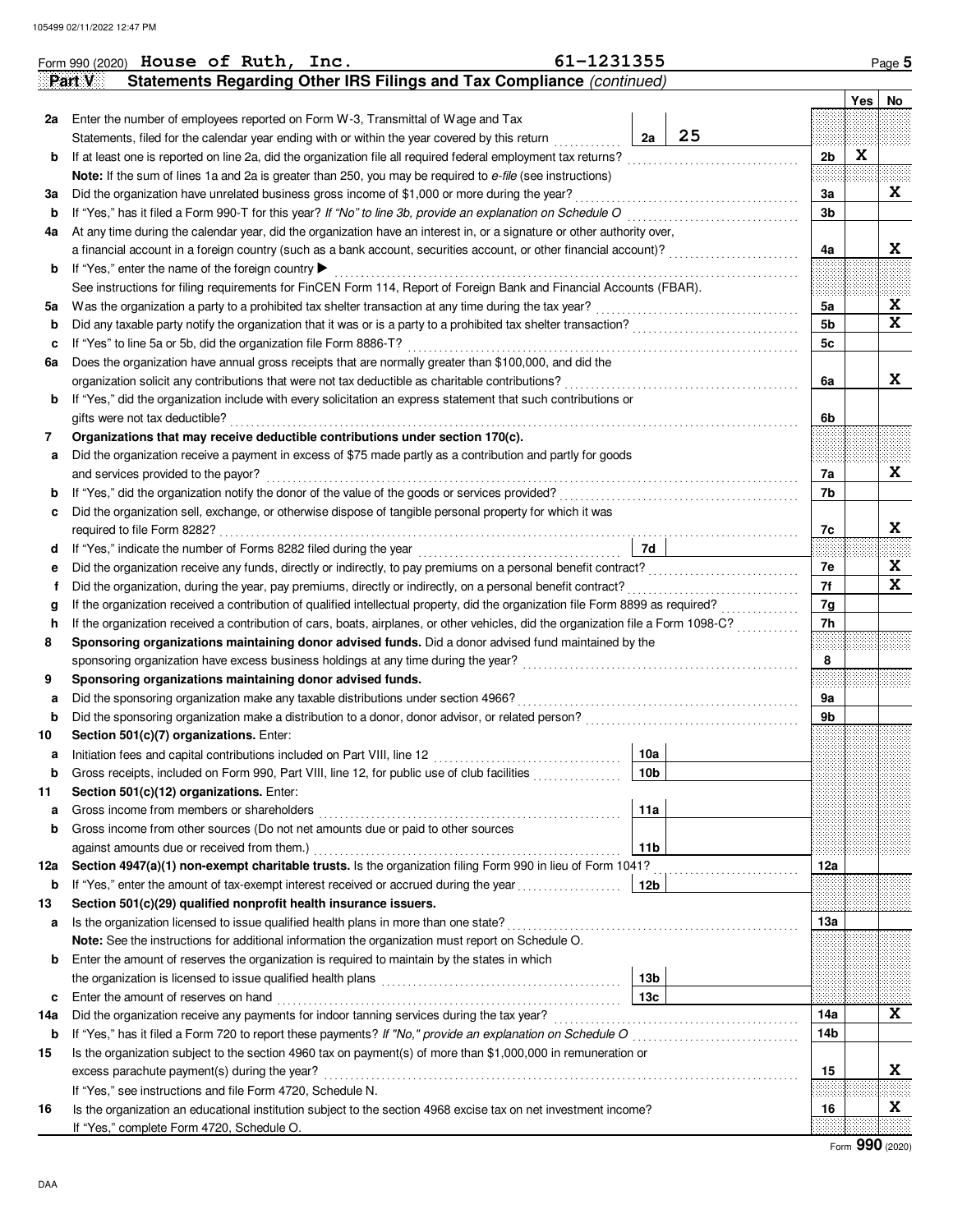|        | 61-1231355<br>Form 990 $(2020)$ House of Ruth, Inc.                                                                                 |          |    |                         |     | Page $6$        |
|--------|-------------------------------------------------------------------------------------------------------------------------------------|----------|----|-------------------------|-----|-----------------|
|        | Part VI<br>Governance, Management, and Disclosure For each "Yes" response to lines 2 through 7b below, and for a "No"               |          |    |                         |     |                 |
|        | response to line 8a, 8b, or 10b below, describe the circumstances, processes, or changes on Schedule O. See instructions.           |          |    |                         |     |                 |
|        | Check if Schedule O contains a response or note to any line in this Part VI                                                         |          |    |                         |     | IХ              |
|        | Section A. Governing Body and Management                                                                                            |          |    |                         |     |                 |
|        |                                                                                                                                     |          |    |                         | Yes | No              |
| 1a     | Enter the number of voting members of the governing body at the end of the tax year                                                 | 1a       | 13 |                         |     |                 |
|        | If there are material differences in voting rights among members of the governing body, or                                          |          |    |                         |     |                 |
|        | if the governing body delegated broad authority to an executive committee or similar                                                |          |    |                         |     |                 |
|        | committee, explain on Schedule O.                                                                                                   |          |    |                         |     |                 |
| b      | Enter the number of voting members included on line 1a, above, who are independent                                                  | 1b       | 13 |                         |     |                 |
| 2      | Did any officer, director, trustee, or key employee have a family relationship or a business relationship with                      |          |    |                         |     |                 |
|        | any other officer, director, trustee, or key employee?                                                                              |          |    | $\mathbf{2}$            |     | X               |
| 3      | Did the organization delegate control over management duties customarily performed by or under the direct                           |          |    |                         |     |                 |
|        | supervision of officers, directors, trustees, or key employees to a management company or other person?                             |          |    | 3                       |     | X               |
| 4      | Did the organization make any significant changes to its governing documents since the prior Form 990 was filed?                    |          |    | $\overline{\mathbf{4}}$ |     | X               |
| 5      | Did the organization become aware during the year of a significant diversion of the organization's assets?                          |          |    | 5                       |     | X               |
| 6      | Did the organization have members or stockholders?                                                                                  |          |    | 6                       |     | X               |
| 7a     | Did the organization have members, stockholders, or other persons who had the power to elect or appoint                             |          |    |                         |     |                 |
|        | one or more members of the governing body?                                                                                          |          |    | 7a                      |     | X               |
| b      | Are any governance decisions of the organization reserved to (or subject to approval by) members,                                   |          |    |                         |     |                 |
|        | stockholders, or persons other than the governing body?                                                                             |          |    | 7b                      |     | X               |
| 8      | Did the organization contemporaneously document the meetings held or written actions undertaken during the year by the following:   |          |    |                         |     |                 |
| а      | The governing body?                                                                                                                 |          |    | 8a                      | X   |                 |
|        | Each committee with authority to act on behalf of the governing body?                                                               |          |    | 8b                      | X   |                 |
| b<br>9 | Is there any officer, director, trustee, or key employee listed in Part VII, Section A, who cannot be reached at                    |          |    |                         |     |                 |
|        | the organization's mailing address? If "Yes," provide the names and addresses on Schedule O                                         |          |    | 9                       |     | X               |
|        | Section B. Policies (This Section B requests information about policies not required by the Internal Revenue Code.)                 |          |    |                         |     |                 |
|        |                                                                                                                                     |          |    |                         | Yes | No              |
|        |                                                                                                                                     |          |    | 10a                     |     | X               |
| 10a    | Did the organization have local chapters, branches, or affiliates?                                                                  |          |    |                         |     |                 |
| b      | If "Yes," did the organization have written policies and procedures governing the activities of such chapters,                      |          |    |                         |     |                 |
|        | affiliates, and branches to ensure their operations are consistent with the organization's exempt purposes?                         |          |    | 10b                     | X   |                 |
| 11a    | Has the organization provided a complete copy of this Form 990 to all members of its governing body before filing the form?         |          |    | 11a                     |     |                 |
| b      | Describe in Schedule O the process, if any, used by the organization to review this Form 990.                                       |          |    |                         |     |                 |
| 12a    | Did the organization have a written conflict of interest policy? If "No," go to line 13                                             |          |    | 12a                     | X   |                 |
| b      | Were officers, directors, or trustees, and key employees required to disclose annually interests that could give rise to conflicts? |          |    | 12b                     | X   |                 |
|        | Did the organization regularly and consistently monitor and enforce compliance with the policy? If "Yes,"                           |          |    |                         |     |                 |
|        | describe in Schedule O how this was done                                                                                            |          |    | 12C                     | X   |                 |
| 13     | Did the organization have a written whistleblower policy?                                                                           |          |    | 13                      | X   |                 |
| 14     | Did the organization have a written document retention and destruction policy?                                                      |          |    | 14                      | X   |                 |
| 15     | Did the process for determining compensation of the following persons include a review and approval by                              |          |    |                         |     |                 |
|        | independent persons, comparability data, and contemporaneous substantiation of the deliberation and decision?                       |          |    |                         |     |                 |
| а      | The organization's CEO, Executive Director, or top management official                                                              |          |    | 15a                     | X   |                 |
| b      | Other officers or key employees of the organization                                                                                 |          |    | 15b                     |     | X               |
|        | If "Yes" to line 15a or 15b, describe the process in Schedule O (see instructions).                                                 |          |    |                         |     |                 |
| 16a    | Did the organization invest in, contribute assets to, or participate in a joint venture or similar arrangement                      |          |    |                         |     |                 |
|        | with a taxable entity during the year?                                                                                              |          |    | 16a                     |     | X.              |
| b      | If "Yes," did the organization follow a written policy or procedure requiring the organization to evaluate its                      |          |    |                         |     |                 |
|        | participation in joint venture arrangements under applicable federal tax law, and take steps to safeguard the                       |          |    |                         |     |                 |
|        |                                                                                                                                     |          |    | 16b                     |     |                 |
|        | <b>Section C. Disclosure</b>                                                                                                        |          |    |                         |     |                 |
| 17     | List the states with which a copy of this Form 990 is required to be filed ><br>KY                                                  |          |    |                         |     |                 |
| 18     | Section 6104 requires an organization to make its Forms 1023 (1024 or 1024-A, if applicable), 990, and 990-T (Section 501(c)        |          |    |                         |     |                 |
|        | (3)s only) available for public inspection. Indicate how you made these available. Check all that apply.                            |          |    |                         |     |                 |
|        | $ \mathbf{X} $<br>$ \mathbf{X} $ Upon request<br>Another's website<br>Own website<br>Other (explain on Schedule O)                  |          |    |                         |     |                 |
| 19     | Describe on Schedule O whether (and if so, how) the organization made its governing documents, conflict of interest policy, and     |          |    |                         |     |                 |
|        | financial statements available to the public during the tax year.                                                                   |          |    |                         |     |                 |
| 20     | State the name, address, and telephone number of the person who possesses the organization's books and records                      |          |    |                         |     |                 |
|        | Lisa Sutton<br>607 E. St. Catherine Street                                                                                          |          |    |                         |     |                 |
|        | Louisville                                                                                                                          | KY 40203 |    | 502-587-5080            |     |                 |
| DAA    |                                                                                                                                     |          |    |                         |     | Form 990 (2020) |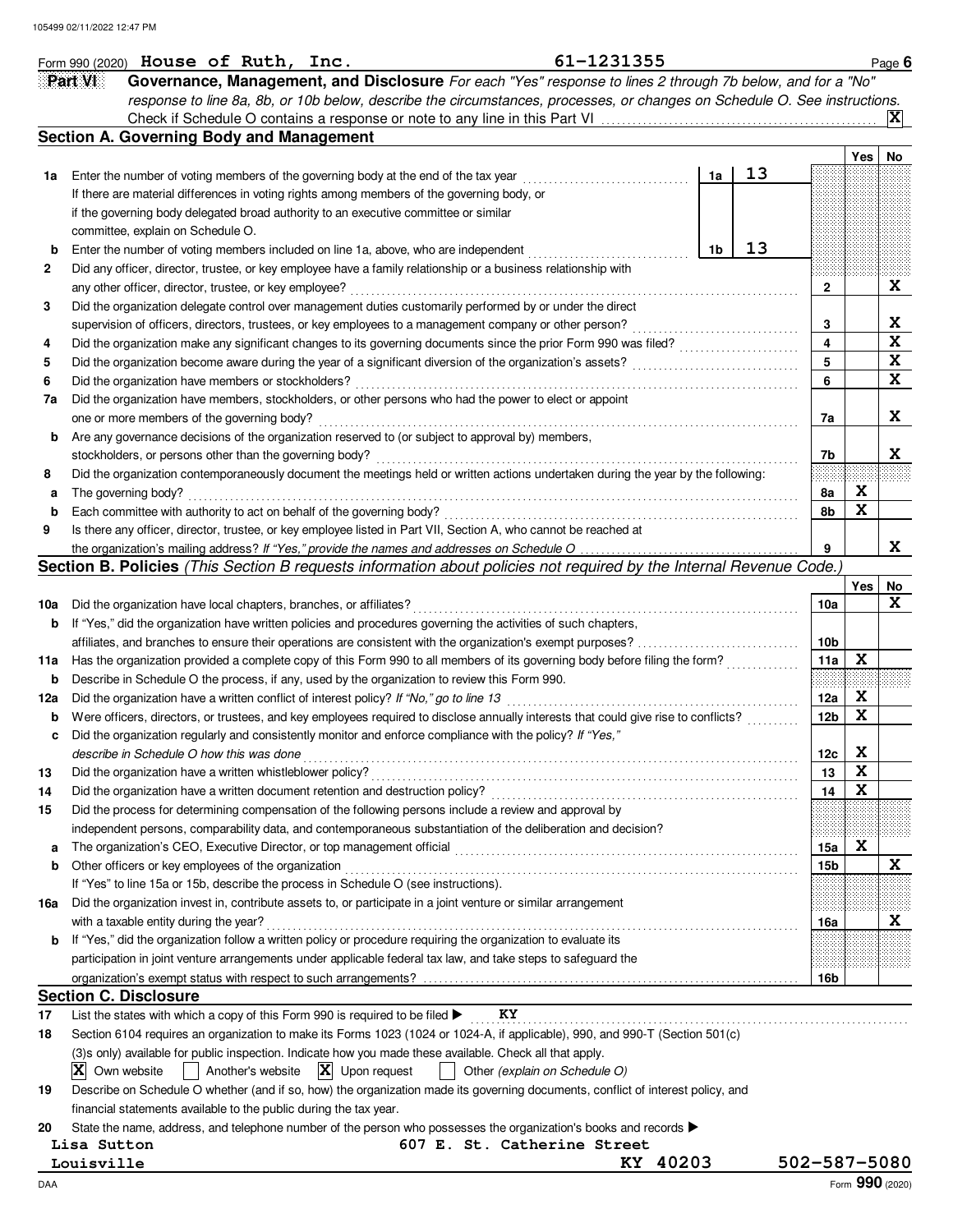| Form 990 (2020) House of Ruth, Inc.                                                                                                                                                                                                                                                                                         |                                                                |                                   |                       |         |              |                                                                                                 |        | 61-1231355                                                                                       |                                                                    |                                                                 |
|-----------------------------------------------------------------------------------------------------------------------------------------------------------------------------------------------------------------------------------------------------------------------------------------------------------------------------|----------------------------------------------------------------|-----------------------------------|-----------------------|---------|--------------|-------------------------------------------------------------------------------------------------|--------|--------------------------------------------------------------------------------------------------|--------------------------------------------------------------------|-----------------------------------------------------------------|
| Part VII                                                                                                                                                                                                                                                                                                                    |                                                                |                                   |                       |         |              |                                                                                                 |        | Compensation of Officers, Directors, Trustees, Key Employees, Highest Compensated Employees, and |                                                                    | Page 7                                                          |
| <b>Independent Contractors</b>                                                                                                                                                                                                                                                                                              |                                                                |                                   |                       |         |              |                                                                                                 |        |                                                                                                  |                                                                    |                                                                 |
|                                                                                                                                                                                                                                                                                                                             |                                                                |                                   |                       |         |              |                                                                                                 |        |                                                                                                  |                                                                    |                                                                 |
| Section A.                                                                                                                                                                                                                                                                                                                  |                                                                |                                   |                       |         |              |                                                                                                 |        | Officers, Directors, Trustees, Key Employees, and Highest Compensated Employees                  |                                                                    |                                                                 |
| 1a Complete this table for all persons required to be listed. Report compensation for the calendar year ending with or within the<br>organization's tax year.                                                                                                                                                               |                                                                |                                   |                       |         |              |                                                                                                 |        |                                                                                                  |                                                                    |                                                                 |
| List all of the organization's current officers, directors, trustees (whether individuals or organizations), regardless of amount of<br>compensation. Enter -0- in columns (D), (E), and (F) if no compensation was paid.                                                                                                   |                                                                |                                   |                       |         |              |                                                                                                 |        |                                                                                                  |                                                                    |                                                                 |
| List all of the organization's current key employees, if any. See instructions for definition of "key employee."                                                                                                                                                                                                            |                                                                |                                   |                       |         |              |                                                                                                 |        |                                                                                                  |                                                                    |                                                                 |
| List the organization's five current highest compensated employees (other than an officer, director, trustee, or key employee)<br>who received reportable compensation (Box 5 of Form W-2 and/or Box 7 of Form 1099-MISC) of more than \$100,000 from the<br>organization and any related organizations.                    |                                                                |                                   |                       |         |              |                                                                                                 |        |                                                                                                  |                                                                    |                                                                 |
| List all of the organization's former officers, key employees, and highest compensated employees who received more than<br>\$100,000 of reportable compensation from the organization and any related organizations.                                                                                                        |                                                                |                                   |                       |         |              |                                                                                                 |        |                                                                                                  |                                                                    |                                                                 |
| List all of the organization's former directors or trustees that received, in the capacity as a former director or trustee of the<br>organization, more than \$10,000 of reportable compensation from the organization and any related organizations.<br>See instructions for the order in which to list the persons above. |                                                                |                                   |                       |         |              |                                                                                                 |        |                                                                                                  |                                                                    |                                                                 |
| Check this box if neither the organization nor any related organization compensated any current officer, director, or trustee.                                                                                                                                                                                              |                                                                |                                   |                       |         |              |                                                                                                 |        |                                                                                                  |                                                                    |                                                                 |
| (A)<br>Name and title                                                                                                                                                                                                                                                                                                       | (B)<br>Average<br>hours<br>per week<br>(list any               |                                   |                       | (C)     | Position     | (do not check more than one<br>box, unless person is both an<br>officer and a director/trustee) |        | (D)<br>Reportable<br>compensation<br>from the<br>organization                                    | (E)<br>Reportable<br>compensation<br>from related<br>organizations | (F)<br>Estimated amount<br>of other<br>compensation<br>from the |
|                                                                                                                                                                                                                                                                                                                             | hours for<br>related<br>organizations<br>below<br>dotted line) | or director<br>Individual trustee | Institutional trustee | Officer | Key employee | Highest compensated<br>employee                                                                 | Former | (W-2/1099-MISC)                                                                                  | (W-2/1099-MISC)                                                    | organization and<br>related organizations                       |
| $(1)$ Lisa Sutton                                                                                                                                                                                                                                                                                                           | 40.00                                                          |                                   |                       |         |              |                                                                                                 |        |                                                                                                  |                                                                    |                                                                 |
| Executive Director                                                                                                                                                                                                                                                                                                          | 0.00                                                           |                                   |                       | X       |              |                                                                                                 |        | 83,119                                                                                           |                                                                    | 0<br>7.611                                                      |

|                          | 40.00 |              |             |        |             |                 |
|--------------------------|-------|--------------|-------------|--------|-------------|-----------------|
| Executive Director       | 0.00  |              | $\mathbf x$ | 83,119 | 0           | 7,611           |
| (2) Aaron Butler         |       |              |             |        |             |                 |
|                          | 1.00  |              |             |        |             |                 |
| Board Member             | 0.00  | $\mathbf x$  |             | 0      | 0           | 0               |
| (3) Harriet James        |       |              |             |        |             |                 |
|                          | 1.00  |              |             |        |             |                 |
| <b>Board Member</b>      | 0.00  | X            |             | 0      | 0           | 0               |
| (4) Austin Llewellyn     |       |              |             |        |             |                 |
|                          | 1.00  |              |             |        |             |                 |
| Secretary                | 0.00  | $\mathbf x$  | $\mathbf x$ | 0      | $\mathbf 0$ | 0               |
| (5) Donald Palmore       |       |              |             |        |             |                 |
|                          | 1.00  |              |             |        |             |                 |
| Treasurer                | 0.00  | $\mathbf{x}$ | $\mathbf x$ | 0      | 0           | 0               |
| (6) David Pass           |       |              |             |        |             |                 |
|                          | 1.00  |              |             |        |             |                 |
| Vice Chair               | 0.00  | $\mathbf x$  | X           | 0      | 0           | 0               |
| (7) Lesley Harris, Ph.D. |       |              |             |        |             |                 |
|                          | 1.00  |              |             |        |             |                 |
| Board Member             | 0.00  | X            |             | 0      | 0           | 0               |
| (8) Bobbie Ramsey        |       |              |             |        |             |                 |
|                          | 1.00  |              |             |        |             |                 |
| Board Member             | 0.00  | $\mathbf x$  |             | 0      | 0           | 0               |
| (9) Valerie Reeves       |       |              |             |        |             |                 |
|                          | 1.00  |              |             |        |             |                 |
| Board Member             | 0.00  | $\mathbf x$  |             | 0      | 0           | 0               |
| (10) Don Reinhardt       |       |              |             |        |             |                 |
|                          | 1.00  |              |             |        |             |                 |
| Board Member             | 0.00  | $\mathbf x$  |             | 0      | 0           | 0               |
| (11) Stephanie Rickert   |       |              |             |        |             |                 |
|                          | 1.00  |              |             |        |             |                 |
| Board Member             | 0.00  | $\mathbf x$  |             | 0      | 0           | 0               |
|                          |       |              |             |        |             | Form 990 (2020) |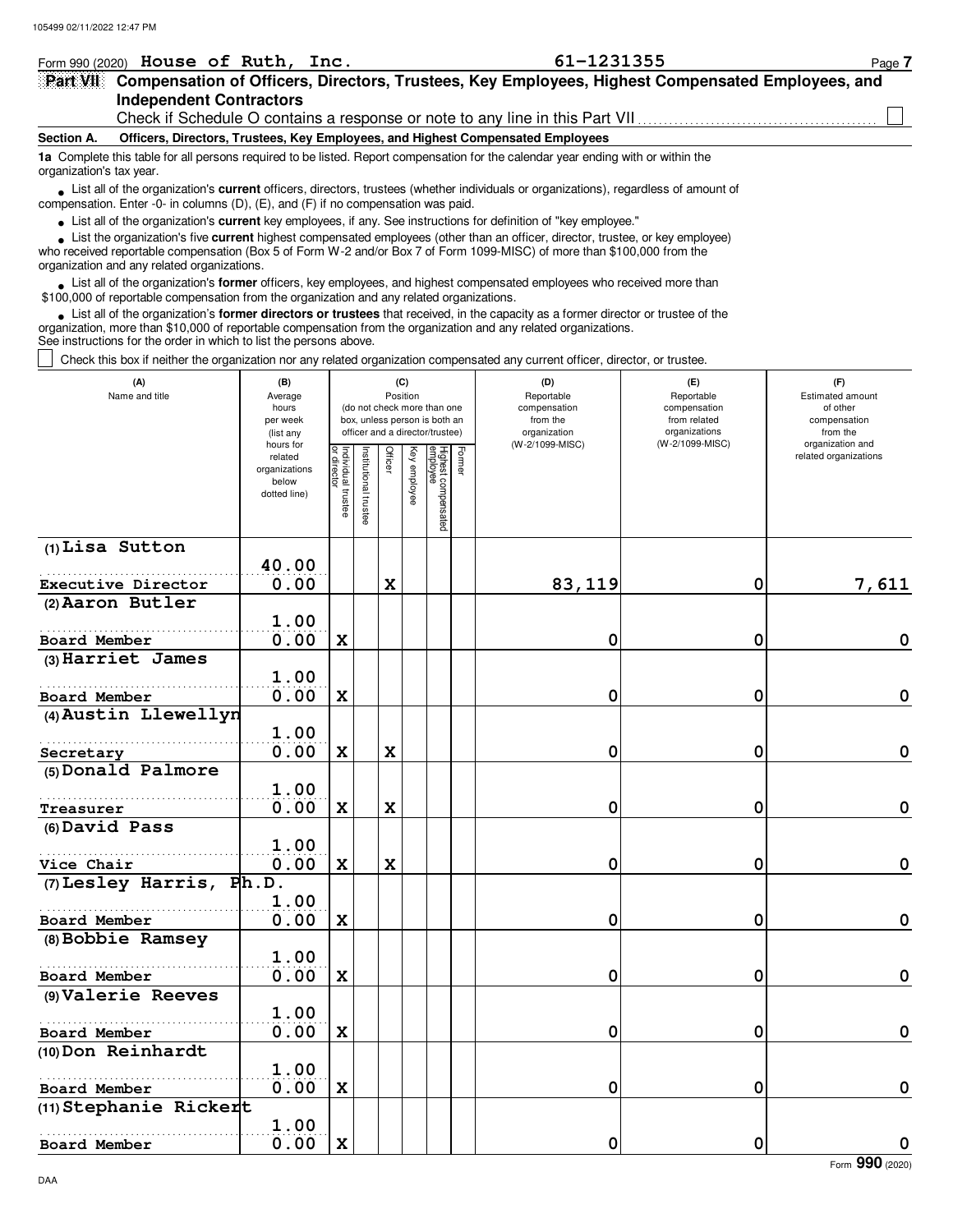|             | 105499 02/11/2022 12:47 PM<br>Form 990 (2020) House of Ruth, Inc.<br>Part VII                                                                                                                                                                          |                                                                |                                        |                      |         |                 |                                                                                                 |        | 61-1231355<br>Section A. Officers, Directors, Trustees, Key Employees, and Highest Compensated Employees (continued) |                                                                    | Page 8                                                                 |
|-------------|--------------------------------------------------------------------------------------------------------------------------------------------------------------------------------------------------------------------------------------------------------|----------------------------------------------------------------|----------------------------------------|----------------------|---------|-----------------|-------------------------------------------------------------------------------------------------|--------|----------------------------------------------------------------------------------------------------------------------|--------------------------------------------------------------------|------------------------------------------------------------------------|
|             | (A)<br>Name and title                                                                                                                                                                                                                                  | (B)<br>Average<br>hours<br>per week<br>(list any               |                                        |                      |         | (C)<br>Position | (do not check more than one<br>box, unless person is both an<br>officer and a director/trustee) |        | (D)<br>Reportable<br>compensation<br>from the<br>organization                                                        | (E)<br>Reportable<br>compensation<br>from related<br>organizations | (F)<br><b>Estimated amount</b><br>of other<br>compensation<br>from the |
|             |                                                                                                                                                                                                                                                        | hours for<br>related<br>organizations<br>below<br>dotted line) | Individual 1<br>or director<br>trustee | nstitutional trustee | Officer | Key employee    | Highest compensated<br>employee                                                                 | Former | (W-2/1099-MISC)                                                                                                      | (W-2/1099-MISC)                                                    | organization and<br>related organizations                              |
| (12)        | Marcel Robinson                                                                                                                                                                                                                                        |                                                                |                                        |                      |         |                 |                                                                                                 |        |                                                                                                                      |                                                                    |                                                                        |
| $chair$     |                                                                                                                                                                                                                                                        | 1.00<br>0.00                                                   | $\mathbf x$                            |                      | X       |                 |                                                                                                 |        | 0                                                                                                                    | 0                                                                  | 0                                                                      |
| (13)        | Julie Rose                                                                                                                                                                                                                                             |                                                                |                                        |                      |         |                 |                                                                                                 |        |                                                                                                                      |                                                                    |                                                                        |
|             | Board Member                                                                                                                                                                                                                                           | 1.00<br>0.00                                                   | $\mathbf x$                            |                      |         |                 |                                                                                                 |        | 0                                                                                                                    | 0                                                                  | 0                                                                      |
| (14)        | Mark Stratton                                                                                                                                                                                                                                          |                                                                |                                        |                      |         |                 |                                                                                                 |        |                                                                                                                      |                                                                    |                                                                        |
|             | <b>Board Member</b>                                                                                                                                                                                                                                    | 1.00<br>0.00                                                   | $\mathbf x$                            |                      |         |                 |                                                                                                 |        | 0                                                                                                                    | 0                                                                  | $\mathbf 0$                                                            |
|             |                                                                                                                                                                                                                                                        |                                                                |                                        |                      |         |                 |                                                                                                 |        |                                                                                                                      |                                                                    |                                                                        |
|             |                                                                                                                                                                                                                                                        |                                                                |                                        |                      |         |                 |                                                                                                 |        |                                                                                                                      |                                                                    |                                                                        |
|             |                                                                                                                                                                                                                                                        |                                                                |                                        |                      |         |                 |                                                                                                 |        |                                                                                                                      |                                                                    |                                                                        |
|             |                                                                                                                                                                                                                                                        |                                                                |                                        |                      |         |                 |                                                                                                 |        |                                                                                                                      |                                                                    |                                                                        |
|             |                                                                                                                                                                                                                                                        |                                                                |                                        |                      |         |                 |                                                                                                 |        |                                                                                                                      |                                                                    |                                                                        |
|             |                                                                                                                                                                                                                                                        |                                                                |                                        |                      |         |                 |                                                                                                 |        |                                                                                                                      |                                                                    |                                                                        |
| 1b          | Subtotal                                                                                                                                                                                                                                               |                                                                |                                        |                      |         |                 |                                                                                                 |        | 83,119                                                                                                               |                                                                    | 7,611                                                                  |
| d           | c Total from continuation sheets to Part VII, Section A                                                                                                                                                                                                |                                                                |                                        |                      |         |                 |                                                                                                 |        | 83,119                                                                                                               |                                                                    | 7,611                                                                  |
| 2           | Total number of individuals (including but not limited to those listed above) who received more than \$100,000 of                                                                                                                                      |                                                                |                                        | O                    |         |                 |                                                                                                 |        |                                                                                                                      |                                                                    |                                                                        |
|             | reportable compensation from the organization ▶                                                                                                                                                                                                        |                                                                |                                        |                      |         |                 |                                                                                                 |        |                                                                                                                      |                                                                    | Yes<br>No                                                              |
| 3<br>4      | Did the organization list any former officer, director, trustee, key employee, or highest compensated<br>For any individual listed on line 1a, is the sum of reportable compensation and other compensation from the                                   |                                                                |                                        |                      |         |                 |                                                                                                 |        |                                                                                                                      |                                                                    | X<br>3                                                                 |
|             | organization and related organizations greater than \$150,000? If "Yes," complete Schedule J for such<br>individual                                                                                                                                    |                                                                |                                        |                      |         |                 |                                                                                                 |        |                                                                                                                      |                                                                    | X<br>4                                                                 |
| 5           | Did any person listed on line 1a receive or accrue compensation from any unrelated organization or individual                                                                                                                                          |                                                                |                                        |                      |         |                 |                                                                                                 |        |                                                                                                                      |                                                                    | X<br>5                                                                 |
|             | <b>Section B. Independent Contractors</b>                                                                                                                                                                                                              |                                                                |                                        |                      |         |                 |                                                                                                 |        |                                                                                                                      |                                                                    |                                                                        |
| $\mathbf 1$ | Complete this table for your five highest compensated independent contractors that received more than \$100,000 of<br>compensation from the organization. Report compensation for the calendar year ending with or within the organization's tax year. |                                                                |                                        |                      |         |                 |                                                                                                 |        |                                                                                                                      |                                                                    |                                                                        |
|             |                                                                                                                                                                                                                                                        | (A)<br>Name and business address                               |                                        |                      |         |                 |                                                                                                 |        |                                                                                                                      | (B)<br>Description of services                                     | (C)<br>Compensation                                                    |
|             |                                                                                                                                                                                                                                                        |                                                                |                                        |                      |         |                 |                                                                                                 |        |                                                                                                                      |                                                                    |                                                                        |
|             |                                                                                                                                                                                                                                                        |                                                                |                                        |                      |         |                 |                                                                                                 |        |                                                                                                                      |                                                                    |                                                                        |
|             |                                                                                                                                                                                                                                                        |                                                                |                                        |                      |         |                 |                                                                                                 |        |                                                                                                                      |                                                                    |                                                                        |
|             |                                                                                                                                                                                                                                                        |                                                                |                                        |                      |         |                 |                                                                                                 |        |                                                                                                                      |                                                                    |                                                                        |
|             |                                                                                                                                                                                                                                                        |                                                                |                                        |                      |         |                 |                                                                                                 |        |                                                                                                                      |                                                                    |                                                                        |
|             |                                                                                                                                                                                                                                                        |                                                                |                                        |                      |         |                 |                                                                                                 |        |                                                                                                                      |                                                                    |                                                                        |
| 2           | Total number of independent contractors (including but not limited to those listed above) who<br>received more than \$100,000 of compensation from the organization ▶                                                                                  |                                                                |                                        |                      |         |                 |                                                                                                 |        |                                                                                                                      | 0                                                                  |                                                                        |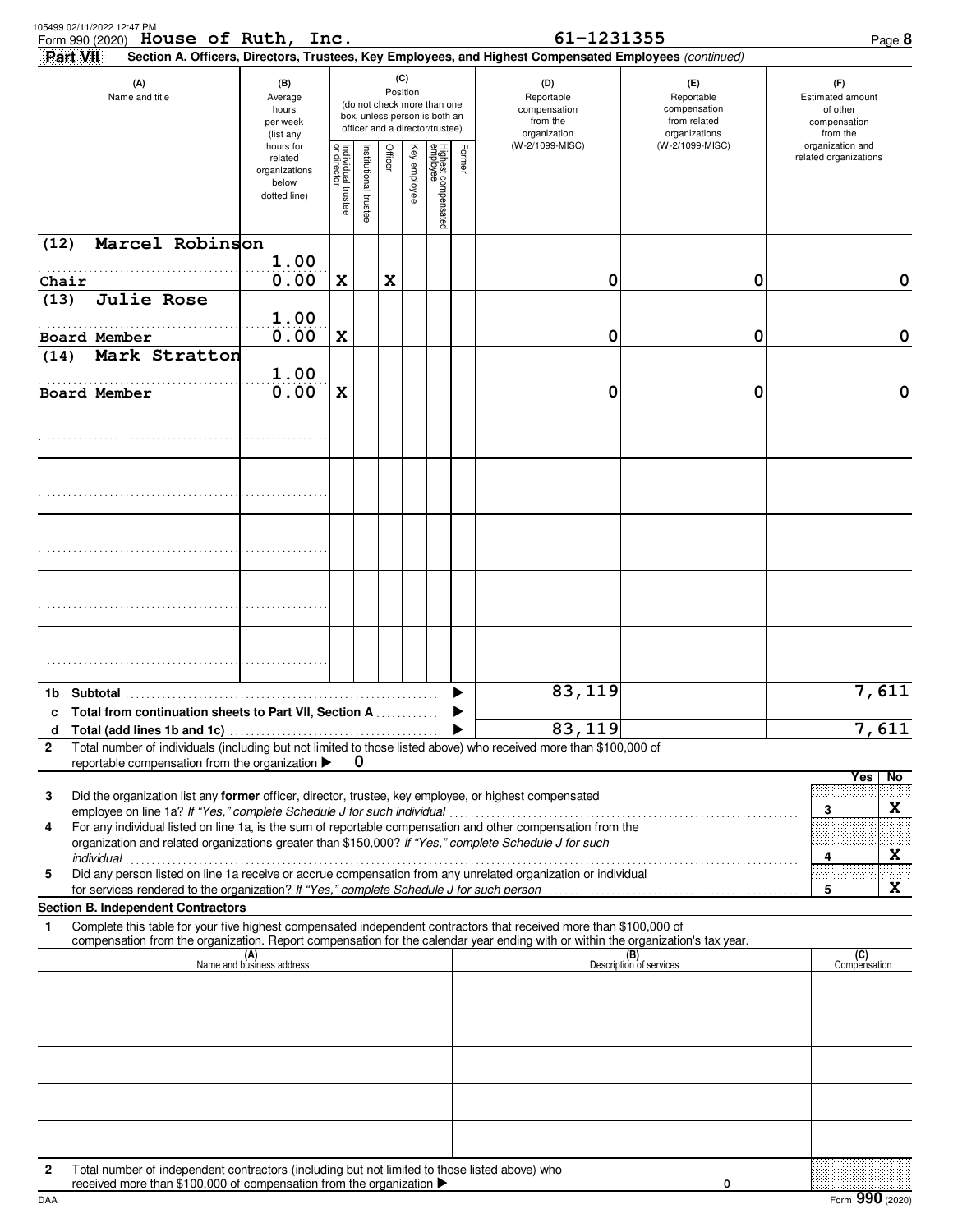#### Form 990 (2020) Page **9 House of Ruth, Inc. 61-1231355**

|                                                | Part VIII |                                                        |    | <b>Statement of Revenue</b> |                 |  |                      | Check if Schedule O contains a response or note to any line in this Part VIII |                                              |                                      |                                                               |
|------------------------------------------------|-----------|--------------------------------------------------------|----|-----------------------------|-----------------|--|----------------------|-------------------------------------------------------------------------------|----------------------------------------------|--------------------------------------|---------------------------------------------------------------|
|                                                |           |                                                        |    |                             |                 |  |                      | (A)<br>Total revenue                                                          | (B)<br>Related or exempt<br>function revenue | (C)<br>Unrelated<br>business revenue | (D)<br>Revenue excluded<br>from tax under<br>sections 512-514 |
|                                                |           | 1a Federated campaigns                                 |    |                             | 1a              |  | 6,886                |                                                                               |                                              |                                      |                                                               |
| Grants<br>mounts                               |           | <b>b</b> Membership dues <i></i>                       |    |                             | 1 <sub>b</sub>  |  |                      |                                                                               |                                              |                                      |                                                               |
|                                                |           | c Fundraising events                                   |    |                             | 1 <sub>c</sub>  |  |                      |                                                                               |                                              |                                      |                                                               |
| Gifts,                                         |           | d Related organizations                                |    |                             | 1 <sub>d</sub>  |  |                      |                                                                               |                                              |                                      |                                                               |
| <b>Contributions, Gif</b><br>and Other Similar |           | e Government grants (contributions)<br>                |    |                             | 1e              |  | 1,190,861            |                                                                               |                                              |                                      |                                                               |
|                                                |           | f All other contributions, gifts, grants,              |    |                             |                 |  |                      |                                                                               |                                              |                                      |                                                               |
|                                                |           | and similar amounts not included above                 |    |                             | 1f              |  | 409,643              |                                                                               |                                              |                                      |                                                               |
|                                                |           | <b>g</b> Noncash contributions included in lines 1a-1f |    |                             | $1g$ \$         |  | 143,972              |                                                                               |                                              |                                      |                                                               |
|                                                |           |                                                        |    |                             |                 |  | ▶                    | 1,607,390                                                                     |                                              |                                      |                                                               |
|                                                |           |                                                        |    |                             |                 |  | <b>Business Code</b> |                                                                               |                                              |                                      |                                                               |
|                                                | 2a        | Rental                                                 |    |                             |                 |  |                      | 100,172                                                                       | 100,172                                      |                                      |                                                               |
|                                                | b         | Miscellaneous                                          |    |                             |                 |  |                      | 6,075                                                                         | 6,075                                        |                                      |                                                               |
| Program Service<br>Revenue                     | c         |                                                        |    |                             |                 |  |                      |                                                                               |                                              |                                      |                                                               |
|                                                | d         |                                                        |    |                             |                 |  |                      |                                                                               |                                              |                                      |                                                               |
|                                                | е         |                                                        |    |                             |                 |  |                      |                                                                               |                                              |                                      |                                                               |
|                                                |           |                                                        |    |                             |                 |  | ▶                    | 106,247                                                                       |                                              |                                      |                                                               |
|                                                | 3         | Investment income (including dividends, interest, and  |    |                             |                 |  |                      |                                                                               |                                              |                                      |                                                               |
|                                                |           |                                                        |    |                             |                 |  | ▶                    | 40,636                                                                        |                                              |                                      | 40,636                                                        |
|                                                | 4         | Income from investment of tax-exempt bond proceeds     |    |                             |                 |  |                      |                                                                               |                                              |                                      |                                                               |
|                                                | 5         |                                                        |    |                             |                 |  |                      |                                                                               |                                              |                                      |                                                               |
|                                                |           |                                                        |    | (i) Real                    |                 |  | (ii) Personal        |                                                                               |                                              |                                      |                                                               |
|                                                |           | 6a Gross rents                                         | 6a |                             |                 |  |                      |                                                                               |                                              |                                      |                                                               |
|                                                | b         | Less: rental expenses                                  | 6b |                             |                 |  |                      |                                                                               |                                              |                                      |                                                               |
|                                                | c         | Rental inc. or (loss)                                  | 6c |                             |                 |  |                      |                                                                               |                                              |                                      |                                                               |
|                                                | d         | <b>7a</b> Gross amount from                            |    |                             |                 |  |                      |                                                                               |                                              |                                      |                                                               |
|                                                |           | sales of assets                                        |    | (i) Securities              |                 |  | (ii) Other           |                                                                               |                                              |                                      |                                                               |
|                                                |           | other than inventory                                   | 7a |                             |                 |  |                      |                                                                               |                                              |                                      |                                                               |
|                                                |           | <b>b</b> Less: cost or other                           |    |                             |                 |  |                      |                                                                               |                                              |                                      |                                                               |
|                                                |           | basis and sales exps.                                  | 7b |                             |                 |  |                      |                                                                               |                                              |                                      |                                                               |
| ther Revenue                                   |           | c Gain or (loss)                                       | 7c |                             |                 |  |                      |                                                                               |                                              |                                      |                                                               |
|                                                |           | 8a Gross income from fundraising events                |    |                             |                 |  |                      |                                                                               |                                              |                                      |                                                               |
|                                                |           | (not including \$                                      |    |                             |                 |  |                      |                                                                               |                                              |                                      |                                                               |
|                                                |           | of contributions reported on line 1c).                 |    | .                           |                 |  |                      |                                                                               |                                              |                                      |                                                               |
|                                                |           | See Part IV, line 18                                   |    |                             | 8а              |  |                      |                                                                               |                                              |                                      |                                                               |
|                                                |           | <b>b</b> Less: direct expenses                         |    |                             | 8 <sub>b</sub>  |  |                      |                                                                               |                                              |                                      |                                                               |
|                                                |           | c Net income or (loss) from fundraising events         |    |                             |                 |  |                      |                                                                               |                                              |                                      |                                                               |
|                                                |           | 9a Gross income from gaming activities.                |    |                             |                 |  |                      |                                                                               |                                              |                                      |                                                               |
|                                                |           | See Part IV, line 19                                   |    | .                           | 9а              |  |                      |                                                                               |                                              |                                      |                                                               |
|                                                |           | <b>b</b> Less: direct expenses                         |    |                             | 9 <sub>b</sub>  |  |                      |                                                                               |                                              |                                      |                                                               |
|                                                |           | c Net income or (loss) from gaming activities          |    |                             |                 |  |                      |                                                                               |                                              |                                      |                                                               |
|                                                |           | 10a Gross sales of inventory, less                     |    |                             |                 |  |                      |                                                                               |                                              |                                      |                                                               |
|                                                |           | returns and allowances                                 |    | .                           | 10a             |  |                      |                                                                               |                                              |                                      |                                                               |
|                                                |           | <b>b</b> Less: cost of goods sold                      |    |                             | 10 <sub>b</sub> |  |                      |                                                                               |                                              |                                      |                                                               |
|                                                |           | <b>c</b> Net income or (loss) from sales of inventory  |    |                             |                 |  | <b>Business Code</b> |                                                                               |                                              |                                      |                                                               |
|                                                | 11a       |                                                        |    |                             |                 |  |                      |                                                                               |                                              |                                      |                                                               |
| evenue                                         | b         |                                                        |    |                             |                 |  |                      |                                                                               |                                              |                                      |                                                               |
|                                                |           |                                                        |    |                             |                 |  |                      |                                                                               |                                              |                                      |                                                               |
| Miscellaneous                                  | d         |                                                        |    |                             |                 |  |                      |                                                                               |                                              |                                      |                                                               |
|                                                |           |                                                        |    |                             |                 |  | ▶                    |                                                                               |                                              |                                      |                                                               |
|                                                | 12        |                                                        |    |                             |                 |  |                      | 1,754,273                                                                     | 106,247                                      | $\mathbf 0$                          | 40,636                                                        |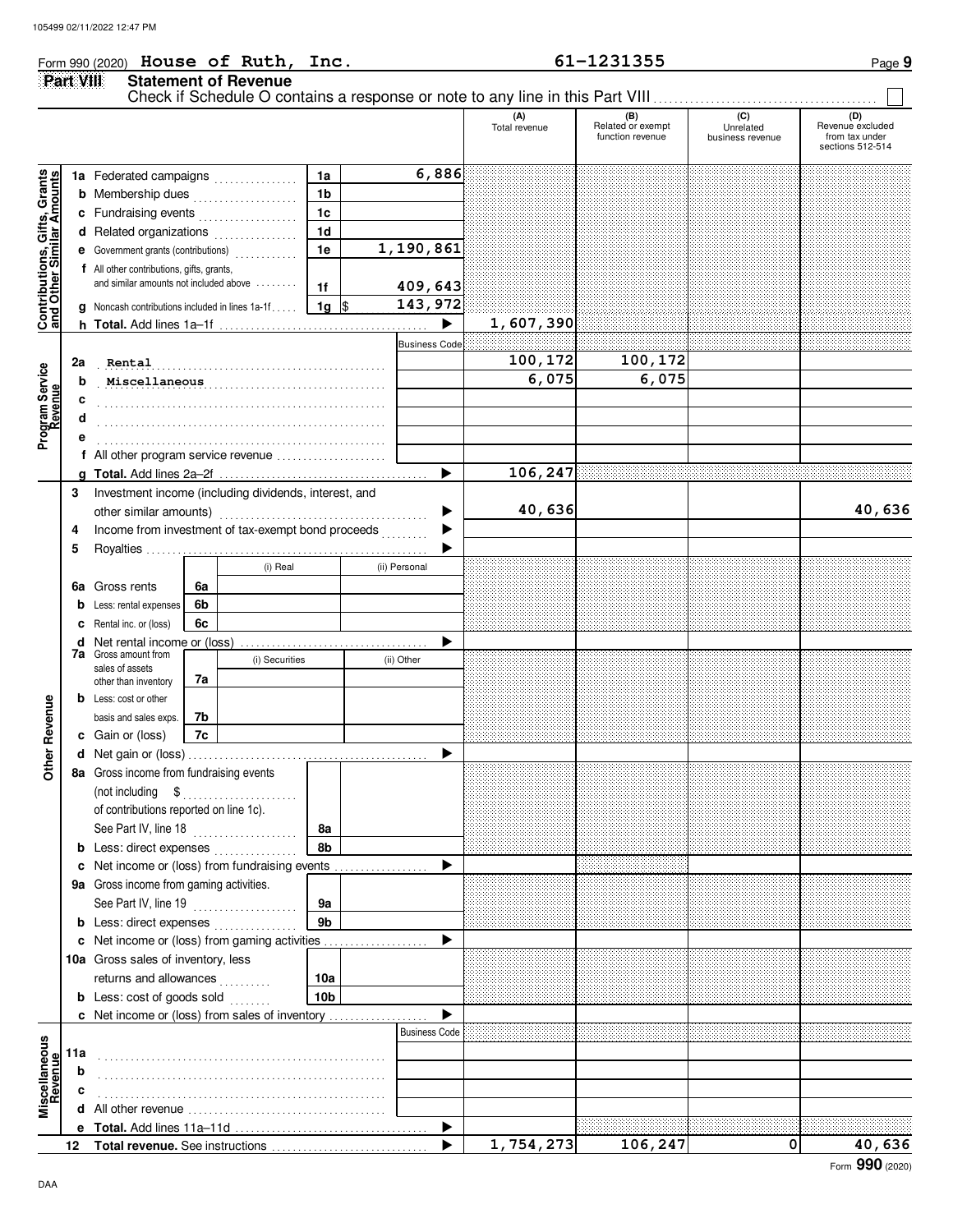#### **Part IX Statement of Functional Expenses** Form 990 (2020) **House of Ruth, Inc.** 61-1231355 Page 10 Section 501(c)(3) and 501(c)(4) organizations must complete all columns. All other organizations must complete column (A). **Do not include amounts reported on lines 6b, 7b, 8b, 9b, and 10b of Part VIII. 1 2 3 4 5 6 7 8 9 10 11 a** Management . . . . . . . . . . . . . . . . . . . . . . . . . . . . . . . . . **b** Legal . . . . . . . . . . . . . . . . . . . . . . . . . . . . . . . . . . . . . . . . . **c** Accounting . . . . . . . . . . . . . . . . . . . . . . . . . . . . . . . . . . . **d** Lobbying . . . . . . . . . . . . . . . . . . . . . . . . . . . . . . . . . . . . . **e f g** Other. (If line 11g amount exceeds 10% of line 25, column **12** Advertising and promotion . . . . . . . . . . . . . . . . . . **13** Grants and other assistance to domestic organizations and domestic governments. See Part IV, line 21 **.** . . . . . . . . . Grants and other assistance to domestic individuals. See Part IV, line 22 Grants and other assistance to foreign organizations, foreign governments, and foreign individuals. See Part IV, lines 15 and 16 Benefits paid to or for members . . . . . . . . . . . . . . . . Compensation of current officers, directors, trustees, and key employees . . . . . . . . . . . . . . . . . . Compensation not included above to disqualified persons (as defined under section 4958(f)(1)) and persons described in section  $4958(c)(3)(B)$   $\ldots$ Other salaries and wages .................... Pension plan accruals and contributions (include section 401(k) and 403(b) employer contributions) Other employee benefits . . . . . . . . . . . . . . . . . . . . . . Payroll taxes . . . . . . . . . . . . . . . . . . . . . . . . . . . . . . . . . . Fees for services (nonemployees): Professional fundraising services. See Part IV, line 17 Investment management fees ................ Office expenses **(A) (B) (C) (D)** (A) (B) (C)<br>Total expenses Program service Management and<br>expenses expenses are denoted expenses general expenses Fundraising expenses Check if Schedule O contains a response or note to any line in this Part IX (A) amount, list line 11g expenses on Schedule O.)  $\ldots \ldots$ **442,822 442,822 90,730 45,365 45,365 695,382 589,808 41,721 63,853 13,925 11,293 1,490 1,142 58,286 49,636 3,246 5,404 65,955 53,490 7,056 5,409 138 138 14,020 14,020 6,471 56 6,415 10,842 10,842 14,077** 105499 02/11/2022 12:47 PM

|    |                                                                                                                                                                                                            | --, v <i>, ,</i> | $, - - -$ | -7 - - 7 |         |
|----|------------------------------------------------------------------------------------------------------------------------------------------------------------------------------------------------------------|------------------|-----------|----------|---------|
| 14 |                                                                                                                                                                                                            | 9,521            | 1,973     | 7,548    |         |
| 15 |                                                                                                                                                                                                            |                  |           |          |         |
| 16 |                                                                                                                                                                                                            | 16,769           | 13,415    | 1,845    | 1,509   |
| 17 |                                                                                                                                                                                                            | 4,074            | 4,004     | 70       |         |
| 18 | Payments of travel or entertainment expenses<br>for any federal, state, or local public officials                                                                                                          |                  |           |          |         |
| 19 | Conferences, conventions, and meetings                                                                                                                                                                     | 5,945            | 3,469     | 2,003    | 473     |
| 20 | Interest                                                                                                                                                                                                   |                  |           |          |         |
| 21 | Payments to affiliates                                                                                                                                                                                     |                  |           |          |         |
| 22 | Depreciation, depletion, and amortization                                                                                                                                                                  | 97,367           | 85,713    | 6,989    | 4,665   |
| 23 | Insurance                                                                                                                                                                                                  | 33,118           | 29, 124   | 1,997    | 1,997   |
| 24 | Other expenses. Itemize expenses not covered<br>above (List miscellaneous expenses on line 24e. If<br>line 24e amount exceeds 10% of line 25, column<br>(A) amount, list line 24e expenses on Schedule O.) |                  |           |          |         |
| a  | Supported Housing                                                                                                                                                                                          | 153,072          | 151,471   | 1,601    |         |
| b  | Campus repairs & maintena                                                                                                                                                                                  | 14,090           |           | 9,427    | 4,663   |
| c  | Bank fees and charges                                                                                                                                                                                      | 4,816            |           | 4,197    | 619     |
| d  | Dues & Subscriptions                                                                                                                                                                                       | 1,792            | 300       | 1,492    |         |
| е  |                                                                                                                                                                                                            |                  |           |          |         |
| 25 | Total functional expenses. Add lines 1 through 24e                                                                                                                                                         | 1,753,212        | 1,489,515 | 160,699  | 102,998 |
| 26 | Joint costs. Complete this line only if the<br>organization reported in column (B) joint costs<br>from a combined educational campaign and<br>fundraising solicitation. Check here                         |                  |           |          |         |

following SOP 98-2 (ASC 958-720) . . . . . . . . . . . . .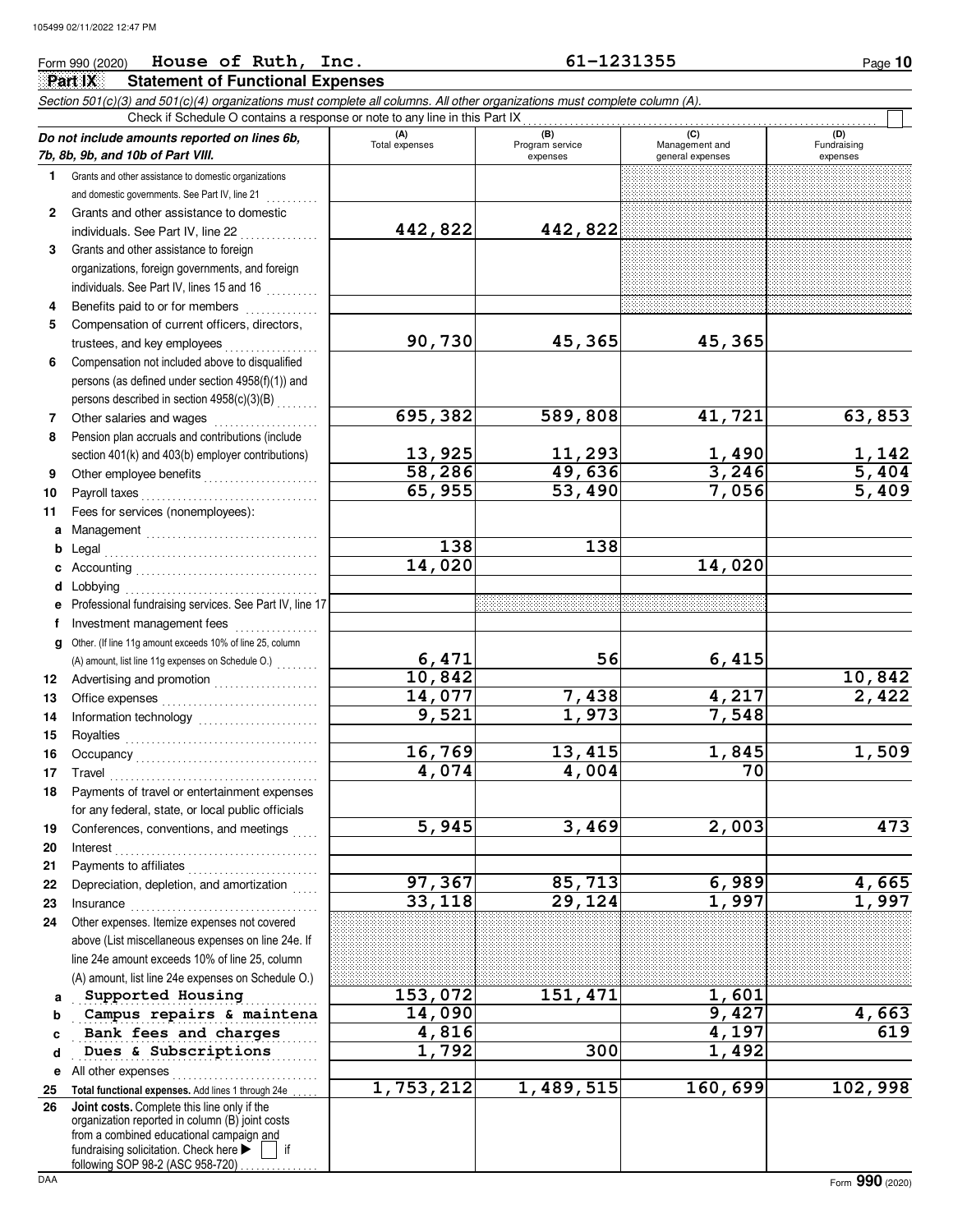|                             |        | House of Ruth, Inc.<br>Form 990 (2020)                                       |                         |                | 61-1231355               |                | Page 11            |
|-----------------------------|--------|------------------------------------------------------------------------------|-------------------------|----------------|--------------------------|----------------|--------------------|
|                             | Part X | <b>Balance Sheet</b>                                                         |                         |                |                          |                |                    |
|                             |        |                                                                              |                         |                |                          |                |                    |
|                             |        |                                                                              |                         |                | (A)<br>Beginning of year |                | (B)<br>End of year |
|                             | 1      | Cash-non-interest-bearing                                                    |                         |                | 221,252                  | $\mathbf{1}$   | 217,666            |
|                             | 2      |                                                                              |                         |                |                          | $\overline{2}$ |                    |
|                             | 3      |                                                                              |                         |                | 386,457                  | $\mathbf{3}$   | 345,605            |
|                             | 4      | Accounts receivable, net                                                     |                         |                |                          | 4              |                    |
|                             | 5      | Loans and other receivables from any current or former officer, director,    |                         |                |                          |                |                    |
|                             |        | trustee, key employee, creator or founder, substantial contributor, or 35%   |                         |                |                          |                |                    |
|                             |        | controlled entity or family member of any of these persons                   |                         | 5              |                          |                |                    |
| Assets                      | 6      | Loans and other receivables from other disqualified persons (as defined      |                         |                |                          |                |                    |
|                             |        | under section 4958(f)(1)), and persons described in section 4958(c)(3)(B)    |                         |                |                          | 6              |                    |
|                             | 7      |                                                                              |                         | $\overline{7}$ |                          |                |                    |
|                             | 8      | Inventories for sale or use                                                  |                         |                |                          | 8              |                    |
|                             | 9      | Prepaid expenses and deferred charges                                        |                         |                | 13,276                   | 9              | 14,211             |
|                             |        | 10a Land, buildings, and equipment: cost or other                            |                         |                |                          |                |                    |
|                             |        |                                                                              |                         | 2, 473, 832    |                          |                |                    |
|                             | b      | Less: accumulated depreciation                                               | 10 <sub>b</sub>         | 1, 292, 445    | 1, 277, 505              | 10c            | 1, 181, 387        |
|                             | 11     | Investments-publicly traded securities                                       |                         |                | 1,093,585                | 11             | 1,420,877          |
|                             | 12     |                                                                              |                         |                |                          | 12             |                    |
|                             | 13     |                                                                              |                         | 13             |                          |                |                    |
|                             | 14     | Intangible assets                                                            |                         | 14             |                          |                |                    |
|                             | 15     | Other assets. See Part IV, line 11                                           | 11,232                  | 15             | 22,988                   |                |                    |
|                             | 16     |                                                                              |                         |                | 3,003,307                | 16             | 3,202,734          |
|                             | 17     |                                                                              |                         |                | 187,633                  | 17             | 117,974            |
|                             | 18     | Grants payable                                                               |                         | 18             |                          |                |                    |
|                             | 19     | Deferred revenue                                                             |                         |                |                          | 19             |                    |
|                             | 20     | Tax-exempt bond liabilities                                                  |                         |                |                          | 20             |                    |
|                             | 21     |                                                                              |                         |                |                          | 21             |                    |
|                             | 22     | Loans and other payables to any current or former officer, director,         |                         |                |                          |                |                    |
| Liabilities                 |        | trustee, key employee, creator or founder, substantial contributor, or 35%   |                         |                |                          |                |                    |
|                             |        | controlled entity or family member of any of these persons                   |                         |                |                          | 22             |                    |
|                             | 23     |                                                                              |                         |                |                          | 23             |                    |
|                             | 24     | Unsecured notes and loans payable to unrelated third parties                 |                         |                |                          | 24             |                    |
|                             | 25     | Other liabilities (including federal income tax, payables to related third   |                         |                |                          |                |                    |
|                             |        | parties, and other liabilities not included on lines 17-24). Complete Part X |                         |                |                          |                |                    |
|                             |        | of Schedule D                                                                |                         |                |                          | 25             |                    |
|                             | 26     |                                                                              |                         |                | 187, 633                 | 26             | 117,974            |
|                             |        | Organizations that follow FASB ASC 958, check here >                         | $\overline{\mathbf{X}}$ |                |                          |                |                    |
|                             |        | and complete lines 27, 28, 32, and 33.                                       |                         |                |                          |                |                    |
|                             | 27     | Net assets without donor restrictions                                        |                         |                | 2,700,728                | 27             | 3,011,260          |
|                             | 28     | Net assets with donor restrictions                                           |                         |                | 114,946                  | 28             | 73,500             |
|                             |        | Organizations that do not follow FASB ASC 958, check here >                  |                         |                |                          |                |                    |
|                             |        | and complete lines 29 through 33.                                            |                         |                |                          |                |                    |
|                             | 29     | Capital stock or trust principal, or current funds                           |                         |                |                          | 29             |                    |
|                             | 30     | Paid-in or capital surplus, or land, building, or equipment fund             |                         |                |                          | 30             |                    |
|                             | 31     | Retained earnings, endowment, accumulated income, or other funds             |                         |                |                          | 31             |                    |
| Net Assets or Fund Balances | 32     | Total net assets or fund balances                                            |                         |                | 2,815,674                | 32             | 3,084,760          |
|                             | 33     |                                                                              | 3,003,307               | 33             | 3,202,734                |                |                    |

Form **990** (2020)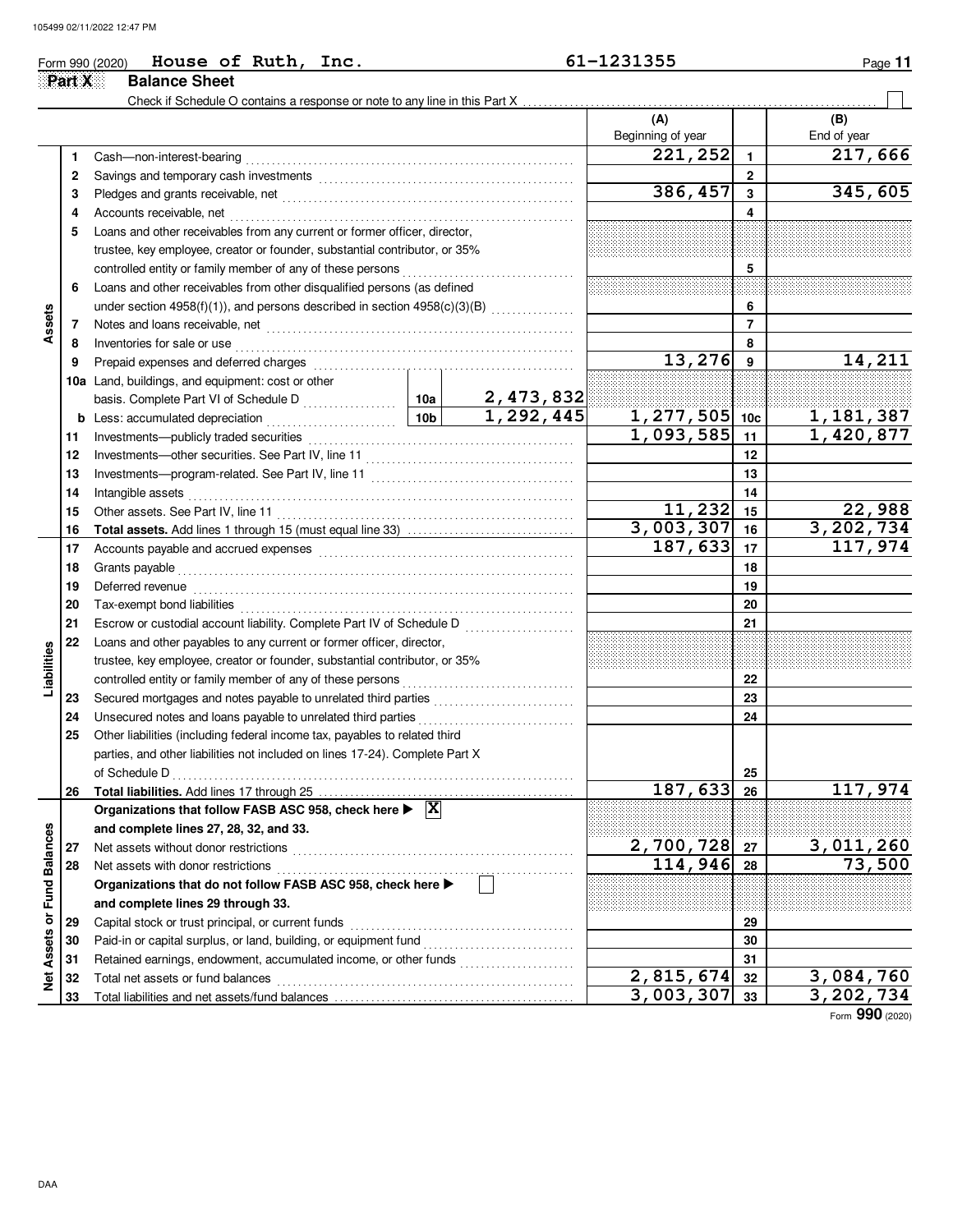|    | 61-1231355<br>Form 990 (2020) House of Ruth, Inc.                                                                                                                                                                              |                |    |     | Page 12                |
|----|--------------------------------------------------------------------------------------------------------------------------------------------------------------------------------------------------------------------------------|----------------|----|-----|------------------------|
|    | Part XI<br><b>Reconciliation of Net Assets</b>                                                                                                                                                                                 |                |    |     |                        |
|    |                                                                                                                                                                                                                                |                |    |     |                        |
| 1  |                                                                                                                                                                                                                                |                |    |     | 1,754,273              |
| 2  |                                                                                                                                                                                                                                | $\overline{2}$ |    |     | $\overline{1,753},212$ |
| 3  | Revenue less expenses. Subtract line 2 from line 1                                                                                                                                                                             | 3              |    |     | 1,061                  |
| 4  |                                                                                                                                                                                                                                | 4              |    |     | 2,815,674              |
| 5  | Net unrealized gains (losses) on investments [11] with the contract of the contract of the contract of the contract of the contract of the contract of the contract of the contract of the contract of the contract of the con | 5              |    |     | $\overline{268}$ , 025 |
| 6  | Donated services and use of facilities <b>constants and interview of the service of facilities</b>                                                                                                                             | 6              |    |     |                        |
| 7  | Investment expenses                                                                                                                                                                                                            | $\overline{7}$ |    |     |                        |
| 8  | Prior period adjustments                                                                                                                                                                                                       | 8              |    |     |                        |
| 9  |                                                                                                                                                                                                                                | 9              |    |     |                        |
| 10 | Net assets or fund balances at end of year. Combine lines 3 through 9 (must equal Part X, line                                                                                                                                 |                |    |     |                        |
|    |                                                                                                                                                                                                                                | 10             |    |     | 3,084,760              |
|    | <b>Financial Statements and Reporting</b><br>Part XII                                                                                                                                                                          |                |    |     |                        |
|    |                                                                                                                                                                                                                                |                |    |     |                        |
|    |                                                                                                                                                                                                                                |                |    | Yes | No                     |
| 1  | Accounting method used to prepare the Form 990:<br>Cash<br>IХ<br>Accrual<br>Other                                                                                                                                              |                |    |     |                        |
|    | If the organization changed its method of accounting from a prior year or checked "Other," explain in                                                                                                                          |                |    |     |                        |
|    | Schedule O.                                                                                                                                                                                                                    |                |    |     |                        |
|    | 2a Were the organization's financial statements compiled or reviewed by an independent accountant?                                                                                                                             |                | 2a |     | X                      |
|    | If "Yes," check a box below to indicate whether the financial statements for the year were compiled or                                                                                                                         |                |    |     |                        |
|    | reviewed on a separate basis, consolidated basis, or both:                                                                                                                                                                     |                |    |     |                        |
|    | Separate basis<br>Consolidated basis<br>Both consolidated and separate basis                                                                                                                                                   |                |    |     |                        |
|    | <b>b</b> Were the organization's financial statements audited by an independent accountant?                                                                                                                                    |                | 2b | X   |                        |
|    | If "Yes," check a box below to indicate whether the financial statements for the year were audited on a                                                                                                                        |                |    |     |                        |
|    | separate basis, consolidated basis, or both:                                                                                                                                                                                   |                |    |     |                        |
|    | $ \mathbf{X} $ Separate basis<br>Consolidated basis<br>Both consolidated and separate basis                                                                                                                                    |                |    |     |                        |
|    | c If "Yes" to line 2a or 2b, does the organization have a committee that assumes responsibility for oversight of                                                                                                               |                |    |     |                        |
|    | the audit, review, or compilation of its financial statements and selection of an independent accountant?                                                                                                                      |                | 2c | X   |                        |
|    | If the organization changed either its oversight process or selection process during the tax year, explain on                                                                                                                  |                |    |     |                        |
|    | Schedule O.                                                                                                                                                                                                                    |                |    |     |                        |
|    | 3a As a result of a federal award, was the organization required to undergo an audit or audits as set forth in the                                                                                                             |                |    |     |                        |
|    | Single Audit Act and OMB Circular A-133?                                                                                                                                                                                       |                | 3a | X   |                        |
|    | <b>b</b> If "Yes," did the organization undergo the required audit or audits? If the organization did not undergo the                                                                                                          |                |    |     |                        |
|    | required audit or audits, explain why on Schedule O and describe any steps taken to undergo such audits                                                                                                                        |                | 3b | X   |                        |
|    |                                                                                                                                                                                                                                |                |    |     | Form 990 (2020)        |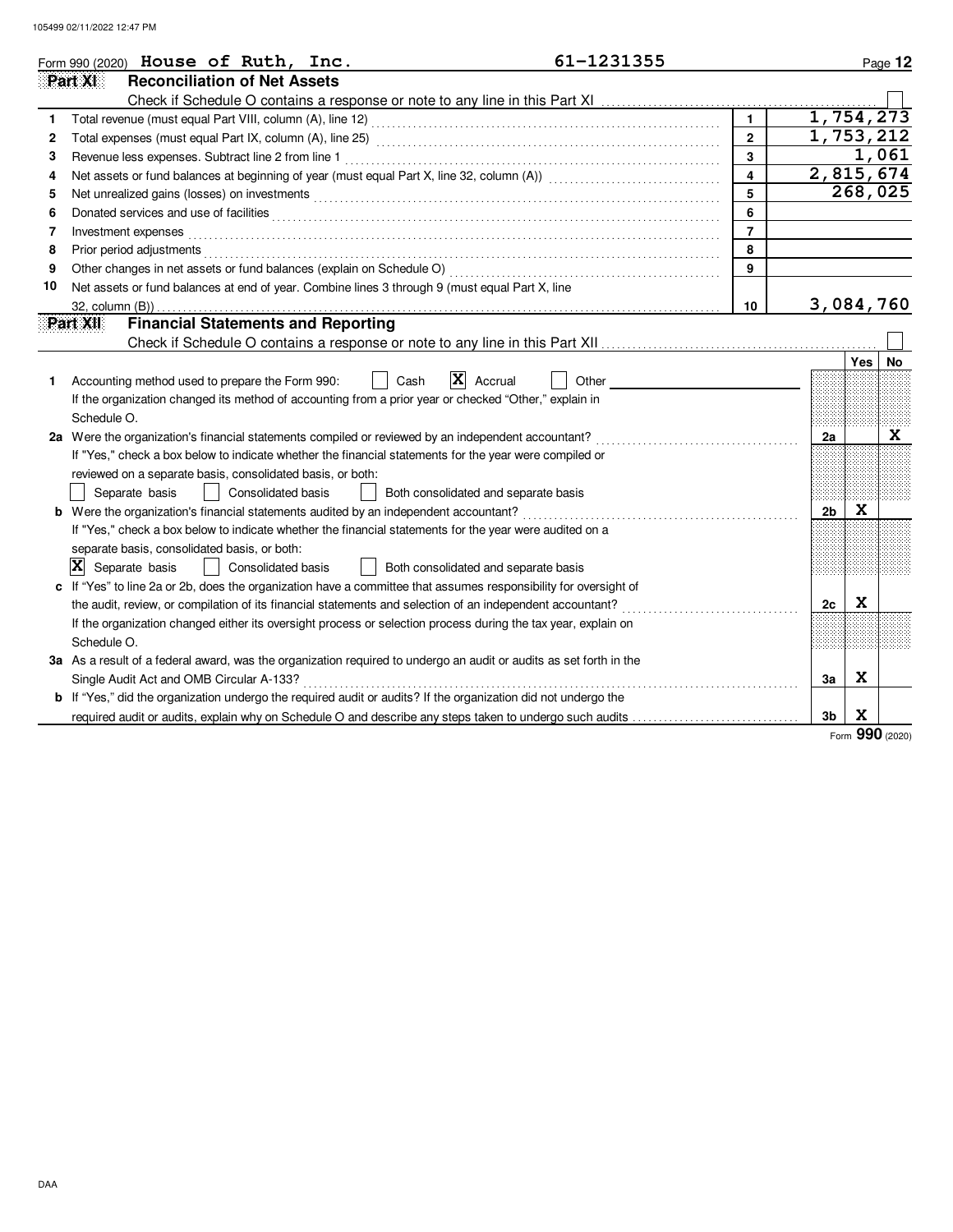Department of the Treasury

**(Form 990 or 990-EZ)**

## **SCHEDULE A Public Charity Status and Public Support**

**Complete if the organization is a section 501(c)(3) organization or a section 4947(a)(1) nonexempt charitable trust.**

 **Attach to Form 990 or Form 990-EZ.**

OMB No. 1545-0047 **2020 Open to Public**

| Internal Revenue Service<br>Inspection<br>Go to www.irs.gov/Form990 for instructions and the latest information. |        |                                       |                                                                        |                                                                                                                                                                                                                                                                                                                              |                          |                          |                                        |                                      |
|------------------------------------------------------------------------------------------------------------------|--------|---------------------------------------|------------------------------------------------------------------------|------------------------------------------------------------------------------------------------------------------------------------------------------------------------------------------------------------------------------------------------------------------------------------------------------------------------------|--------------------------|--------------------------|----------------------------------------|--------------------------------------|
|                                                                                                                  |        | Name of the organization              | House of Ruth, Inc.                                                    |                                                                                                                                                                                                                                                                                                                              |                          |                          | 61-1231355                             | Employer identification number       |
|                                                                                                                  | Part I |                                       |                                                                        | Reason for Public Charity Status. (All organizations must complete this part.) See instructions.                                                                                                                                                                                                                             |                          |                          |                                        |                                      |
|                                                                                                                  |        |                                       |                                                                        | The organization is not a private foundation because it is: (For lines 1 through 12, check only one box.)                                                                                                                                                                                                                    |                          |                          |                                        |                                      |
| 1                                                                                                                |        |                                       |                                                                        | A church, convention of churches, or association of churches described in section 170(b)(1)(A)(i).                                                                                                                                                                                                                           |                          |                          |                                        |                                      |
| 2                                                                                                                |        |                                       |                                                                        | A school described in section 170(b)(1)(A)(ii). (Attach Schedule E (Form 990 or 990-EZ).)                                                                                                                                                                                                                                    |                          |                          |                                        |                                      |
| 3                                                                                                                |        |                                       |                                                                        | A hospital or a cooperative hospital service organization described in section 170(b)(1)(A)(iii).                                                                                                                                                                                                                            |                          |                          |                                        |                                      |
| 4                                                                                                                |        |                                       |                                                                        | A medical research organization operated in conjunction with a hospital described in section 170(b)(1)(A)(iii). Enter the hospital's name,                                                                                                                                                                                   |                          |                          |                                        |                                      |
|                                                                                                                  |        | city, and state:                      |                                                                        |                                                                                                                                                                                                                                                                                                                              |                          |                          |                                        |                                      |
| 5                                                                                                                |        |                                       |                                                                        | An organization operated for the benefit of a college or university owned or operated by a governmental unit described in                                                                                                                                                                                                    |                          |                          |                                        |                                      |
|                                                                                                                  |        |                                       | section 170(b)(1)(A)(iv). (Complete Part II.)                          |                                                                                                                                                                                                                                                                                                                              |                          |                          |                                        |                                      |
| 6                                                                                                                |        |                                       |                                                                        | A federal, state, or local government or governmental unit described in section $170(b)(1)(A)(v)$ .                                                                                                                                                                                                                          |                          |                          |                                        |                                      |
| 7                                                                                                                | X      |                                       | described in section 170(b)(1)(A)(vi). (Complete Part II.)             | An organization that normally receives a substantial part of its support from a governmental unit or from the general public                                                                                                                                                                                                 |                          |                          |                                        |                                      |
| 8                                                                                                                |        |                                       |                                                                        | A community trust described in section 170(b)(1)(A)(vi). (Complete Part II.)                                                                                                                                                                                                                                                 |                          |                          |                                        |                                      |
| 9                                                                                                                |        |                                       |                                                                        | An agricultural research organization described in section 170(b)(1)(A)(ix) operated in conjunction with a land-grant college<br>or university or a non-land-grant college of agriculture (see instructions). Enter the name, city, and state of the college or                                                              |                          |                          |                                        |                                      |
|                                                                                                                  |        | university:                           |                                                                        |                                                                                                                                                                                                                                                                                                                              |                          |                          |                                        |                                      |
| 10                                                                                                               |        |                                       |                                                                        | An organization that normally receives: (1) more than 33 1/3% of its support from contributions, membership fees, and gross<br>receipts from activities related to its exempt functions, subject to certain exceptions; and (2) no more than 331/3% of its                                                                   |                          |                          |                                        |                                      |
|                                                                                                                  |        |                                       |                                                                        | support from gross investment income and unrelated business taxable income (less section 511 tax) from businesses                                                                                                                                                                                                            |                          |                          |                                        |                                      |
|                                                                                                                  |        |                                       |                                                                        | acquired by the organization after June 30, 1975. See section 509(a)(2). (Complete Part III.)                                                                                                                                                                                                                                |                          |                          |                                        |                                      |
| 11                                                                                                               |        |                                       |                                                                        | An organization organized and operated exclusively to test for public safety. See section 509(a)(4).                                                                                                                                                                                                                         |                          |                          |                                        |                                      |
| 12                                                                                                               |        |                                       |                                                                        | An organization organized and operated exclusively for the benefit of, to perform the functions of, or to carry out the purposes<br>of one or more publicly supported organizations described in section $509(a)(1)$ or section $509(a)(2)$ . See section $509(a)(3)$ .                                                      |                          |                          |                                        |                                      |
|                                                                                                                  |        |                                       |                                                                        | Check the box in lines 12a through 12d that describes the type of supporting organization and complete lines 12e, 12f, and 12g.                                                                                                                                                                                              |                          |                          |                                        |                                      |
|                                                                                                                  | а      |                                       |                                                                        | Type I. A supporting organization operated, supervised, or controlled by its supported organization(s), typically by giving<br>the supported organization(s) the power to regularly appoint or elect a majority of the directors or trustees of the<br>supporting organization. You must complete Part IV, Sections A and B. |                          |                          |                                        |                                      |
|                                                                                                                  | b      |                                       |                                                                        | Type II. A supporting organization supervised or controlled in connection with its supported organization(s), by having                                                                                                                                                                                                      |                          |                          |                                        |                                      |
|                                                                                                                  |        |                                       |                                                                        | control or management of the supporting organization vested in the same persons that control or manage the supported                                                                                                                                                                                                         |                          |                          |                                        |                                      |
|                                                                                                                  |        |                                       | organization(s). You must complete Part IV, Sections A and C.          |                                                                                                                                                                                                                                                                                                                              |                          |                          |                                        |                                      |
|                                                                                                                  | c      |                                       |                                                                        | Type III functionally integrated. A supporting organization operated in connection with, and functionally integrated with,<br>its supported organization(s) (see instructions). You must complete Part IV, Sections A, D, and E.                                                                                             |                          |                          |                                        |                                      |
|                                                                                                                  | d      |                                       |                                                                        | Type III non-functionally integrated. A supporting organization operated in connection with its supported organization(s)                                                                                                                                                                                                    |                          |                          |                                        |                                      |
|                                                                                                                  |        |                                       |                                                                        | that is not functionally integrated. The organization generally must satisfy a distribution requirement and an attentiveness                                                                                                                                                                                                 |                          |                          |                                        |                                      |
|                                                                                                                  |        |                                       |                                                                        | requirement (see instructions). You must complete Part IV, Sections A and D, and Part V.                                                                                                                                                                                                                                     |                          |                          |                                        |                                      |
|                                                                                                                  | е      |                                       |                                                                        | Check this box if the organization received a written determination from the IRS that it is a Type I, Type II, Type III<br>functionally integrated, or Type III non-functionally integrated supporting organization.                                                                                                         |                          |                          |                                        |                                      |
|                                                                                                                  | f      |                                       | Enter the number of supported organizations                            |                                                                                                                                                                                                                                                                                                                              |                          |                          |                                        |                                      |
|                                                                                                                  | g      |                                       | Provide the following information about the supported organization(s). |                                                                                                                                                                                                                                                                                                                              |                          |                          |                                        |                                      |
|                                                                                                                  |        | (i) Name of supported<br>organization | (ii) EIN                                                               | (iii) Type of organization<br>(described on lines 1-10                                                                                                                                                                                                                                                                       | (iv) Is the organization | listed in your governing | (v) Amount of monetary<br>support (see | (vi) Amount of<br>other support (see |
|                                                                                                                  |        |                                       |                                                                        | above (see instructions))                                                                                                                                                                                                                                                                                                    |                          | document?<br>No          | instructions)                          | instructions)                        |
| (A)                                                                                                              |        |                                       |                                                                        |                                                                                                                                                                                                                                                                                                                              | Yes                      |                          |                                        |                                      |
|                                                                                                                  |        |                                       |                                                                        |                                                                                                                                                                                                                                                                                                                              |                          |                          |                                        |                                      |
| (B)                                                                                                              |        |                                       |                                                                        |                                                                                                                                                                                                                                                                                                                              |                          |                          |                                        |                                      |
| (C)                                                                                                              |        |                                       |                                                                        |                                                                                                                                                                                                                                                                                                                              |                          |                          |                                        |                                      |
| (D)                                                                                                              |        |                                       |                                                                        |                                                                                                                                                                                                                                                                                                                              |                          |                          |                                        |                                      |
| (E)                                                                                                              |        |                                       |                                                                        |                                                                                                                                                                                                                                                                                                                              |                          |                          |                                        |                                      |
|                                                                                                                  |        |                                       |                                                                        |                                                                                                                                                                                                                                                                                                                              |                          |                          |                                        |                                      |
| Total                                                                                                            |        |                                       |                                                                        |                                                                                                                                                                                                                                                                                                                              |                          |                          |                                        |                                      |

**For Paperwork Reduction Act Notice, see the Instructions for Form 990 or 990-EZ.**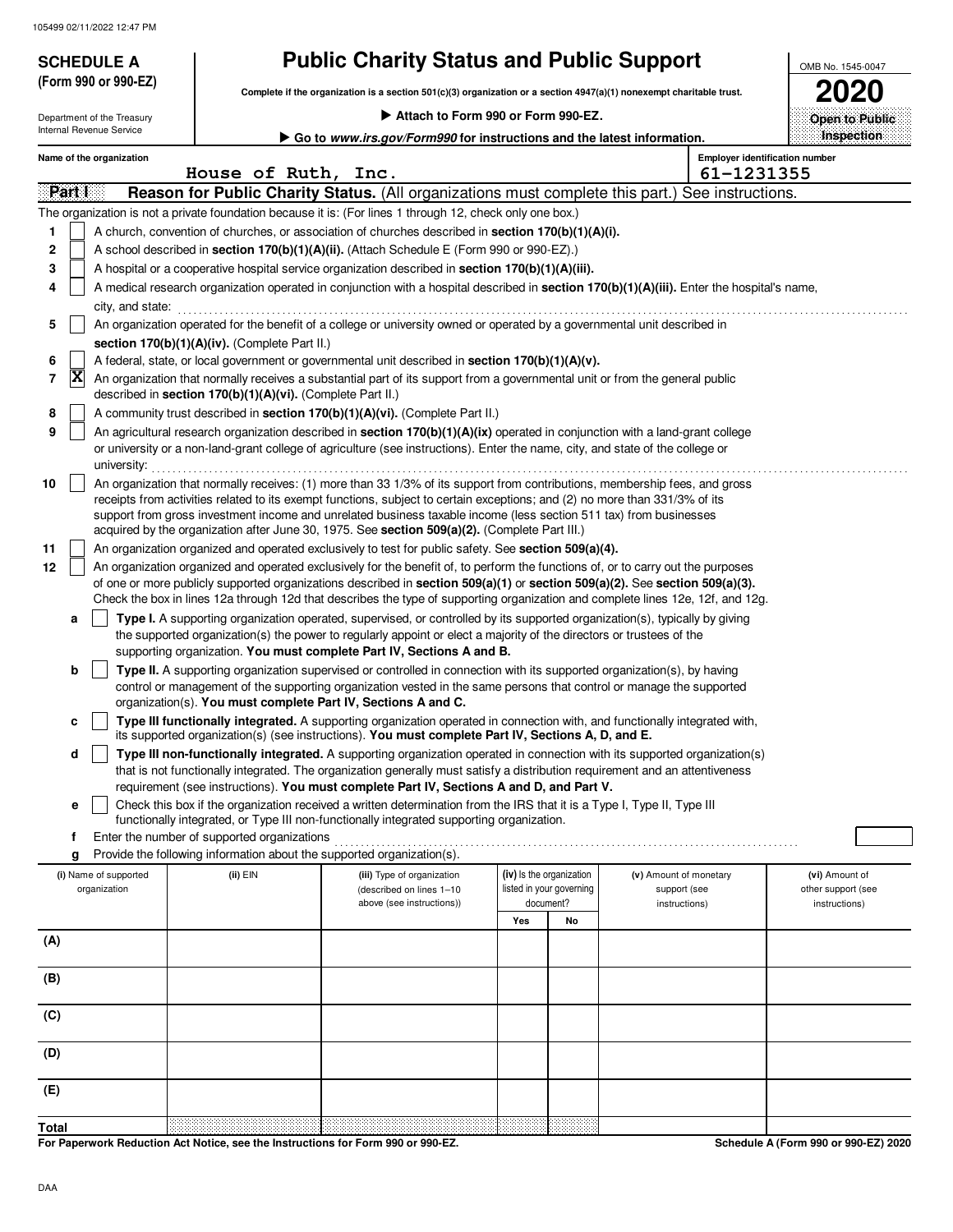|                | Schedule A (Form 990 or 990-EZ) 2020                                                                                            | House of Ruth, Inc. |           |            |            | 61-1231355 | Page 2                             |
|----------------|---------------------------------------------------------------------------------------------------------------------------------|---------------------|-----------|------------|------------|------------|------------------------------------|
|                | Support Schedule for Organizations Described in Sections 170(b)(1)(A)(iv) and 170(b)(1)(A)(vi)<br>Part II                       |                     |           |            |            |            |                                    |
|                | (Complete only if you checked the box on line 5, 7, or 8 of Part I or if the organization failed to qualify under               |                     |           |            |            |            |                                    |
|                | Part III. If the organization fails to qualify under the tests listed below, please complete Part III.)                         |                     |           |            |            |            |                                    |
|                | <b>Section A. Public Support</b>                                                                                                |                     |           |            |            |            |                                    |
|                | Calendar year (or fiscal year beginning in)<br>▶                                                                                | (a) 2016            | (b) 2017  | $(c)$ 2018 | $(d)$ 2019 | (e) 2020   | (f) Total                          |
| $\mathbf{1}$   | Gifts, grants, contributions, and                                                                                               |                     |           |            |            |            |                                    |
|                | membership fees received. (Do not                                                                                               |                     |           |            |            |            |                                    |
|                | include any "unusual grants.")                                                                                                  | 1,325,562           | 1,351,648 | 1,424,034  | 1,673,332  | 1,607,390  | 7,381,966                          |
| $\mathbf{2}$   | Tax revenues levied for the                                                                                                     |                     |           |            |            |            |                                    |
|                | organization's benefit and either paid                                                                                          |                     |           |            |            |            |                                    |
|                | to or expended on its behalf                                                                                                    |                     |           |            |            |            |                                    |
| 3              | The value of services or facilities                                                                                             |                     |           |            |            |            |                                    |
|                | furnished by a governmental unit to the<br>organization without charge                                                          |                     |           |            |            |            |                                    |
| 4              | Total. Add lines 1 through 3                                                                                                    | 1,325,562           | 1,351,648 | 1,424,034  | 1,673,332  | 1,607,390  | 7,381,966                          |
| 5              | The portion of total contributions by                                                                                           |                     |           |            |            |            |                                    |
|                | each person (other than a                                                                                                       |                     |           |            |            |            |                                    |
|                | governmental unit or publicly                                                                                                   |                     |           |            |            |            |                                    |
|                | supported organization) included on<br>line 1 that exceeds 2% of the amount                                                     |                     |           |            |            |            |                                    |
|                | shown on line 11, column (f)                                                                                                    |                     |           |            |            |            |                                    |
| 6              | Public support. Subtract line 5 from line 4                                                                                     |                     |           |            |            |            | 7,381,966                          |
|                | <b>Section B. Total Support</b>                                                                                                 |                     |           |            |            |            |                                    |
|                | Calendar year (or fiscal year beginning in)<br>▶                                                                                | (a) 2016            | (b) 2017  | $(c)$ 2018 | $(d)$ 2019 | (e) 2020   | (f) Total                          |
| $\overline{7}$ | Amounts from line 4                                                                                                             | 1,325,562           | 1,351,648 | 1,424,034  | 1,673,332  | 1,607,390  | 7,381,966                          |
| 8              | Gross income from interest, dividends,                                                                                          |                     |           |            |            |            |                                    |
|                | payments received on securities loans,<br>rents, royalties, and income from                                                     |                     |           |            |            |            |                                    |
|                |                                                                                                                                 | 16,394              | 17,428    | 15,517     | 41,324     | 40,636     | 131,299                            |
| 9              | Net income from unrelated business                                                                                              |                     |           |            |            |            |                                    |
|                | activities, whether or not the business                                                                                         |                     |           |            |            |            |                                    |
|                | is regularly carried on                                                                                                         |                     |           |            |            |            |                                    |
| 10             | Other income. Do not include gain or                                                                                            |                     |           |            |            |            |                                    |
|                | loss from the sale of capital assets                                                                                            |                     |           |            |            |            |                                    |
|                | Total support. Add lines 7 through 10                                                                                           | 13,932              |           |            |            |            | 13,932                             |
| 11<br>12       | Gross receipts from related activities, etc. (see instructions)                                                                 |                     |           |            |            | 12         | 7,527,197                          |
| 13             | First 5 years. If the Form 990 is for the organization's first, second, third, fourth, or fifth tax year as a section 501(c)(3) |                     |           |            |            |            | 505,894                            |
|                | organization, check this box and stop here                                                                                      |                     |           |            |            |            |                                    |
|                | <b>Section C. Computation of Public Support Percentage</b>                                                                      |                     |           |            |            |            |                                    |
| 14             | Public support percentage for 2020 (line 6, column (f) divided by line 11, column (f))<br>[[[COLUMBRER ST]                      |                     |           |            |            | 14         | 98.07%                             |
| 15             | Public support percentage from 2019 Schedule A, Part II, line 14                                                                |                     |           |            |            | 15         | 97.14%                             |
| 16a            | 33 1/3% support test—2020. If the organization did not check the box on line 13, and line 14 is 33 1/3% or more, check this     |                     |           |            |            |            |                                    |
|                | box and stop here. The organization qualifies as a publicly supported organization                                              |                     |           |            |            |            | $\blacktriangleright$ $\mathbf{X}$ |
| b              | 33 1/3% support test-2019. If the organization did not check a box on line 13 or 16a, and line 15 is 33 1/3% or more, check     |                     |           |            |            |            |                                    |
|                | this box and stop here. The organization qualifies as a publicly supported organization                                         |                     |           |            |            |            |                                    |
| 17a            | 10% facts-and-circumstances test-2020. If the organization did not check a box on line 13, 16a, or 16b, and line 14 is          |                     |           |            |            |            |                                    |
|                | 10% or more, and if the organization meets the "facts-and-circumstances" test, check this box and stop here. Explain in         |                     |           |            |            |            |                                    |
|                | Part VI how the organization meets the "facts-and-circumstances" test. The organization qualifies as a publicly supported       |                     |           |            |            |            |                                    |
|                | organization                                                                                                                    |                     |           |            |            |            |                                    |
| b              | 10%-facts-and-circumstances test-2019. If the organization did not check a box on line 13, 16a, 16b, or 17a, and line           |                     |           |            |            |            |                                    |
|                | 15 is 10% or more, and if the organization meets the "facts-and-circumstances" test, check this box and stop here. Explain      |                     |           |            |            |            |                                    |
|                | in Part VI how the organization meets the "facts-and-circumstances" test. The organization qualifies as a publicly supported    |                     |           |            |            |            |                                    |
|                | organization                                                                                                                    |                     |           |            |            |            |                                    |
| 18             | Private foundation. If the organization did not check a box on line 13, 16a, 16b, 17a, or 17b, check this box and see           |                     |           |            |            |            |                                    |
|                |                                                                                                                                 |                     |           |            |            |            |                                    |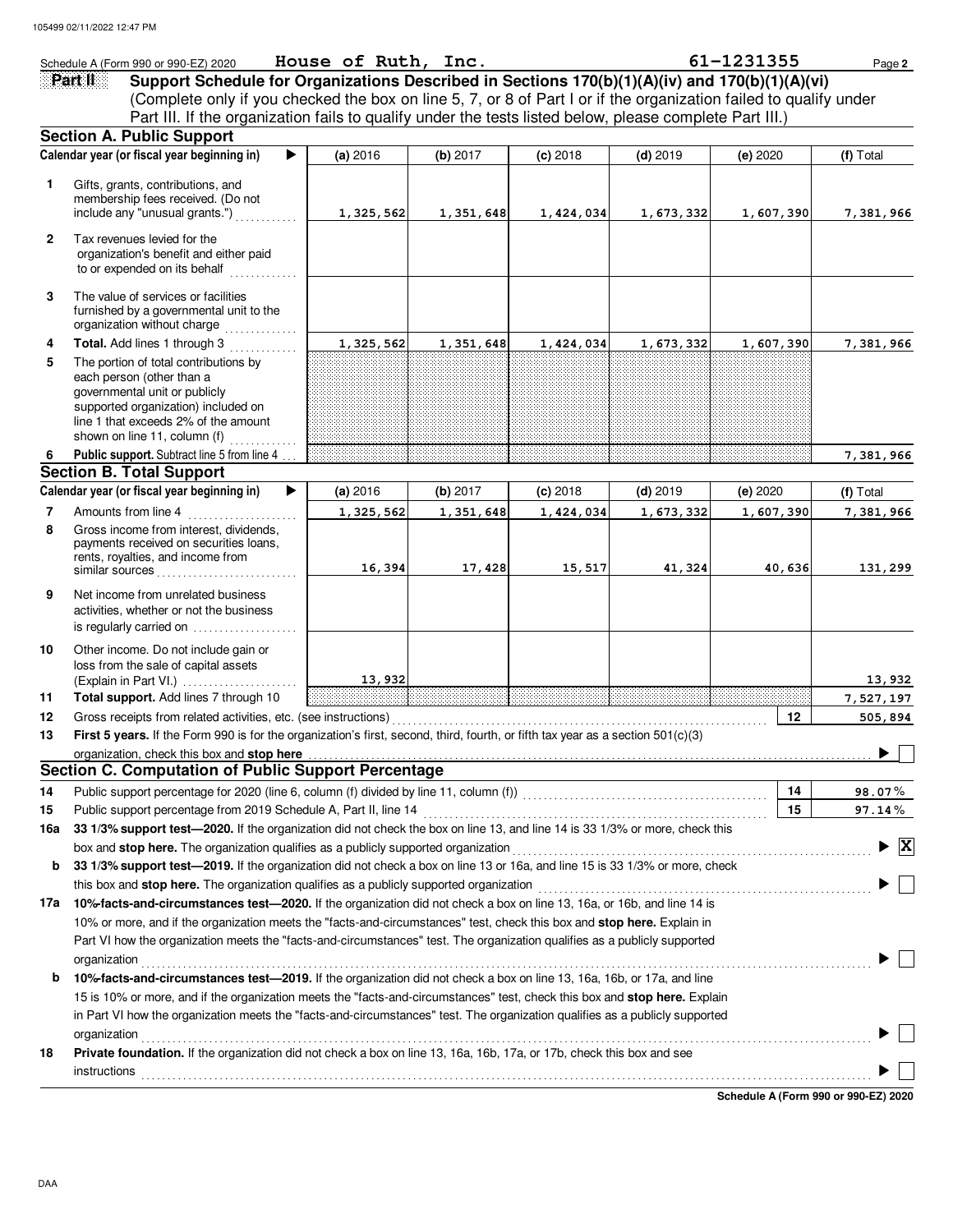|              | Support Schedule for Organizations Described in Section 509(a)(2)<br>Part III                                                                                                                                                                                   |          |          |            |            |          |           |
|--------------|-----------------------------------------------------------------------------------------------------------------------------------------------------------------------------------------------------------------------------------------------------------------|----------|----------|------------|------------|----------|-----------|
|              | (Complete only if you checked the box on line 10 of Part I or if the organization failed to qualify under Part II.                                                                                                                                              |          |          |            |            |          |           |
|              | If the organization fails to qualify under the tests listed below, please complete Part II.)                                                                                                                                                                    |          |          |            |            |          |           |
|              | <b>Section A. Public Support</b>                                                                                                                                                                                                                                |          |          |            |            |          |           |
|              | Calendar year (or fiscal year beginning in)<br>▶                                                                                                                                                                                                                | (a) 2016 | (b) 2017 | $(c)$ 2018 | $(d)$ 2019 | (e) 2020 | (f) Total |
| $\mathbf{1}$ | Gifts, grants, contributions, and membership fees<br>received. (Do not include any "unusual grants.")                                                                                                                                                           |          |          |            |            |          |           |
| $\mathbf{2}$ | Gross receipts from admissions, merchandise<br>sold or services performed, or facilities<br>furnished in any activity that is related to the<br>organization's tax-exempt purpose                                                                               |          |          |            |            |          |           |
| 3            | Gross receipts from activities that are not an<br>unrelated trade or business under section 513                                                                                                                                                                 |          |          |            |            |          |           |
| 4            | Tax revenues levied for the<br>organization's benefit and either paid<br>to or expended on its behalf                                                                                                                                                           |          |          |            |            |          |           |
| 5            | The value of services or facilities<br>furnished by a governmental unit to the<br>organization without charge                                                                                                                                                   |          |          |            |            |          |           |
| 6            | Total. Add lines 1 through 5<br>a na matalagan na kalendar a sa bandar a sa bandar a sa bandar a sa bandar a sa bandar a sa bandar a sa bandar<br>A sa bandar a sa bandar a sa bandar a sa bandar a sa bandar a sa bandar a sa bandar a sa bandar a sa bandar a |          |          |            |            |          |           |
| 7a           | Amounts included on lines 1, 2, and 3<br>received from disqualified persons                                                                                                                                                                                     |          |          |            |            |          |           |
| b            | Amounts included on lines 2 and 3<br>received from other than disqualified<br>persons that exceed the greater of \$5,000<br>or 1% of the amount on line 13 for the year $\frac{1}{100}$                                                                         |          |          |            |            |          |           |
| c            | Add lines 7a and 7b                                                                                                                                                                                                                                             |          |          |            |            |          |           |
| 8            | Public support. (Subtract line 7c from                                                                                                                                                                                                                          |          |          |            |            |          |           |
|              |                                                                                                                                                                                                                                                                 |          |          |            |            |          |           |
|              | <b>Section B. Total Support</b>                                                                                                                                                                                                                                 |          |          |            |            |          |           |
|              | Calendar year (or fiscal year beginning in)<br>▶                                                                                                                                                                                                                | (a) 2016 | (b) 2017 | $(c)$ 2018 | $(d)$ 2019 | (e) 2020 | (f) Total |
| 9            | Amounts from line 6                                                                                                                                                                                                                                             |          |          |            |            |          |           |
| 10a          | Gross income from interest, dividends,<br>payments received on securities loans, rents,<br>royalties, and income from similar sources                                                                                                                           |          |          |            |            |          |           |
| b            | Unrelated business taxable income (less<br>section 511 taxes) from businesses<br>acquired after June 30, 1975                                                                                                                                                   |          |          |            |            |          |           |
| c            | Add lines 10a and 10b                                                                                                                                                                                                                                           |          |          |            |            |          |           |
| 11           | Net income from unrelated business<br>activities not included in line 10b, whether<br>or not the business is regularly carried on                                                                                                                               |          |          |            |            |          |           |
| 12           | Other income. Do not include gain or<br>loss from the sale of capital assets<br>(Explain in Part VI.)                                                                                                                                                           |          |          |            |            |          |           |
| 13           | Total support. (Add lines 9, 10c, 11,<br>and 12.)                                                                                                                                                                                                               |          |          |            |            |          |           |
| 14           | First 5 years. If the Form 990 is for the organization's first, second, third, fourth, or fifth tax year as a section 501(c)(3)<br>organization, check this box and stop here                                                                                   |          |          |            |            |          |           |
|              | Section C. Computation of Public Support Percentage                                                                                                                                                                                                             |          |          |            |            |          |           |
| 15           | Public support percentage for 2020 (line 8, column (f), divided by line 13, column (f)) [[[[[[[[[[[[[[[[[[[[[                                                                                                                                                   |          |          |            |            | 15       | ℅         |
| 16           |                                                                                                                                                                                                                                                                 |          |          |            |            | 16       | %         |
|              | Section D. Computation of Investment Income Percentage                                                                                                                                                                                                          |          |          |            |            |          |           |
| 17           |                                                                                                                                                                                                                                                                 |          |          |            |            | 17       | %         |
| 18           | Investment income percentage from 2019 Schedule A, Part III, line 17                                                                                                                                                                                            |          |          |            |            | 18       | %         |
| 19а          | 33 1/3% support tests—2020. If the organization did not check the box on line 14, and line 15 is more than 33 1/3%, and line                                                                                                                                    |          |          |            |            |          |           |
|              |                                                                                                                                                                                                                                                                 |          |          |            |            |          |           |
| b            | 33 1/3% support tests-2019. If the organization did not check a box on line 14 or line 19a, and line 16 is more than 33 1/3%, and                                                                                                                               |          |          |            |            |          |           |
|              |                                                                                                                                                                                                                                                                 |          |          |            |            |          |           |
| 20           |                                                                                                                                                                                                                                                                 |          |          |            |            |          |           |

**House of Ruth,**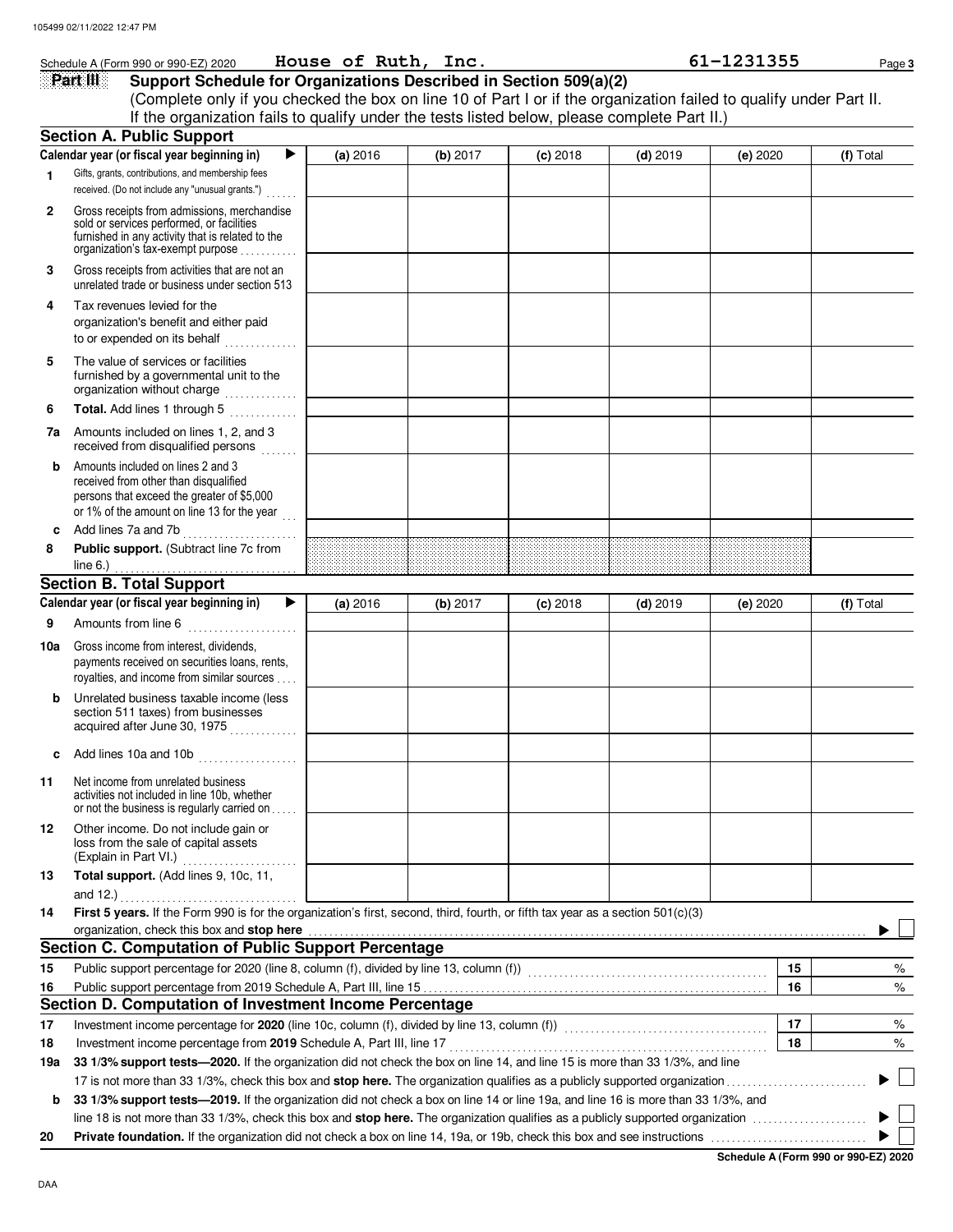|         | House of Ruth, Inc.<br>Schedule A (Form 990 or 990-EZ) 2020                                                          | 61-1231355  | Page 4    |
|---------|----------------------------------------------------------------------------------------------------------------------|-------------|-----------|
| Part IV | <b>Supporting Organizations</b>                                                                                      |             |           |
|         | (Complete only if you checked a box in line 12 on Part I. If you checked box 12a, Part I, complete Sections A        |             |           |
|         | and B. If you checked box 12b, Part I, complete Sections A and C. If you checked box 12c, Part I, complete           |             |           |
|         | Sections A, D, and E. If you checked box 12d, Part I, complete Sections A and D, and complete Part V.)               |             |           |
|         | <b>Section A. All Supporting Organizations</b>                                                                       |             | Yes<br>No |
| 1       | Are all of the organization's supported organizations listed by name in the organization's governing                 |             |           |
|         | documents? If "No," describe in Part VI how the supported organizations are designated. If designated by             |             |           |
|         | class or purpose, describe the designation. If historic and continuing relationship, explain.                        | 1           |           |
| 2       | Did the organization have any supported organization that does not have an IRS determination of status               |             |           |
|         | under section 509(a)(1) or (2)? If "Yes," explain in Part VI how the organization determined that the supported      |             |           |
|         | organization was described in section 509(a)(1) or (2).                                                              | $\mathbf 2$ |           |
| За      | Did the organization have a supported organization described in section 501(c)(4), (5), or (6)? If "Yes," answer     |             |           |
|         | lines 3b and 3c below.                                                                                               | За          |           |
| b       | Did the organization confirm that each supported organization qualified under section 501(c)(4), (5), or (6) and     |             |           |
|         | satisfied the public support tests under section $509(a)(2)$ ? If "Yes," describe in <b>Part VI</b> when and how the |             |           |
|         | organization made the determination.                                                                                 | 3b          |           |
| c       | Did the organization ensure that all support to such organizations was used exclusively for section $170(c)(2)(B)$   |             |           |
|         | purposes? If "Yes," explain in Part VI what controls the organization put in place to ensure such use.               | 3c          |           |
| 4a      | Was any supported organization not organized in the United States ("foreign supported organization")? If             |             |           |
|         | "Yes," and if you checked 12a or 12b in Part I, answer (b) and (c) below.                                            | 4a          |           |
| b       | Did the organization have ultimate control and discretion in deciding whether to make grants to the foreign          |             |           |
|         | supported organization? If "Yes," describe in Part VI how the organization had such control and discretion           |             |           |
|         | despite being controlled or supervised by or in connection with its supported organizations.                         | 4b          |           |
| c       | Did the organization support any foreign supported organization that does not have an IRS determination              |             |           |
|         | under sections 501(c)(3) and 509(a)(1) or (2)? If "Yes," explain in Part VI what controls the organization used      |             |           |
|         | to ensure that all support to the foreign supported organization was used exclusively for section $170(c)(2)(B)$     |             |           |
|         | purposes.                                                                                                            | 4c          |           |
| 5a      | Did the organization add, substitute, or remove any supported organizations during the tax year? If "Yes,"           |             |           |
|         | answer lines 5b and 5c below (if applicable). Also, provide detail in Part VI, including (i) the names and EIN       |             |           |
|         | numbers of the supported organizations added, substituted, or removed; (ii) the reasons for each such action;        |             |           |
|         | (iii) the authority under the organization's organizing document authorizing such action; and (iv) how the action    |             |           |
|         | was accomplished (such as by amendment to the organizing document).                                                  | 5a          |           |
| b       | Type I or Type II only. Was any added or substituted supported organization part of a class already                  |             |           |
|         | designated in the organization's organizing document?                                                                | 5b          |           |
| c       | Substitutions only. Was the substitution the result of an event beyond the organization's control?                   | 5c          |           |
| 6       | Did the organization provide support (whether in the form of grants or the provision of services or facilities) to   |             |           |
|         | anyone other than (i) its supported organizations, (ii) individuals that are part of the charitable class benefited  |             |           |
|         | by one or more of its supported organizations, or (iii) other supporting organizations that also support or          |             |           |
|         | benefit one or more of the filing organization's supported organizations? If "Yes," provide detail in Part VI.       | 6           |           |
| 7       | Did the organization provide a grant, loan, compensation, or other similar payment to a substantial contributor      |             |           |
|         | (as defined in section $4958(c)(3)(C)$ ), a family member of a substantial contributor, or a 35% controlled entity   |             |           |
|         | with regard to a substantial contributor? If "Yes," complete Part I of Schedule L (Form 990 or 990-EZ).              | 7           |           |
| 8       | Did the organization make a loan to a disqualified person (as defined in section 4958) not described in line 7?      |             |           |
|         | If "Yes," complete Part I of Schedule L (Form 990 or 990-EZ).                                                        | 8           |           |
| 9a      | Was the organization controlled directly or indirectly at any time during the tax year by one or more                |             |           |
|         | disqualified persons, as defined in section 4946 (other than foundation managers and organizations                   |             |           |
|         | described in section 509(a)(1) or (2))? If "Yes," provide detail in <b>Part VI.</b>                                  | 9a          |           |
| b       | Did one or more disqualified persons (as defined in line 9a) hold a controlling interest in any entity in which      |             |           |
|         | the supporting organization had an interest? If "Yes," provide detail in Part VI.                                    | 9b          |           |
| c       | Did a disqualified person (as defined in line 9a) have an ownership interest in, or derive any personal benefit      |             |           |
|         | from, assets in which the supporting organization also had an interest? If "Yes," provide detail in Part VI.         | 9c          |           |
| 10a     | Was the organization subject to the excess business holdings rules of section 4943 because of section                |             |           |
|         | 4943(f) (regarding certain Type II supporting organizations, and all Type III non-functionally integrated            |             |           |

**Schedule A (Form 990 or 990-EZ) 2020 10b**

**b**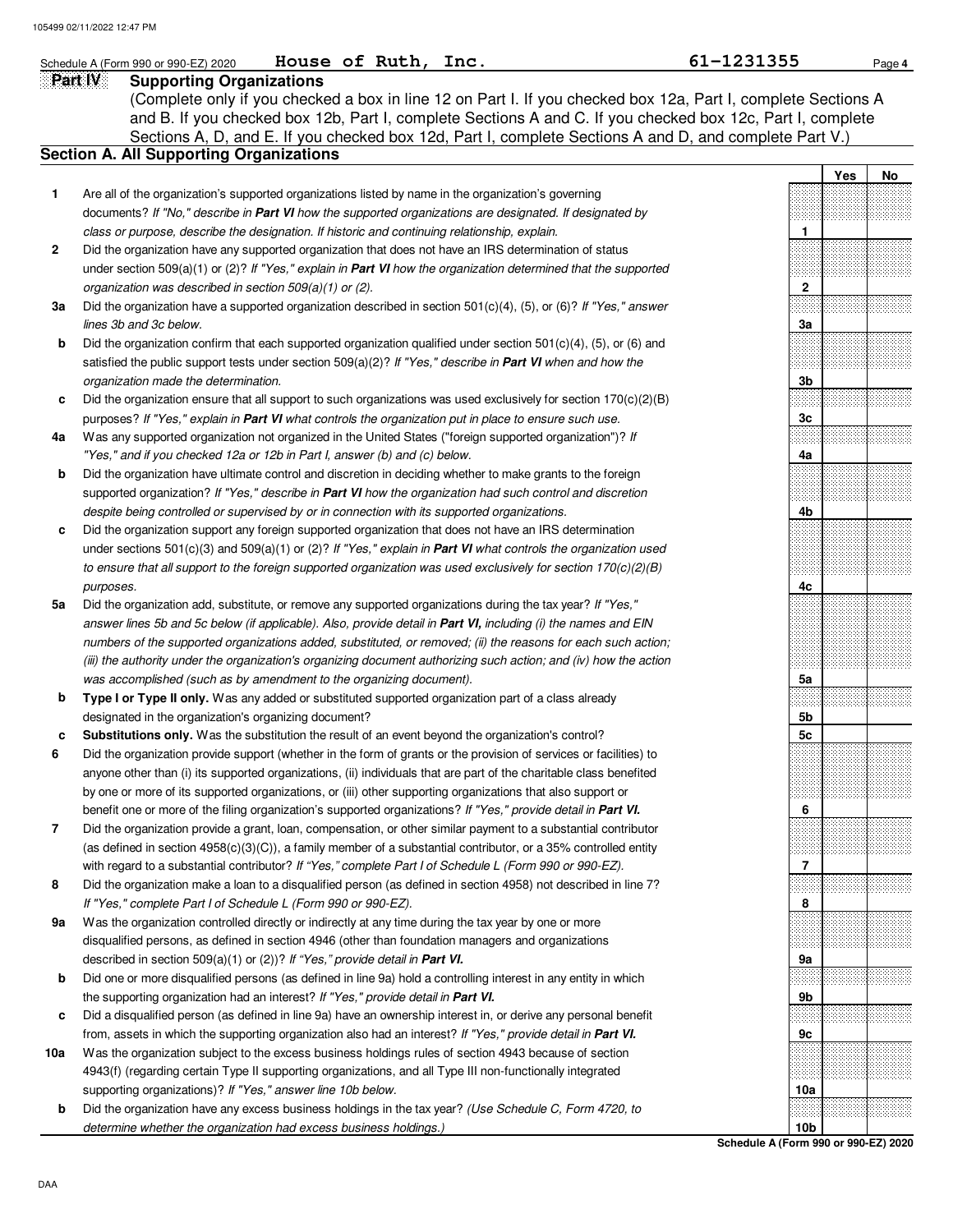|        | House of Ruth,<br>Inc.<br>Schedule A (Form 990 or 990-EZ) 2020                                                                                                                                            | 61-1231355      | Page 5    |
|--------|-----------------------------------------------------------------------------------------------------------------------------------------------------------------------------------------------------------|-----------------|-----------|
|        | Part IV<br><b>Supporting Organizations (continued)</b>                                                                                                                                                    |                 |           |
|        |                                                                                                                                                                                                           |                 | Yes<br>No |
| 11     | Has the organization accepted a gift or contribution from any of the following persons?<br>A person who directly or indirectly controls, either alone or together with persons described in lines 11b and |                 |           |
| а      | 11c below, the governing body of a supported organization?                                                                                                                                                | 11a             |           |
| b      | A family member of a person described in line 11a above?                                                                                                                                                  | 11 <sub>b</sub> |           |
| c      | A 35% controlled entity of a person described in line 11a or 11b above? If "Yes" to line 11a, 11b, or 11c, provide                                                                                        |                 |           |
|        | detail in Part VI.                                                                                                                                                                                        | 11c             |           |
|        | <b>Section B. Type I Supporting Organizations</b>                                                                                                                                                         |                 |           |
|        |                                                                                                                                                                                                           |                 | Yes<br>No |
| 1      | Did the governing body, members of the governing body, officers acting in their official capacity, or membership of one or                                                                                |                 |           |
|        | more supported organizations have the power to regularly appoint or elect at least a majority of the organization's officers,                                                                             |                 |           |
|        | directors, or trustees at all times during the tax year? If "No," describe in <b>Part VI</b> how the supported organization(s)                                                                            |                 |           |
|        | effectively operated, supervised, or controlled the organization's activities. If the organization had more than one supported                                                                            |                 |           |
|        | organization, describe how the powers to appoint and/or remove officers, directors, or trustees were allocated among the                                                                                  |                 |           |
|        | supported organizations and what conditions or restrictions, if any, applied to such powers during the tax year.                                                                                          | 1               |           |
| 2      | Did the organization operate for the benefit of any supported organization other than the supported                                                                                                       |                 |           |
|        | organization(s) that operated, supervised, or controlled the supporting organization? If "Yes," explain in Part                                                                                           |                 |           |
|        | VI how providing such benefit carried out the purposes of the supported organization(s) that operated,                                                                                                    |                 |           |
|        | supervised, or controlled the supporting organization.                                                                                                                                                    | 2               |           |
|        | <b>Section C. Type II Supporting Organizations</b>                                                                                                                                                        |                 |           |
|        |                                                                                                                                                                                                           |                 | Yes<br>No |
| 1      | Were a majority of the organization's directors or trustees during the tax year also a majority of the directors                                                                                          |                 |           |
|        | or trustees of each of the organization's supported organization(s)? If "No," describe in Part VI how control                                                                                             |                 |           |
|        | or management of the supporting organization was vested in the same persons that controlled or managed                                                                                                    |                 |           |
|        | the supported organization(s).                                                                                                                                                                            | 1               |           |
|        | <b>Section D. All Type III Supporting Organizations</b>                                                                                                                                                   |                 |           |
|        |                                                                                                                                                                                                           |                 | Yes<br>No |
| 1      | Did the organization provide to each of its supported organizations, by the last day of the fifth month of the                                                                                            |                 |           |
|        | organization's tax year, (i) a written notice describing the type and amount of support provided during the prior tax                                                                                     |                 |           |
|        | year, (ii) a copy of the Form 990 that was most recently filed as of the date of notification, and (iii) copies of the                                                                                    |                 |           |
|        | organization's governing documents in effect on the date of notification, to the extent not previously provided?                                                                                          | 1               |           |
| 2      | Were any of the organization's officers, directors, or trustees either (i) appointed or elected by the supported                                                                                          |                 |           |
|        | organization(s) or (ii) serving on the governing body of a supported organization? If "No," explain in Part VI how                                                                                        |                 |           |
|        | the organization maintained a close and continuous working relationship with the supported organization(s).                                                                                               | 2               |           |
|        | By reason of the relationship described in line 2, above, did the organization's supported organizations have                                                                                             |                 |           |
|        | a significant voice in the organization's investment policies and in directing the use of the organization's                                                                                              |                 |           |
|        | income or assets at all times during the tax year? If "Yes," describe in <b>Part VI</b> the role the organization's                                                                                       |                 |           |
|        | supported organizations played in this regard.                                                                                                                                                            | 3               |           |
|        | Section E. Type III Functionally-Integrated Supporting Organizations<br>Check the box next to the method that the organization used to satisfy the Integral Part Test during the year (see instructions). |                 |           |
| 1      | The organization satisfied the Activities Test. Complete line 2 below.                                                                                                                                    |                 |           |
| a<br>b | The organization is the parent of each of its supported organizations. Complete line 3 below.                                                                                                             |                 |           |
| c      | The organization supported a governmental entity. Describe in Part VI how you supported a governmental entity (see instructions).                                                                         |                 |           |
| 2      | Activities Test. Answer lines 2a and 2b below.                                                                                                                                                            |                 | Yes<br>No |
| а      | Did substantially all of the organization's activities during the tax year directly further the exempt purposes of                                                                                        |                 |           |
|        | the supported organization(s) to which the organization was responsive? If "Yes," then in Part VI identify                                                                                                |                 |           |
|        | those supported organizations and explain how these activities directly furthered their exempt purposes,                                                                                                  |                 |           |
|        | how the organization was responsive to those supported organizations, and how the organization determined                                                                                                 |                 |           |
|        | that these activities constituted substantially all of its activities.                                                                                                                                    | 2a              |           |
| b      | Did the activities described in line 2a, above, constitute activities that, but for the organization's involvement,                                                                                       |                 |           |
|        | one or more of the organization's supported organization(s) would have been engaged in? If "Yes," explain in                                                                                              |                 |           |
|        | <b>Part VI</b> the reasons for the organization's position that its supported organization(s) would have engaged in                                                                                       |                 |           |
|        | these activities but for the organization's involvement.                                                                                                                                                  | 2b              |           |
| 3      | Parent of Supported Organizations. Answer lines 3a and 3b below.                                                                                                                                          |                 |           |
|        | Did the organization have the power to regularly appoint or elect a majority of the officers, directors, or                                                                                               |                 |           |
| а      | trustees of each of the supported organizations? If "Yes" or "No," provide details in Part VI.                                                                                                            | За              |           |
| b      | Did the organization exercise a substantial degree of direction over the policies, programs, and activities of each                                                                                       |                 |           |
|        | of its supported organizations? If "Yes," describe in Part VI the role played by the organization in this regard.                                                                                         | 3b              |           |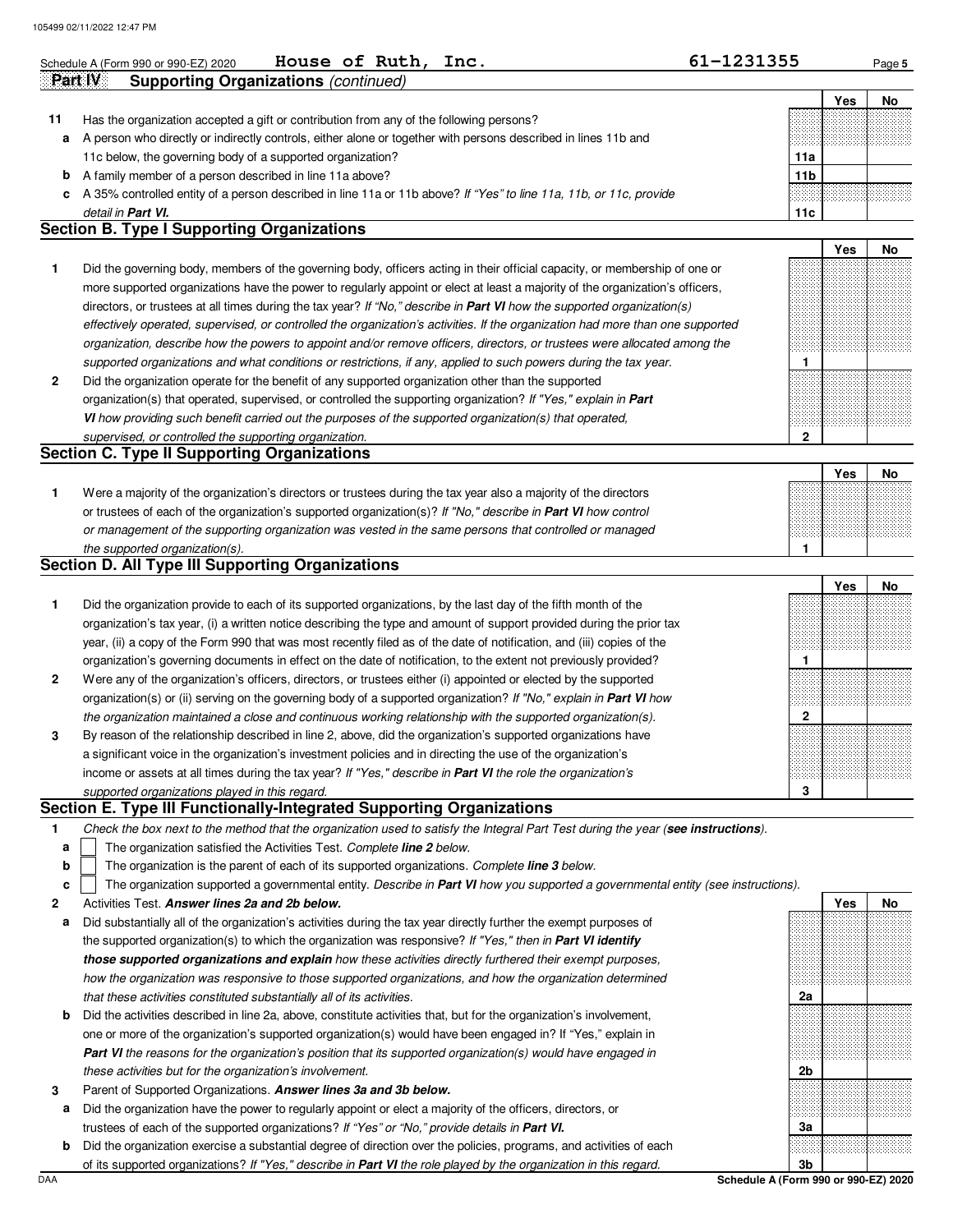|                | House of Ruth, Inc.<br>Schedule A (Form 990 or 990-EZ) 2020                                                                      |                | 61-1231355     |                                | Page 6 |
|----------------|----------------------------------------------------------------------------------------------------------------------------------|----------------|----------------|--------------------------------|--------|
| Pant V         | Type III Non-Functionally Integrated 509(a)(3) Supporting Organizations                                                          |                |                |                                |        |
| 1.             | Check here if the organization satisfied the Integral Part Test as a qualifying trust on Nov. 20, 1970 (explain in Part VI). See |                |                |                                |        |
|                | <b>instructions.</b> All other Type III non-functionally integrated supporting organizations must complete Sections A through E. |                |                |                                |        |
|                | Section A - Adjusted Net Income                                                                                                  |                | (A) Prior Year | (B) Current Year               |        |
|                |                                                                                                                                  |                |                | (optional)                     |        |
| 1.             | Net short-term capital gain                                                                                                      | $\mathbf{1}$   |                |                                |        |
| $\overline{2}$ | Recoveries of prior-year distributions                                                                                           | $\mathbf{2}$   |                |                                |        |
| 3              | Other gross income (see instructions)                                                                                            | 3              |                |                                |        |
| 4              | Add lines 1 through 3.                                                                                                           | 4              |                |                                |        |
| 5              | Depreciation and depletion                                                                                                       | 5              |                |                                |        |
| 6              | Portion of operating expenses paid or incurred for production or collection of                                                   |                |                |                                |        |
|                | gross income or for management, conservation, or maintenance of property                                                         |                |                |                                |        |
|                | held for production of income (see instructions)                                                                                 | 6              |                |                                |        |
| 7              | Other expenses (see instructions)                                                                                                | $\overline{7}$ |                |                                |        |
| 8              | <b>Adjusted Net Income</b> (subtract lines 5, 6, and 7 from line 4)                                                              | 8              |                |                                |        |
|                | Section B - Minimum Asset Amount                                                                                                 |                | (A) Prior Year | (B) Current Year<br>(optional) |        |
| 1.             | Aggregate fair market value of all non-exempt-use assets (see                                                                    |                |                |                                |        |
|                | instructions for short tax year or assets held for part of year):                                                                |                |                |                                |        |
|                | <b>a</b> Average monthly value of securities                                                                                     | 1a             |                |                                |        |
|                | <b>b</b> Average monthly cash balances                                                                                           | 1b             |                |                                |        |
|                | <b>c</b> Fair market value of other non-exempt-use assets                                                                        | 1 <sub>c</sub> |                |                                |        |
|                | <b>d Total</b> (add lines 1a, 1b, and 1c)                                                                                        | 1d             |                |                                |        |
|                | e Discount claimed for blockage or other factors                                                                                 |                |                |                                |        |
|                | (explain in detail in <b>Part VI</b> ):                                                                                          |                |                |                                |        |
| $\mathbf{2}$   | Acquisition indebtedness applicable to non-exempt-use assets                                                                     | $\overline{2}$ |                |                                |        |
| 3              | Subtract line 2 from line 1d.                                                                                                    | 3              |                |                                |        |
| 4              | Cash deemed held for exempt use. Enter 0.015 of line 3 (for greater amount,                                                      |                |                |                                |        |
|                | see instructions)                                                                                                                | 4              |                |                                |        |
| 5              | Net value of non-exempt-use assets (subtract line 4 from line 3)                                                                 | 5              |                |                                |        |
| 6              | Multiply line 5 by 0.035.                                                                                                        | 6              |                |                                |        |
| $\overline{7}$ | Recoveries of prior-year distributions                                                                                           | $\overline{7}$ |                |                                |        |
| 8              | Minimum Asset Amount (add line 7 to line 6)                                                                                      | 8              |                |                                |        |
|                | Section C - Distributable Amount                                                                                                 |                |                | <b>Current Year</b>            |        |
| 1              | Adjusted net income for prior year (from Section A, line 8, column A)                                                            | 1              |                |                                |        |
| $\mathbf{2}$   | Enter 0.85 of line 1.                                                                                                            | $\mathbf{2}$   |                |                                |        |
| 3              | Minimum asset amount for prior year (from Section B, line 8, column A)                                                           | 3              |                |                                |        |
| 4              | Enter greater of line 2 or line 3.                                                                                               | 4              |                |                                |        |
| 5              | Income tax imposed in prior year                                                                                                 | 5              |                |                                |        |
| 6              | <b>Distributable Amount.</b> Subtract line 5 from line 4, unless subject to                                                      |                |                |                                |        |
|                | emergency temporary reduction (see instructions).                                                                                | 6              |                |                                |        |

**7** Check here if the current year is the organization's first as a non-functionally integrated Type III supporting organization (see instructions).

**Schedule A (Form 990 or 990-EZ) 2020**

DAA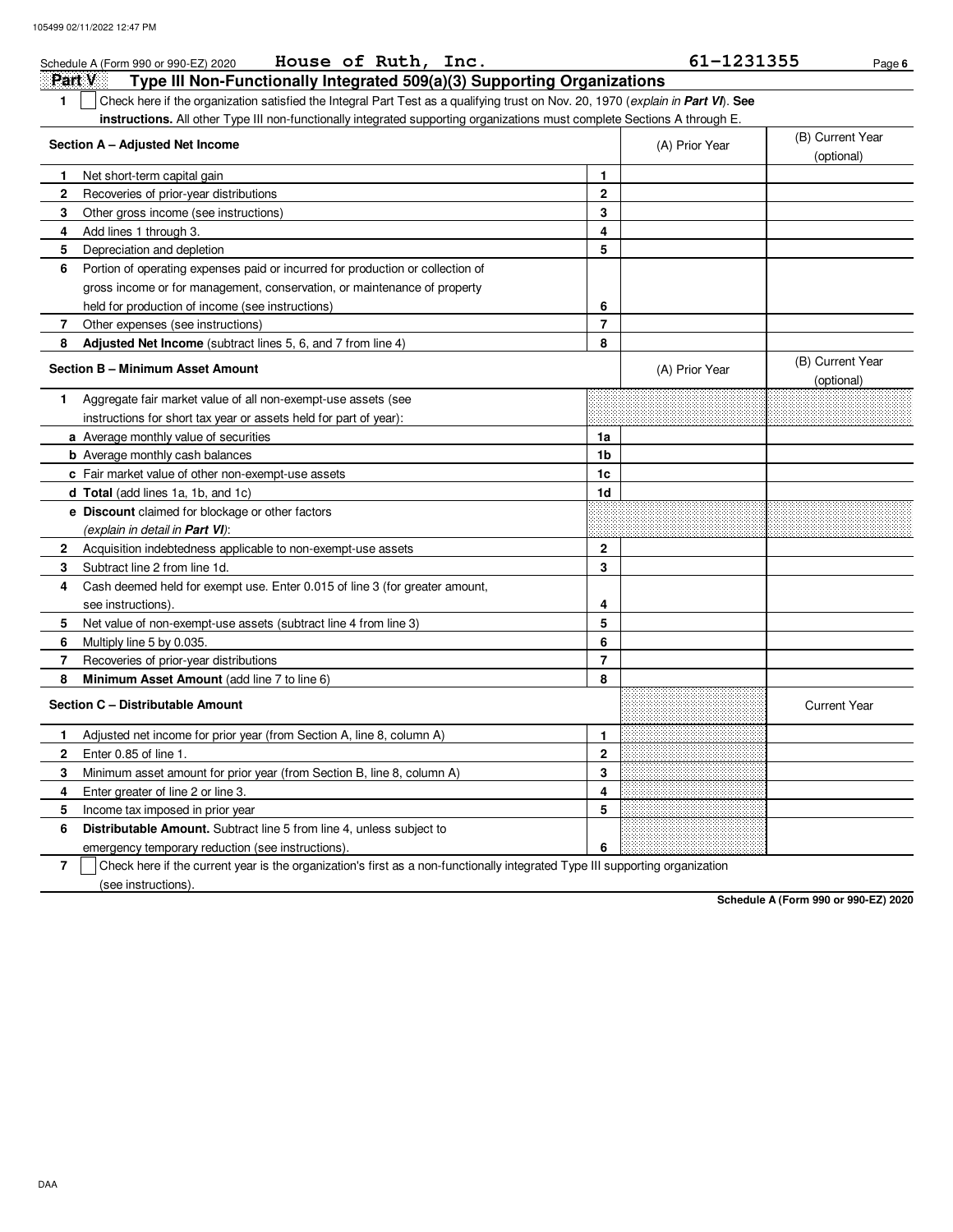|              | House of Ruth, Inc.<br>Schedule A (Form 990 or 990-EZ) 2020                                |                             | 61-1231355                            | Page 7                                  |
|--------------|--------------------------------------------------------------------------------------------|-----------------------------|---------------------------------------|-----------------------------------------|
| Part V       | Type III Non-Functionally Integrated 509(a)(3) Supporting Organizations (continued)        |                             |                                       |                                         |
|              | <b>Section D - Distributions</b>                                                           |                             |                                       | <b>Current Year</b>                     |
| 1            | Amounts paid to supported organizations to accomplish exempt purposes                      |                             |                                       |                                         |
| $\mathbf{2}$ | Amounts paid to perform activity that directly furthers exempt purposes of supported       |                             |                                       |                                         |
|              | organizations, in excess of income from activity                                           |                             |                                       |                                         |
| 3            | Administrative expenses paid to accomplish exempt purposes of supported organizations      |                             |                                       |                                         |
| 4            | Amounts paid to acquire exempt-use assets                                                  |                             |                                       |                                         |
| 5            | Qualified set-aside amounts (prior IRS approval required-provide details in Part VI)       |                             |                                       |                                         |
| 6            | Other distributions ( <i>describe in Part VI</i> ). See instructions.                      |                             |                                       |                                         |
| 7            | Total annual distributions. Add lines 1 through 6.                                         |                             |                                       |                                         |
| 8            | Distributions to attentive supported organizations to which the organization is responsive |                             |                                       |                                         |
|              | ( <i>provide details in Part VI</i> ). See instructions.                                   |                             |                                       |                                         |
| 9            | Distributable amount for 2020 from Section C, line 6                                       |                             |                                       |                                         |
| 10           | Line 8 amount divided by line 9 amount                                                     |                             |                                       |                                         |
|              |                                                                                            | (i)                         | (ii)                                  | (iii)                                   |
|              | <b>Section E - Distribution Allocations (see instructions)</b>                             | <b>Excess Distributions</b> | <b>Underdistributions</b><br>Pre-2020 | <b>Distributable</b><br>Amount for 2020 |
| 1            | Distributable amount for 2020 from Section C, line 6                                       |                             |                                       |                                         |
| 2            | Underdistributions, if any, for years prior to 2020                                        |                             |                                       |                                         |
|              | (reasonable cause required-explain in Part VI). See                                        |                             |                                       |                                         |
|              | instructions.                                                                              |                             |                                       |                                         |
| 3            | Excess distributions carryover, if any, to 2020                                            |                             |                                       |                                         |
|              |                                                                                            |                             |                                       |                                         |
|              |                                                                                            |                             |                                       |                                         |
|              |                                                                                            |                             |                                       |                                         |
|              |                                                                                            |                             |                                       |                                         |
|              |                                                                                            |                             |                                       |                                         |
|              | f Total of lines 3a through 3e                                                             |                             |                                       |                                         |
|              | g Applied to underdistributions of prior years                                             |                             |                                       |                                         |
|              | h Applied to 2020 distributable amount                                                     |                             |                                       |                                         |
|              | <i>i</i> Carryover from 2015 not applied (see instructions)                                |                             |                                       |                                         |
|              | Remainder. Subtract lines 3g, 3h, and 3i from line 3f.                                     |                             |                                       |                                         |
| 4            | Distributions for 2020 from                                                                |                             |                                       |                                         |
|              | Section D, line 7:<br>\$                                                                   |                             |                                       |                                         |
|              | a Applied to underdistributions of prior years                                             |                             |                                       |                                         |
|              | <b>b</b> Applied to 2020 distributable amount                                              |                             |                                       |                                         |
|              | <b>c</b> Remainder. Subtract lines 4a and 4b from line 4.                                  |                             |                                       |                                         |
| 5            | Remaining underdistributions for years prior to 2020, if                                   |                             |                                       |                                         |
|              | any. Subtract lines 3g and 4a from line 2. For result                                      |                             |                                       |                                         |
|              | greater than zero, explain in Part VI. See instructions.                                   |                             |                                       |                                         |
| 6            | Remaining underdistributions for 2020 Subtract lines 3h                                    |                             |                                       |                                         |
|              | and 4b from line 1. For result greater than zero, explain in                               |                             |                                       |                                         |
|              | <b>Part VI.</b> See instructions.                                                          |                             |                                       |                                         |
| 7            | Excess distributions carryover to 2021. Add lines 3j                                       |                             |                                       |                                         |
|              | and 4c.                                                                                    |                             |                                       |                                         |
| 8            | Breakdown of line 7:                                                                       |                             |                                       |                                         |
|              |                                                                                            |                             |                                       |                                         |
|              |                                                                                            |                             |                                       |                                         |
|              |                                                                                            |                             |                                       |                                         |
|              |                                                                                            |                             |                                       |                                         |
|              |                                                                                            |                             |                                       |                                         |
|              |                                                                                            |                             |                                       |                                         |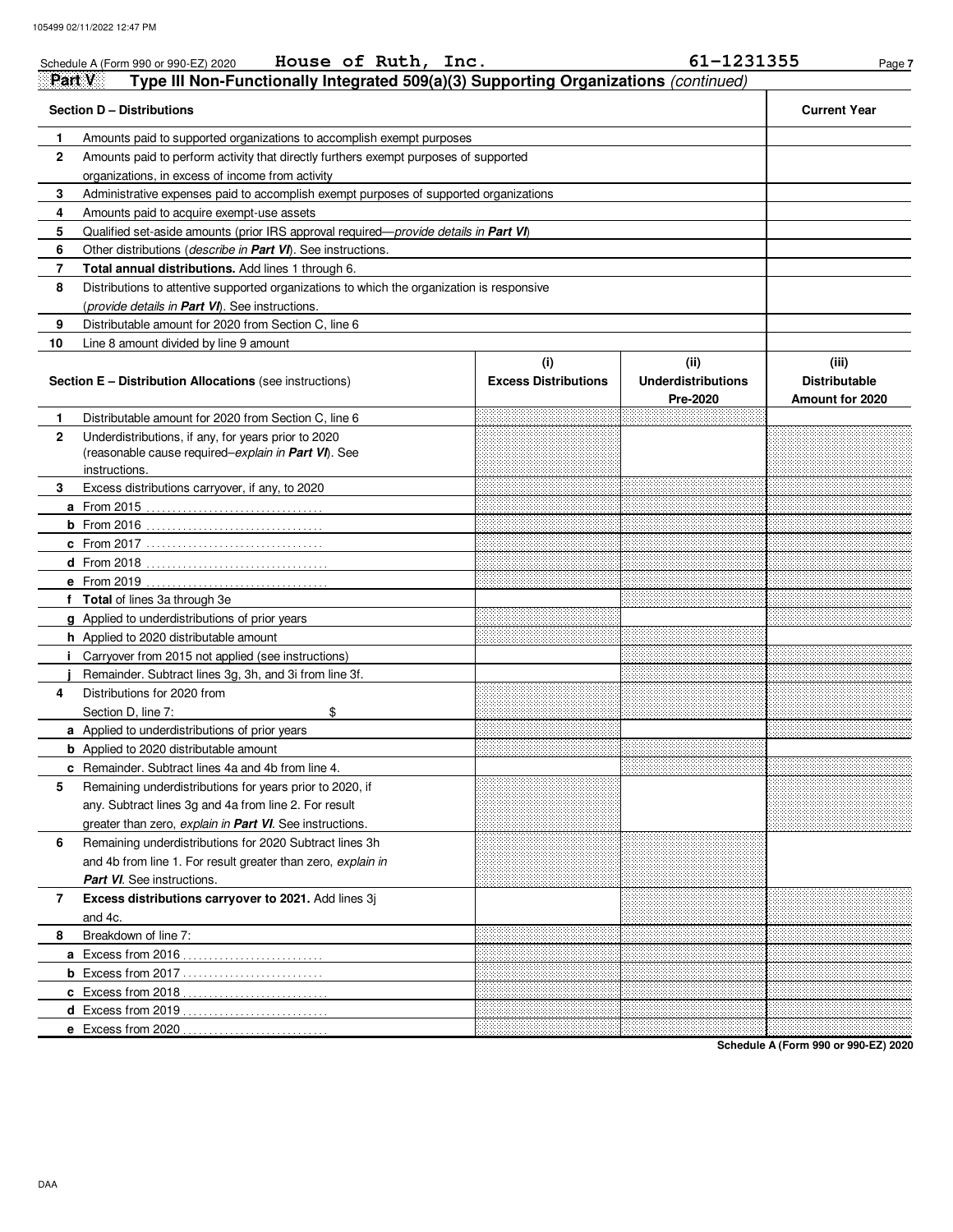|         | Schedule A (Form 990 or 990-EZ) 2020   | House of Ruth, Inc. |                                                                                                | 61-1231355                                                                                                                                                                                                                                                                                                                                                                                                                                                                                | Page 8 |
|---------|----------------------------------------|---------------------|------------------------------------------------------------------------------------------------|-------------------------------------------------------------------------------------------------------------------------------------------------------------------------------------------------------------------------------------------------------------------------------------------------------------------------------------------------------------------------------------------------------------------------------------------------------------------------------------------|--------|
| Part VI |                                        |                     |                                                                                                | Supplemental Information. Provide the explanations required by Part II, line 10; Part II, line 17a or 17b; Part<br>III, line 12; Part IV, Section A, lines 1, 2, 3b, 3c, 4b, 4c, 5a, 6, 9a, 9b, 9c, 11a, 11b, and 11c; Part IV, Section<br>B, lines 1 and 2; Part IV, Section C, line 1; Part IV, Section D, lines 2 and 3; Part IV, Section E, lines 1c, 2a, 2b,<br>3a, and 3b; Part V, line 1; Part V, Section B, line 1e; Part V, Section D, lines 5, 6, and 8; and Part V, Section E, |        |
|         |                                        |                     | lines 2, 5, and 6. Also complete this part for any additional information. (See instructions.) |                                                                                                                                                                                                                                                                                                                                                                                                                                                                                           |        |
|         | Part II, Line 10 - Other Income Detail |                     |                                                                                                |                                                                                                                                                                                                                                                                                                                                                                                                                                                                                           |        |
|         |                                        |                     | \$<br>13,932                                                                                   |                                                                                                                                                                                                                                                                                                                                                                                                                                                                                           |        |
|         |                                        |                     |                                                                                                |                                                                                                                                                                                                                                                                                                                                                                                                                                                                                           |        |
|         |                                        |                     |                                                                                                |                                                                                                                                                                                                                                                                                                                                                                                                                                                                                           |        |
|         |                                        |                     |                                                                                                |                                                                                                                                                                                                                                                                                                                                                                                                                                                                                           |        |
|         |                                        |                     |                                                                                                |                                                                                                                                                                                                                                                                                                                                                                                                                                                                                           |        |
|         |                                        |                     |                                                                                                |                                                                                                                                                                                                                                                                                                                                                                                                                                                                                           |        |
|         |                                        |                     |                                                                                                |                                                                                                                                                                                                                                                                                                                                                                                                                                                                                           |        |
|         |                                        |                     |                                                                                                |                                                                                                                                                                                                                                                                                                                                                                                                                                                                                           |        |
|         |                                        |                     |                                                                                                |                                                                                                                                                                                                                                                                                                                                                                                                                                                                                           |        |
|         |                                        |                     |                                                                                                |                                                                                                                                                                                                                                                                                                                                                                                                                                                                                           |        |
|         |                                        |                     |                                                                                                |                                                                                                                                                                                                                                                                                                                                                                                                                                                                                           |        |
|         |                                        |                     |                                                                                                |                                                                                                                                                                                                                                                                                                                                                                                                                                                                                           |        |
|         |                                        |                     |                                                                                                |                                                                                                                                                                                                                                                                                                                                                                                                                                                                                           |        |
|         |                                        |                     |                                                                                                |                                                                                                                                                                                                                                                                                                                                                                                                                                                                                           |        |
|         |                                        |                     |                                                                                                |                                                                                                                                                                                                                                                                                                                                                                                                                                                                                           |        |
|         |                                        |                     |                                                                                                |                                                                                                                                                                                                                                                                                                                                                                                                                                                                                           |        |
|         |                                        |                     |                                                                                                |                                                                                                                                                                                                                                                                                                                                                                                                                                                                                           |        |
|         |                                        |                     |                                                                                                |                                                                                                                                                                                                                                                                                                                                                                                                                                                                                           |        |
|         |                                        |                     |                                                                                                |                                                                                                                                                                                                                                                                                                                                                                                                                                                                                           |        |
|         |                                        |                     |                                                                                                |                                                                                                                                                                                                                                                                                                                                                                                                                                                                                           |        |
|         |                                        |                     |                                                                                                |                                                                                                                                                                                                                                                                                                                                                                                                                                                                                           |        |
|         |                                        |                     |                                                                                                |                                                                                                                                                                                                                                                                                                                                                                                                                                                                                           |        |
|         |                                        |                     |                                                                                                |                                                                                                                                                                                                                                                                                                                                                                                                                                                                                           |        |
|         |                                        |                     |                                                                                                |                                                                                                                                                                                                                                                                                                                                                                                                                                                                                           |        |
|         |                                        |                     |                                                                                                |                                                                                                                                                                                                                                                                                                                                                                                                                                                                                           |        |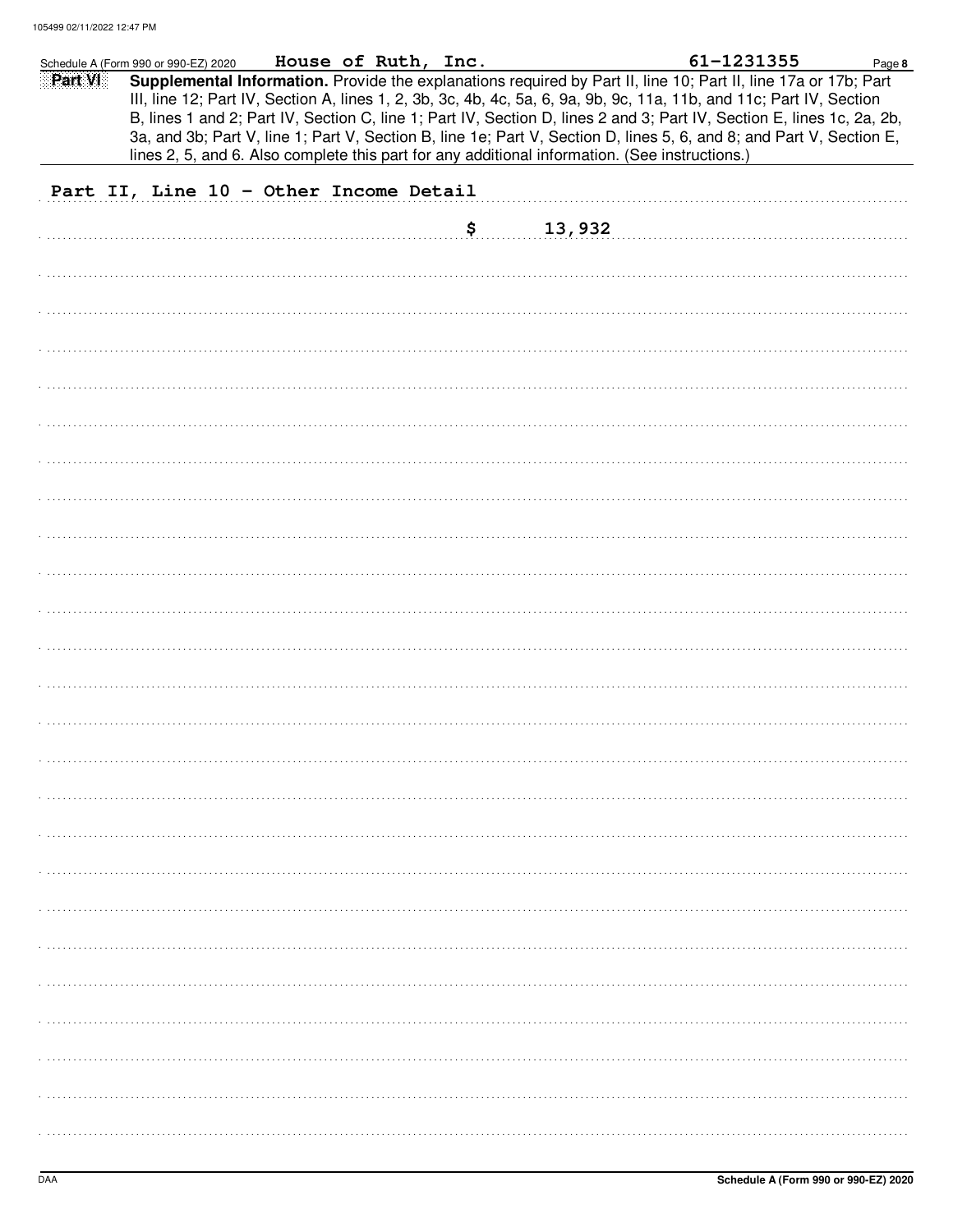**(Form 990)**

Department of the Treasury Internal Revenue Service

### **SCHEDULE D Supplemental Financial Statements**

 **Attach to Form 990. Part IV, line 6, 7, 8, 9, 10, 11a, 11b, 11c, 11d, 11e, 11f, 12a, or 12b. Complete if the organization answered "Yes" on Form 990, Go to www.irs.gov/Form990 for instructions and the latest information.**

**Employer identification Inspection**

**2020 Open to Public**

OMB No. 1545-0047

|    | Name of the organization                                                                                                                                                 |  | <b>Employer identification number</b>              |                |                                 |  |  |  |  |
|----|--------------------------------------------------------------------------------------------------------------------------------------------------------------------------|--|----------------------------------------------------|----------------|---------------------------------|--|--|--|--|
|    | House of Ruth, Inc.                                                                                                                                                      |  |                                                    |                | 61-1231355                      |  |  |  |  |
|    | Organizations Maintaining Donor Advised Funds or Other Similar Funds or Accounts.<br>Part I<br>Complete if the organization answered "Yes" on Form 990, Part IV, line 6. |  |                                                    |                |                                 |  |  |  |  |
|    |                                                                                                                                                                          |  | (a) Donor advised funds                            |                | (b) Funds and other accounts    |  |  |  |  |
| 1  |                                                                                                                                                                          |  |                                                    |                |                                 |  |  |  |  |
| 2  |                                                                                                                                                                          |  |                                                    |                |                                 |  |  |  |  |
| 3  |                                                                                                                                                                          |  |                                                    |                |                                 |  |  |  |  |
| 4  |                                                                                                                                                                          |  |                                                    |                |                                 |  |  |  |  |
| 5  | Did the organization inform all donors and donor advisors in writing that the assets held in donor advised                                                               |  |                                                    |                |                                 |  |  |  |  |
|    |                                                                                                                                                                          |  |                                                    |                | Yes<br>No                       |  |  |  |  |
| 6  | Did the organization inform all grantees, donors, and donor advisors in writing that grant funds can be used                                                             |  |                                                    |                |                                 |  |  |  |  |
|    | only for charitable purposes and not for the benefit of the donor or donor advisor, or for any other purpose                                                             |  |                                                    |                |                                 |  |  |  |  |
|    | conferring impermissible private benefit?                                                                                                                                |  |                                                    |                | Yes<br>No                       |  |  |  |  |
|    | Part II<br><b>Conservation Easements.</b>                                                                                                                                |  |                                                    |                |                                 |  |  |  |  |
|    | Complete if the organization answered "Yes" on Form 990, Part IV, line 7.                                                                                                |  |                                                    |                |                                 |  |  |  |  |
|    | Purpose(s) of conservation easements held by the organization (check all that apply).                                                                                    |  |                                                    |                |                                 |  |  |  |  |
|    | Preservation of land for public use (for example, recreation or education)                                                                                               |  | Preservation of a historically important land area |                |                                 |  |  |  |  |
|    | Protection of natural habitat                                                                                                                                            |  | Preservation of a certified historic structure     |                |                                 |  |  |  |  |
|    | Preservation of open space                                                                                                                                               |  |                                                    |                |                                 |  |  |  |  |
| 2  | Complete lines 2a through 2d if the organization held a qualified conservation contribution in the form of a conservation                                                |  |                                                    |                |                                 |  |  |  |  |
|    | easement on the last day of the tax year.                                                                                                                                |  |                                                    |                | Held at the End of the Tax Year |  |  |  |  |
| а  | Total number of conservation easements                                                                                                                                   |  |                                                    | 2a             |                                 |  |  |  |  |
| b  |                                                                                                                                                                          |  |                                                    | 2 <sub>b</sub> |                                 |  |  |  |  |
| с  |                                                                                                                                                                          |  |                                                    | 2c             |                                 |  |  |  |  |
| d  | Number of conservation easements included in (c) acquired after 7/25/06, and not on a                                                                                    |  |                                                    |                |                                 |  |  |  |  |
|    | historic structure listed in the National Register                                                                                                                       |  |                                                    | 2d             |                                 |  |  |  |  |
| 3  | Number of conservation easements modified, transferred, released, extinguished, or terminated by the organization during the                                             |  |                                                    |                |                                 |  |  |  |  |
|    | tax year $\blacktriangleright$                                                                                                                                           |  |                                                    |                |                                 |  |  |  |  |
|    | Number of states where property subject to conservation easement is located ▶                                                                                            |  |                                                    |                |                                 |  |  |  |  |
| 5  | Does the organization have a written policy regarding the periodic monitoring, inspection, handling of                                                                   |  |                                                    |                |                                 |  |  |  |  |
|    |                                                                                                                                                                          |  |                                                    |                | Yes<br>No                       |  |  |  |  |
| 6  | Staff and volunteer hours devoted to monitoring, inspecting, handling of violations, and enforcing conservation easements during the year                                |  |                                                    |                |                                 |  |  |  |  |
|    |                                                                                                                                                                          |  |                                                    |                |                                 |  |  |  |  |
| 7. | Amount of expenses incurred in monitoring, inspecting, handling of violations, and enforcing conservation easements during the year                                      |  |                                                    |                |                                 |  |  |  |  |
|    | $\blacktriangleright$ \$                                                                                                                                                 |  |                                                    |                |                                 |  |  |  |  |
|    | Does each conservation easement reported on line 2(d) above satisfy the requirements of section 170(h)(4)(B)(i)                                                          |  |                                                    |                |                                 |  |  |  |  |
|    | and section $170(h)(4)(B)(ii)?$                                                                                                                                          |  |                                                    |                | Yes<br>No                       |  |  |  |  |
| 9  | In Part XIII, describe how the organization reports conservation easements in its revenue and expense statement and                                                      |  |                                                    |                |                                 |  |  |  |  |
|    | balance sheet, and include, if applicable, the text of the footnote to the organization's financial statements that describes the                                        |  |                                                    |                |                                 |  |  |  |  |
|    | organization's accounting for conservation easements.                                                                                                                    |  |                                                    |                |                                 |  |  |  |  |
|    | Organizations Maintaining Collections of Art, Historical Treasures, or Other Similar Assets.<br>Part III                                                                 |  |                                                    |                |                                 |  |  |  |  |
|    | Complete if the organization answered "Yes" on Form 990, Part IV, line 8.                                                                                                |  |                                                    |                |                                 |  |  |  |  |
|    | 1a If the organization elected, as permitted under FASB ASC 958, not to report in its revenue statement and balance sheet works                                          |  |                                                    |                |                                 |  |  |  |  |
|    | of art, historical treasures, or other similar assets held for public exhibition, education, or research in furtherance of public                                        |  |                                                    |                |                                 |  |  |  |  |
|    | service, provide in Part XIII the text of the footnote to its financial statements that describes these items.                                                           |  |                                                    |                |                                 |  |  |  |  |
| b  | If the organization elected, as permitted under FASB ASC 958, to report in its revenue statement and balance sheet works of                                              |  |                                                    |                |                                 |  |  |  |  |
|    | art, historical treasures, or other similar assets held for public exhibition, education, or research in furtherance of public service,                                  |  |                                                    |                |                                 |  |  |  |  |
|    | provide the following amounts relating to these items:                                                                                                                   |  |                                                    |                |                                 |  |  |  |  |
|    |                                                                                                                                                                          |  |                                                    |                |                                 |  |  |  |  |
|    | (ii) Assets included in Form 990, Part X                                                                                                                                 |  |                                                    |                | \$                              |  |  |  |  |
| 2  | If the organization received or held works of art, historical treasures, or other similar assets for financial gain, provide the                                         |  |                                                    |                |                                 |  |  |  |  |
|    | following amounts required to be reported under FASB ASC 958 relating to these items:                                                                                    |  |                                                    |                |                                 |  |  |  |  |
| а  | Revenue included on Form 990, Part VIII, line 1                                                                                                                          |  |                                                    |                |                                 |  |  |  |  |
|    |                                                                                                                                                                          |  |                                                    |                |                                 |  |  |  |  |

DAA **For Paperwork Reduction Act Notice, see the Instructions for Form 990.**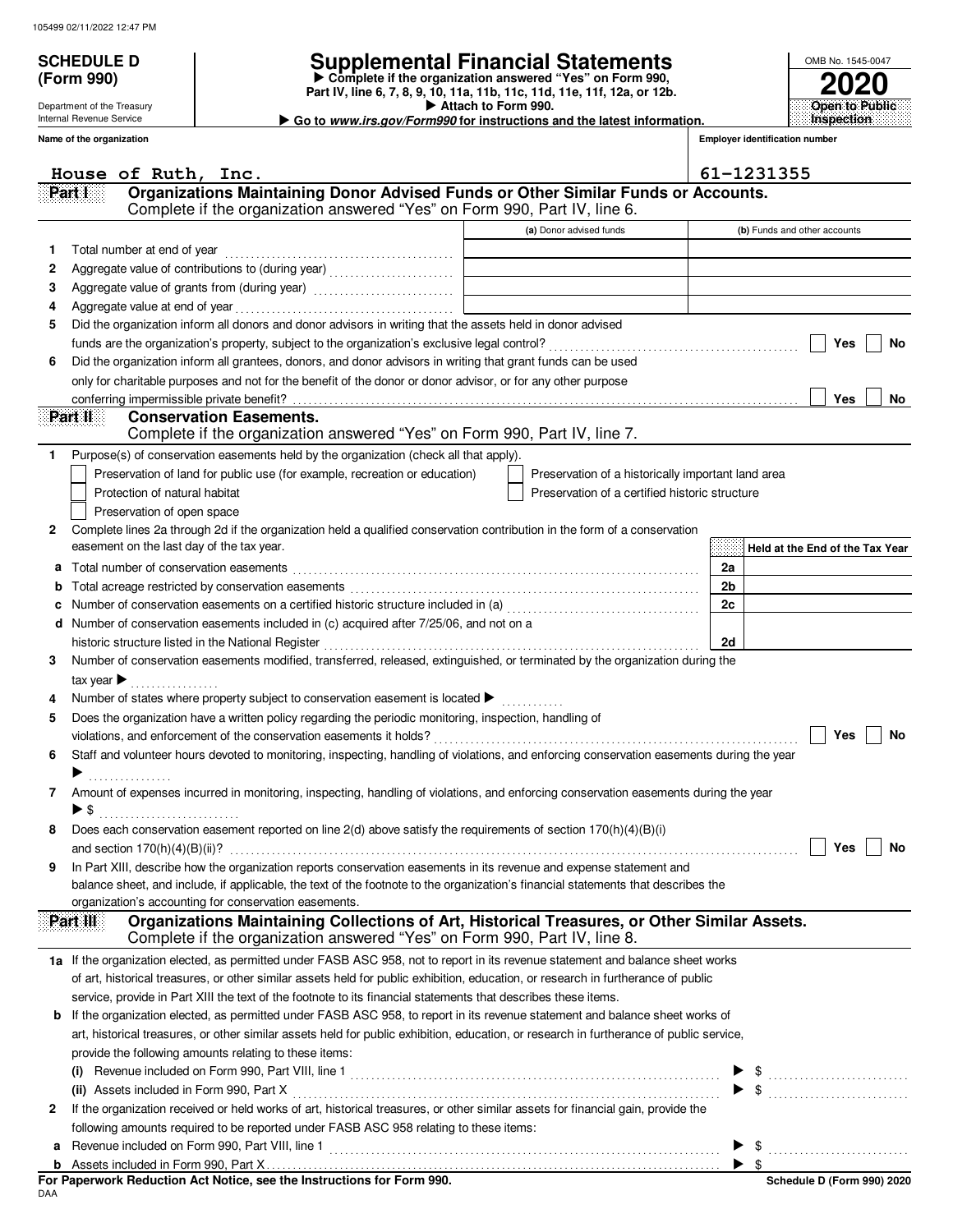|                | Schedule D (Form 990) 2020 House of Ruth, Inc.                                                                                                                                                                                                                                                                                                      |                         |                          |                    | 61-1231355      |                      | Page 2              |
|----------------|-----------------------------------------------------------------------------------------------------------------------------------------------------------------------------------------------------------------------------------------------------------------------------------------------------------------------------------------------------|-------------------------|--------------------------|--------------------|-----------------|----------------------|---------------------|
| Part III       | Organizations Maintaining Collections of Art, Historical Treasures, or Other Similar Assets (continued)                                                                                                                                                                                                                                             |                         |                          |                    |                 |                      |                     |
| 3              | Using the organization's acquisition, accession, and other records, check any of the following that make significant use of its<br>collection items (check all that apply):                                                                                                                                                                         |                         |                          |                    |                 |                      |                     |
| а              | Public exhibition                                                                                                                                                                                                                                                                                                                                   | d                       | Loan or exchange program |                    |                 |                      |                     |
| b              | Scholarly research                                                                                                                                                                                                                                                                                                                                  | е                       |                          |                    |                 |                      |                     |
| c              | Preservation for future generations                                                                                                                                                                                                                                                                                                                 |                         |                          |                    |                 |                      |                     |
| 4<br>XIII.     | Provide a description of the organization's collections and explain how they further the organization's exempt purpose in Part                                                                                                                                                                                                                      |                         |                          |                    |                 |                      |                     |
| 5              | During the year, did the organization solicit or receive donations of art, historical treasures, or other similar                                                                                                                                                                                                                                   |                         |                          |                    |                 |                      | Yes<br>No           |
| Part IV        | <b>Escrow and Custodial Arrangements.</b>                                                                                                                                                                                                                                                                                                           |                         |                          |                    |                 |                      |                     |
|                | Complete if the organization answered "Yes" on Form 990, Part IV, line 9, or reported an amount on Form<br>990, Part X, line 21.                                                                                                                                                                                                                    |                         |                          |                    |                 |                      |                     |
|                | 1a Is the organization an agent, trustee, custodian or other intermediary for contributions or other assets not                                                                                                                                                                                                                                     |                         |                          |                    |                 |                      |                     |
|                |                                                                                                                                                                                                                                                                                                                                                     |                         |                          |                    |                 |                      | Yes<br>No           |
|                | b If "Yes," explain the arrangement in Part XIII and complete the following table:                                                                                                                                                                                                                                                                  |                         |                          |                    |                 |                      | Amount              |
|                |                                                                                                                                                                                                                                                                                                                                                     |                         |                          |                    |                 |                      |                     |
| c              | Beginning balance <b>construction and the construction of the construction of the construction</b> of the construction of the construction of the construction of the construction of the construction of the construction of the c                                                                                                                 |                         |                          |                    |                 | 1c<br>1d             |                     |
|                |                                                                                                                                                                                                                                                                                                                                                     |                         |                          |                    |                 | 1е                   |                     |
| е              |                                                                                                                                                                                                                                                                                                                                                     |                         |                          |                    |                 | 1f                   |                     |
| f.             | Ending balance expression and the contract of the contract of the contract of the contract of the contract of the contract of the contract of the contract of the contract of the contract of the contract of the contract of<br>2a Did the organization include an amount on Form 990, Part X, line 21, for escrow or custodial account liability? |                         |                          |                    |                 |                      | Yes<br>No           |
|                |                                                                                                                                                                                                                                                                                                                                                     |                         |                          |                    |                 |                      |                     |
| Part V         | <b>Endowment Funds.</b>                                                                                                                                                                                                                                                                                                                             |                         |                          |                    |                 |                      |                     |
|                | Complete if the organization answered "Yes" on Form 990, Part IV, line 10.                                                                                                                                                                                                                                                                          |                         |                          |                    |                 |                      |                     |
|                |                                                                                                                                                                                                                                                                                                                                                     | (a) Current year        | (b) Prior year           | (c) Two years back |                 | (d) Three years back | (e) Four years back |
|                | 1a Beginning of year balance                                                                                                                                                                                                                                                                                                                        |                         |                          |                    |                 |                      |                     |
|                |                                                                                                                                                                                                                                                                                                                                                     |                         |                          |                    |                 |                      |                     |
|                | c Net investment earnings, gains, and                                                                                                                                                                                                                                                                                                               |                         |                          |                    |                 |                      |                     |
|                |                                                                                                                                                                                                                                                                                                                                                     |                         |                          |                    |                 |                      |                     |
|                | d Grants or scholarships                                                                                                                                                                                                                                                                                                                            |                         |                          |                    |                 |                      |                     |
|                | e Other expenditures for facilities and                                                                                                                                                                                                                                                                                                             |                         |                          |                    |                 |                      |                     |
|                |                                                                                                                                                                                                                                                                                                                                                     |                         |                          |                    |                 |                      |                     |
|                | f Administrative expenses                                                                                                                                                                                                                                                                                                                           |                         |                          |                    |                 |                      |                     |
|                |                                                                                                                                                                                                                                                                                                                                                     |                         |                          |                    |                 |                      |                     |
| 2              | Provide the estimated percentage of the current year end balance (line 1g, column (a)) held as:                                                                                                                                                                                                                                                     |                         |                          |                    |                 |                      |                     |
|                | a Board designated or quasi-endowment $\blacktriangleright$                                                                                                                                                                                                                                                                                         |                         |                          |                    |                 |                      |                     |
| b              | Permanent endowment >                                                                                                                                                                                                                                                                                                                               |                         |                          |                    |                 |                      |                     |
| c              | Term endowment $\blacktriangleright$<br>$\%$<br>.                                                                                                                                                                                                                                                                                                   |                         |                          |                    |                 |                      |                     |
|                | The percentages on lines 2a, 2b, and 2c should equal 100%.                                                                                                                                                                                                                                                                                          |                         |                          |                    |                 |                      |                     |
|                | 3a Are there endowment funds not in the possession of the organization that are held and administered for the                                                                                                                                                                                                                                       |                         |                          |                    |                 |                      |                     |
|                | organization by:                                                                                                                                                                                                                                                                                                                                    |                         |                          |                    |                 |                      | Yes<br>No           |
|                | (i) Unrelated organizations entertainment and a set of the contract of the contract of the contract of the contract of the contract of the contract of the contract of the contract of the contract of the contract of the con                                                                                                                      |                         |                          |                    |                 |                      | 3a(i)               |
|                | (ii) Related organizations                                                                                                                                                                                                                                                                                                                          |                         |                          |                    |                 |                      | 3a(ii)              |
|                |                                                                                                                                                                                                                                                                                                                                                     |                         |                          |                    |                 |                      | 3b                  |
|                | Describe in Part XIII the intended uses of the organization's endowment funds.                                                                                                                                                                                                                                                                      |                         |                          |                    |                 |                      |                     |
| Part VI        | Land, Buildings, and Equipment.                                                                                                                                                                                                                                                                                                                     |                         |                          |                    |                 |                      |                     |
|                | Complete if the organization answered "Yes" on Form 990, Part IV, line 11a. See Form 990, Part X, line 10.                                                                                                                                                                                                                                          |                         |                          |                    |                 |                      |                     |
|                | Description of property                                                                                                                                                                                                                                                                                                                             | (a) Cost or other basis | (b) Cost or other basis  |                    | (c) Accumulated |                      | (d) Book value      |
|                |                                                                                                                                                                                                                                                                                                                                                     | (investment)            |                          | (other)            | depreciation    |                      |                     |
| <b>1a</b> Land |                                                                                                                                                                                                                                                                                                                                                     |                         |                          | 69,723             |                 |                      | 69,723              |
|                | <b>b</b> Buildings <b>Manual</b> Buildings <b>Constitution Buildings</b>                                                                                                                                                                                                                                                                            |                         |                          | 2,404,109          | 1,292,445       |                      | 1, 111, 664         |
|                | c Leasehold improvements                                                                                                                                                                                                                                                                                                                            |                         |                          |                    |                 |                      |                     |
|                |                                                                                                                                                                                                                                                                                                                                                     |                         |                          |                    |                 |                      |                     |
|                | Total. Add lines 1a through 1e. (Column (d) must equal Form 990, Part X, column (B), line 10c.)                                                                                                                                                                                                                                                     |                         |                          |                    |                 |                      | 1, 181, 387         |
|                |                                                                                                                                                                                                                                                                                                                                                     |                         |                          |                    |                 |                      |                     |

**Schedule D (Form 990) 2020**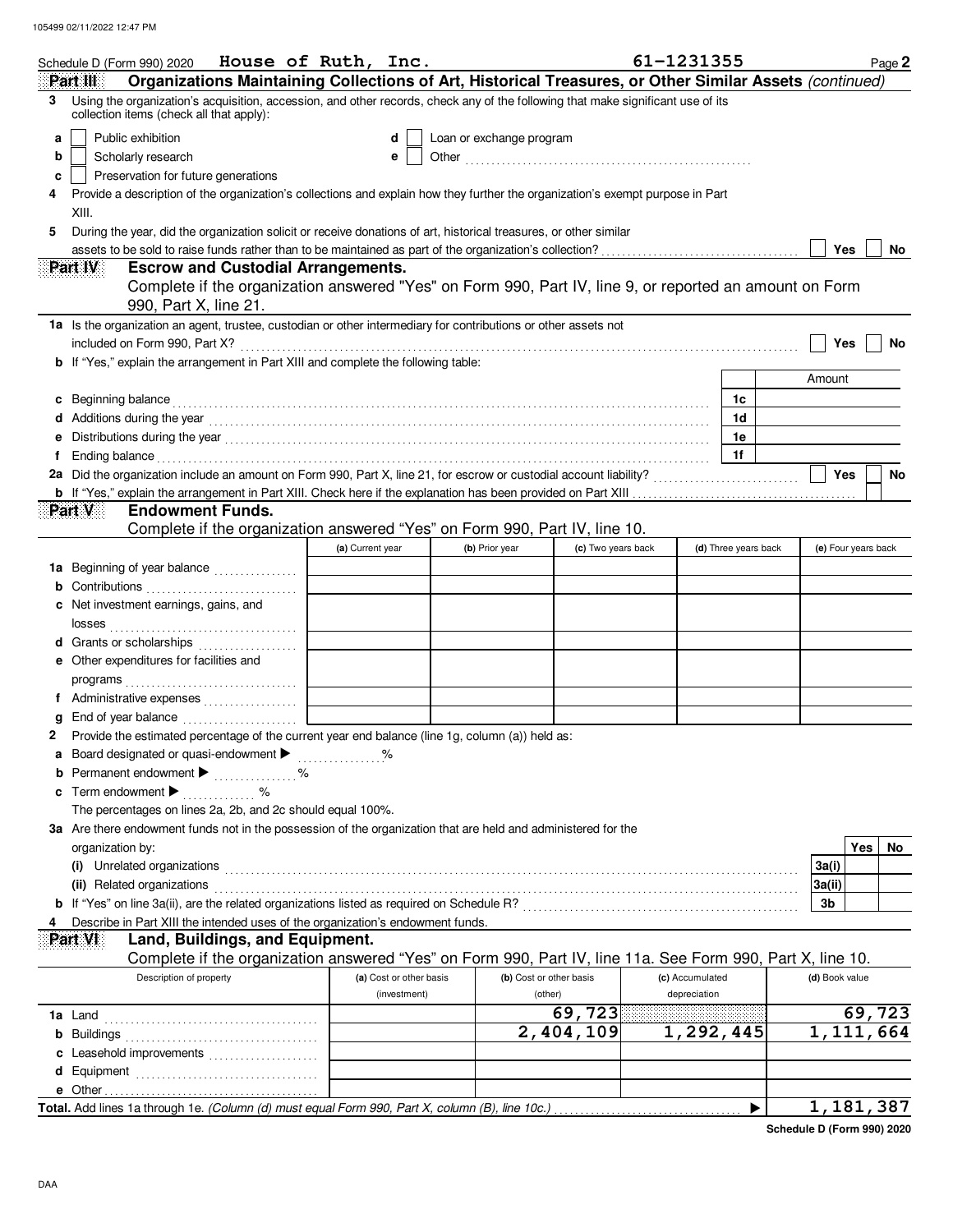| Schedule D (Form 990) 2020 | House of Ruth, Inc.                                                                                         |                 |   |                | 61-1231355                       | Page 3         |
|----------------------------|-------------------------------------------------------------------------------------------------------------|-----------------|---|----------------|----------------------------------|----------------|
| Part VII                   | <b>Investments - Other Securities.</b>                                                                      |                 |   |                |                                  |                |
|                            | Complete if the organization answered "Yes" on Form 990, Part IV, line 11b. See Form 990, Part X, line 12.  |                 |   |                |                                  |                |
|                            | (a) Description of security or category                                                                     |                 |   | (b) Book value | (c) Method of valuation:         |                |
|                            | (including name of security)                                                                                |                 |   |                | Cost or end-of-year market value |                |
| (1) Financial derivatives  |                                                                                                             |                 |   |                |                                  |                |
|                            |                                                                                                             |                 |   |                |                                  |                |
| $(3)$ Other                |                                                                                                             |                 |   |                |                                  |                |
| (A)                        |                                                                                                             |                 |   |                |                                  |                |
|                            |                                                                                                             |                 |   |                |                                  |                |
|                            |                                                                                                             |                 |   |                |                                  |                |
|                            |                                                                                                             |                 |   |                |                                  |                |
|                            |                                                                                                             |                 |   |                |                                  |                |
| (F)                        |                                                                                                             |                 |   |                |                                  |                |
| (G)                        |                                                                                                             |                 |   |                |                                  |                |
| (H)                        |                                                                                                             |                 |   |                |                                  |                |
| Part VIII                  | Total. (Column (b) must equal Form 990, Part X, col. (B) line 12.)<br><b>Investments - Program Related.</b> |                 |   |                |                                  |                |
|                            | Complete if the organization answered "Yes" on Form 990, Part IV, line 11c. See Form 990, Part X, line 13.  |                 |   |                |                                  |                |
|                            | (a) Description of investment                                                                               |                 |   | (b) Book value | (c) Method of valuation:         |                |
|                            |                                                                                                             |                 |   |                | Cost or end-of-year market value |                |
| (1)                        |                                                                                                             |                 |   |                |                                  |                |
| (2)                        |                                                                                                             |                 |   |                |                                  |                |
| (3)                        |                                                                                                             |                 |   |                |                                  |                |
| (4)                        |                                                                                                             |                 |   |                |                                  |                |
| (5)                        |                                                                                                             |                 |   |                |                                  |                |
| (6)                        |                                                                                                             |                 |   |                |                                  |                |
| (7)                        |                                                                                                             |                 |   |                |                                  |                |
| (8)                        |                                                                                                             |                 |   |                |                                  |                |
| (9)                        |                                                                                                             |                 |   |                |                                  |                |
|                            | Total. (Column (b) must equal Form 990, Part X, col. (B) line 13.)                                          |                 | ▶ |                |                                  |                |
| Part IX                    | <b>Other Assets.</b>                                                                                        |                 |   |                |                                  |                |
|                            | Complete if the organization answered "Yes" on Form 990, Part IV, line 11d. See Form 990, Part X, line 15.  |                 |   |                |                                  |                |
|                            |                                                                                                             | (a) Description |   |                |                                  | (b) Book value |
| (1)                        |                                                                                                             |                 |   |                |                                  |                |
| (2)                        |                                                                                                             |                 |   |                |                                  |                |
| (3)                        |                                                                                                             |                 |   |                |                                  |                |
| (4)                        |                                                                                                             |                 |   |                |                                  |                |
| (5)                        |                                                                                                             |                 |   |                |                                  |                |
| (6)<br>(7)                 |                                                                                                             |                 |   |                |                                  |                |
| (8)                        |                                                                                                             |                 |   |                |                                  |                |
| (9)                        |                                                                                                             |                 |   |                |                                  |                |
|                            | Total. (Column (b) must equal Form 990, Part X, col. (B) line 15.)                                          |                 |   |                |                                  |                |
| Part X                     | <b>Other Liabilities.</b>                                                                                   |                 |   |                |                                  |                |
|                            | Complete if the organization answered "Yes" on Form 990, Part IV, line 11e or 11f. See Form 990, Part X,    |                 |   |                |                                  |                |
|                            | line 25.                                                                                                    |                 |   |                |                                  |                |
| 1.                         | (a) Description of liability                                                                                |                 |   |                |                                  | (b) Book value |
| (1)                        | Federal income taxes                                                                                        |                 |   |                |                                  |                |
| (2)                        |                                                                                                             |                 |   |                |                                  |                |
| (3)                        |                                                                                                             |                 |   |                |                                  |                |
| (4)                        |                                                                                                             |                 |   |                |                                  |                |
| (5)                        |                                                                                                             |                 |   |                |                                  |                |
| (6)                        |                                                                                                             |                 |   |                |                                  |                |
| (7)                        |                                                                                                             |                 |   |                |                                  |                |
| (8)                        |                                                                                                             |                 |   |                |                                  |                |
| (9)                        |                                                                                                             |                 |   |                |                                  |                |
|                            | Total. (Column (b) must equal Form 990, Part X, col. (B) line 25.)                                          |                 |   |                |                                  |                |

Liability for uncertain tax positions. In Part XIII, provide the text of the footnote to the organization's financial statements that reports the **2. Total.** (Column (b) must equal Form 990, Part X, col. (B) line 25.)

organization's liability for uncertain tax positions under FASB ASC 740. Check here if the text of the footnote has been provided in Part XIII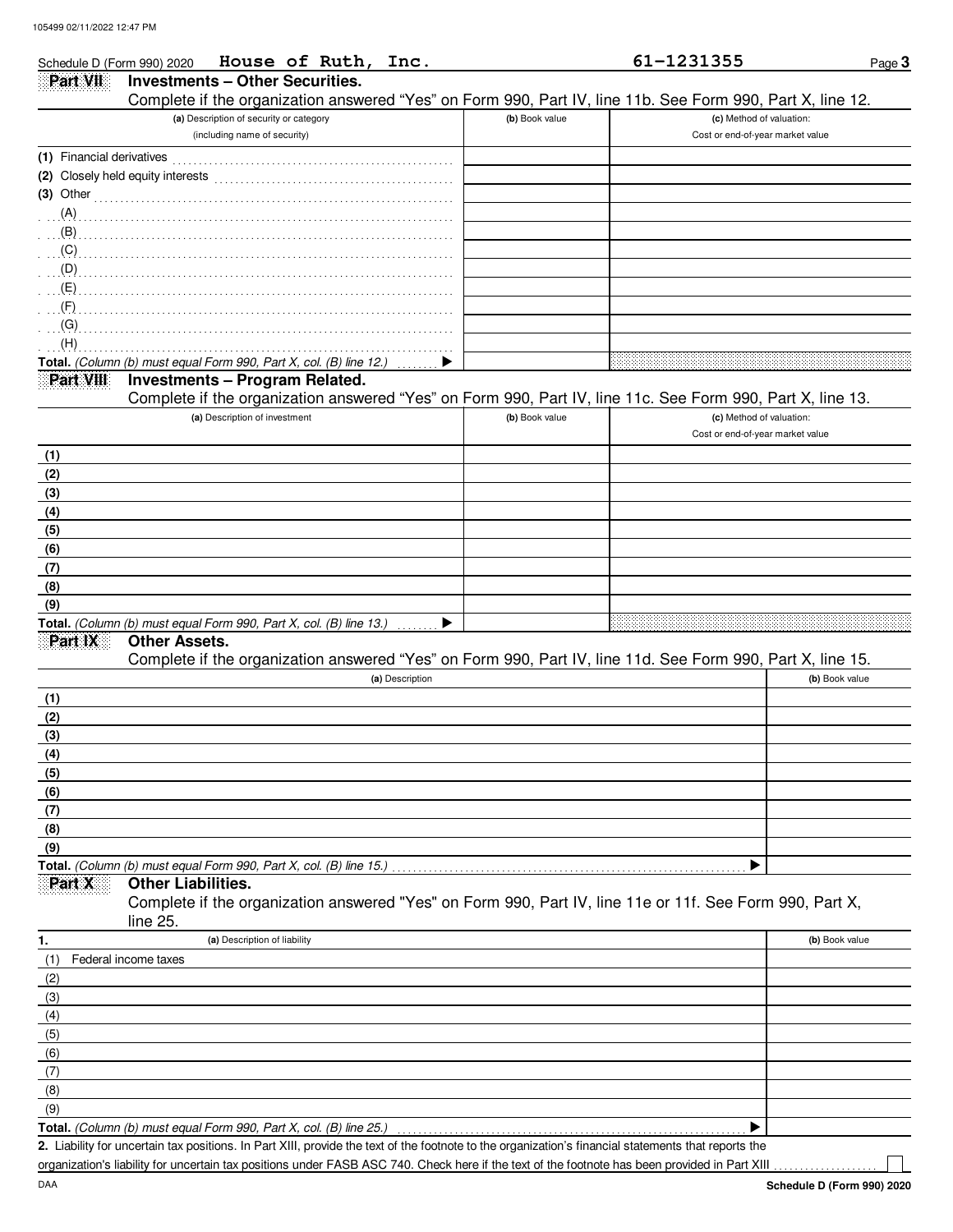|   | Schedule D (Form 990) 2020 House of Ruth, Inc.                                                                                                                                                                                 |                | 61-1231355 |    | Page 4    |
|---|--------------------------------------------------------------------------------------------------------------------------------------------------------------------------------------------------------------------------------|----------------|------------|----|-----------|
|   | Reconciliation of Revenue per Audited Financial Statements With Revenue per Return.<br>Part XI                                                                                                                                 |                |            |    |           |
|   | Complete if the organization answered "Yes" on Form 990, Part IV, line 12a.                                                                                                                                                    |                |            |    |           |
| 1 |                                                                                                                                                                                                                                |                |            | 1. | 2,022,298 |
| 2 | Amounts included on line 1 but not on Form 990, Part VIII, line 12:                                                                                                                                                            |                |            |    |           |
| а |                                                                                                                                                                                                                                | 2a             | 268,025    |    |           |
| b |                                                                                                                                                                                                                                | 2 <sub>b</sub> |            |    |           |
| c |                                                                                                                                                                                                                                | 2c             |            |    |           |
| d |                                                                                                                                                                                                                                | 2d             |            |    |           |
| е | Add lines 2a through 2d                                                                                                                                                                                                        |                |            | 2e | 268,025   |
| 3 |                                                                                                                                                                                                                                |                |            | 3  | 1,754,273 |
| 4 | Amounts included on Form 990, Part VIII, line 12, but not on line 1:                                                                                                                                                           |                |            |    |           |
| а |                                                                                                                                                                                                                                | 4a             |            |    |           |
| b |                                                                                                                                                                                                                                | 4b             |            |    |           |
|   | c Add lines 4a and 4b                                                                                                                                                                                                          |                |            | 4c |           |
| 5 |                                                                                                                                                                                                                                |                |            | 5  | 1,754,273 |
|   | Part XII: Reconciliation of Expenses per Audited Financial Statements With Expenses per Return.                                                                                                                                |                |            |    |           |
|   | Complete if the organization answered "Yes" on Form 990, Part IV, line 12a.                                                                                                                                                    |                |            |    |           |
| 1 | Total expenses and losses per audited financial statements                                                                                                                                                                     |                |            | 1  | 1,753,212 |
| 2 | Amounts included on line 1 but not on Form 990, Part IX, line 25:                                                                                                                                                              |                |            |    |           |
|   |                                                                                                                                                                                                                                | 2a             |            |    |           |
|   | Donated services and use of facilities [[11, 11] [11] contact the service of facilities [[11] contact the service of facilities [[11] contact the service of facilities [[11] contact the service of facilities [[11] contact  | 2 <sub>b</sub> |            |    |           |
| b | Prior year adjustments [11, 12] with the contract of the contract of the contract of the contract of the contract of the contract of the contract of the contract of the contract of the contract of the contract of the contr |                |            |    |           |
| c | Other losses                                                                                                                                                                                                                   | 2c             |            |    |           |
| d |                                                                                                                                                                                                                                | 2d             |            |    |           |
| е | Add lines 2a through 2d [11] March 20 [11] March 20 [11] March 20 [11] March 20 [11] March 20 [11] March 20 [11] March 20 [11] March 20 [11] March 20 [11] March 20 [11] March 20 [11] March 20 [11] March 20 [11] March 20 [1 |                |            | 2e |           |
| 3 |                                                                                                                                                                                                                                |                |            | 3  | 1,753,212 |
| 4 | Amounts included on Form 990, Part IX, line 25, but not on line 1:                                                                                                                                                             |                |            |    |           |
| а |                                                                                                                                                                                                                                | 4a             |            |    |           |
| b |                                                                                                                                                                                                                                | 4b             |            |    |           |
|   | c Add lines 4a and 4b                                                                                                                                                                                                          |                |            | 4c |           |
| 5 |                                                                                                                                                                                                                                |                |            | 5  | 1,753,212 |
|   | <b>Part XIII</b> Supplemental Information.                                                                                                                                                                                     |                |            |    |           |
|   | Provide the descriptions required for Part II, lines 3, 5, and 9; Part III, lines 1a and 4; Part IV, lines 1b and 2b; Part V, line 4; Part X, line                                                                             |                |            |    |           |
|   | 2; Part XI, lines 2d and 4b; and Part XII, lines 2d and 4b. Also complete this part to provide any additional information.                                                                                                     |                |            |    |           |
|   |                                                                                                                                                                                                                                |                |            |    |           |
|   |                                                                                                                                                                                                                                |                |            |    |           |
|   |                                                                                                                                                                                                                                |                |            |    |           |
|   |                                                                                                                                                                                                                                |                |            |    |           |
|   |                                                                                                                                                                                                                                |                |            |    |           |
|   |                                                                                                                                                                                                                                |                |            |    |           |
|   |                                                                                                                                                                                                                                |                |            |    |           |
|   |                                                                                                                                                                                                                                |                |            |    |           |
|   |                                                                                                                                                                                                                                |                |            |    |           |
|   |                                                                                                                                                                                                                                |                |            |    |           |
|   |                                                                                                                                                                                                                                |                |            |    |           |
|   |                                                                                                                                                                                                                                |                |            |    |           |
|   |                                                                                                                                                                                                                                |                |            |    |           |
|   |                                                                                                                                                                                                                                |                |            |    |           |
|   |                                                                                                                                                                                                                                |                |            |    |           |
|   |                                                                                                                                                                                                                                |                |            |    |           |
|   |                                                                                                                                                                                                                                |                |            |    |           |
|   |                                                                                                                                                                                                                                |                |            |    |           |
|   |                                                                                                                                                                                                                                |                |            |    |           |
|   |                                                                                                                                                                                                                                |                |            |    |           |
|   |                                                                                                                                                                                                                                |                |            |    |           |
|   |                                                                                                                                                                                                                                |                |            |    |           |
|   |                                                                                                                                                                                                                                |                |            |    |           |
|   |                                                                                                                                                                                                                                |                |            |    |           |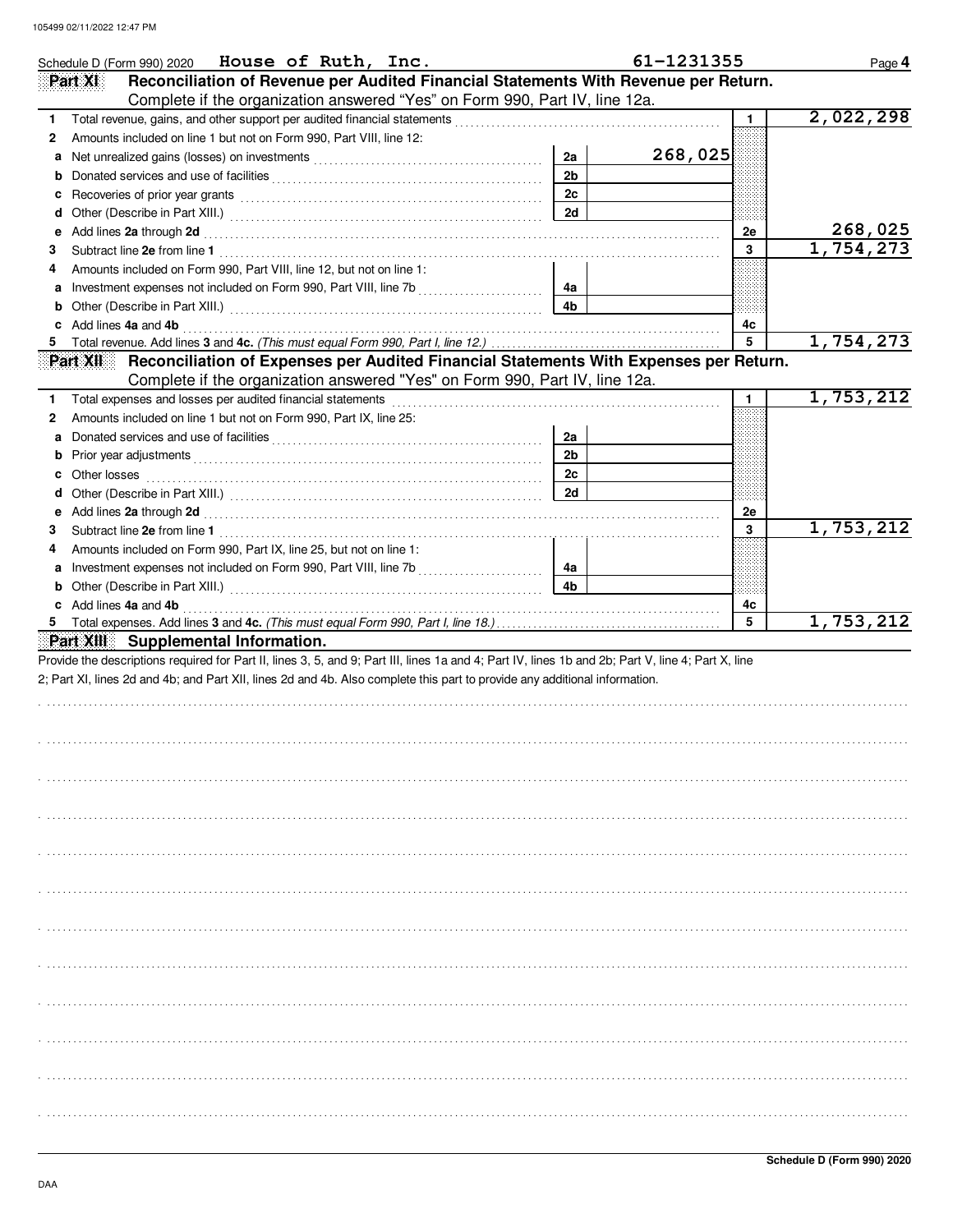| Schedule D (Form 990) 2020 House of Ruth, Inc. | 61-1231355 | Page 5 |
|------------------------------------------------|------------|--------|
| Part XIII Supplemental Information (continued) |            |        |
|                                                |            |        |
|                                                |            |        |
|                                                |            |        |
|                                                |            |        |
|                                                |            |        |
|                                                |            |        |
|                                                |            |        |
|                                                |            |        |
|                                                |            |        |
|                                                |            |        |
|                                                |            |        |
|                                                |            |        |
|                                                |            |        |
|                                                |            |        |
|                                                |            |        |
|                                                |            |        |
|                                                |            |        |
|                                                |            |        |
|                                                |            |        |
|                                                |            |        |
|                                                |            |        |
|                                                |            |        |
|                                                |            |        |
|                                                |            |        |
|                                                |            |        |
|                                                |            |        |
|                                                |            |        |
|                                                |            |        |
|                                                |            |        |
|                                                |            |        |
|                                                |            |        |
|                                                |            |        |
|                                                |            |        |
|                                                |            |        |
|                                                |            |        |
|                                                |            |        |
|                                                |            |        |
|                                                |            |        |
|                                                |            |        |
|                                                |            |        |
|                                                |            |        |
|                                                |            |        |
|                                                |            |        |
|                                                |            |        |
|                                                |            |        |
|                                                |            |        |
|                                                |            |        |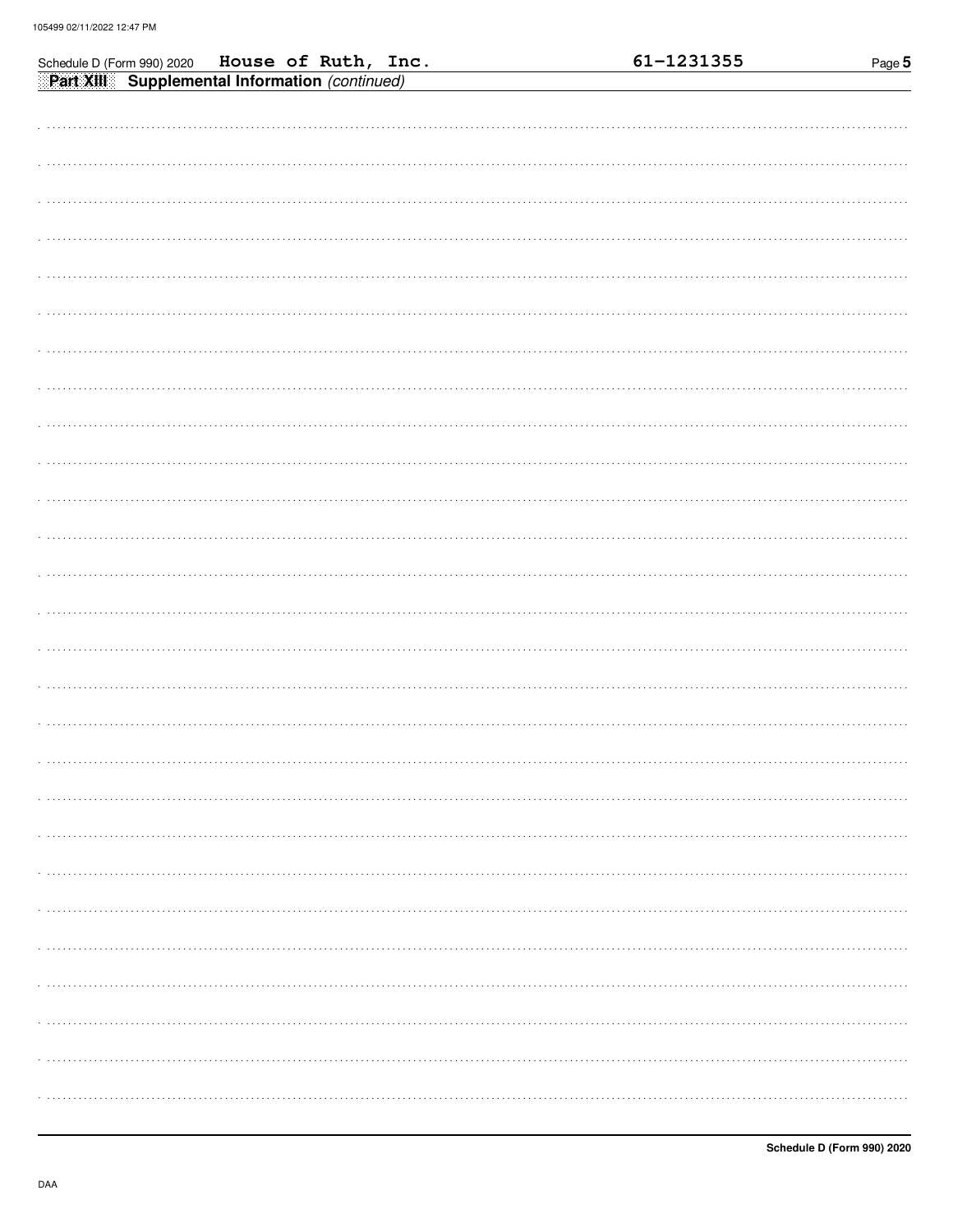| <b>SCHEDULE</b>                                        |                                                                                                                                                                                                                                                                           |                                                           |                                       |                             | Grants and Other Assistance to Organizations,                                                                                         |                                                             |                                          | OMB No. 1545-0047                            |                           |
|--------------------------------------------------------|---------------------------------------------------------------------------------------------------------------------------------------------------------------------------------------------------------------------------------------------------------------------------|-----------------------------------------------------------|---------------------------------------|-----------------------------|---------------------------------------------------------------------------------------------------------------------------------------|-------------------------------------------------------------|------------------------------------------|----------------------------------------------|---------------------------|
| (Form 990)                                             |                                                                                                                                                                                                                                                                           |                                                           |                                       |                             | Complete if the organization answered "Yes" on Form 990, Part IV, line 21 or 22.<br>Governments, and Individuals in the United States |                                                             |                                          | <b>2020</b>                                  |                           |
| Department of the Treasury<br>Internal Revenue Service |                                                                                                                                                                                                                                                                           | $\overline{ }$ Go t                                       |                                       | Attach to Form 990.         | o www.irs.gov/Form990 for the latest information.                                                                                     |                                                             |                                          | Open to Public<br>Inspection                 |                           |
| Name of the organization                               | Inc<br>Ruth,<br>House of                                                                                                                                                                                                                                                  |                                                           |                                       |                             |                                                                                                                                       |                                                             |                                          | Employer identification number<br>61-1231355 |                           |
| Pamilli                                                | General Information on Grants and Assistance                                                                                                                                                                                                                              |                                                           |                                       |                             |                                                                                                                                       |                                                             |                                          |                                              |                           |
| $\blacksquare$                                         | Does the organization maintain records to substantiate the amount of the grants or                                                                                                                                                                                        |                                                           |                                       |                             | assistance, the grantees' eligibility for the grants or assistance, and                                                               |                                                             |                                          | Yes                                          | $\frac{1}{\mathbf{X}}$ No |
| $\mathbf{\Omega}$                                      | Describe in Part IV the organization's procedures for monitoring the use of grant funds in the United States<br>the selection criteria used to award the grants or assistance?                                                                                            | $\begin{array}{c} \vdots \\ \vdots \\ \vdots \end{array}$ |                                       |                             |                                                                                                                                       |                                                             | .                                        |                                              |                           |
| <b>Hate</b>                                            | Grants and Other Assistance to Domestic Organizations and Domestic Governments. Complete if the organization answered "Yes" on Form 990,<br>Part IV, line 21, for any recipient that received more than \$5,000. Part II can be duplicated if additional space is needed. |                                                           |                                       |                             |                                                                                                                                       |                                                             |                                          |                                              |                           |
| ٣                                                      | (a) Name and address of organization<br>or government                                                                                                                                                                                                                     | $MD$ EIN                                                  | (if applicable)<br>(c) IRC<br>section | (d) Amount of cash<br>grant | (e) Amount of non-<br>cash assistance                                                                                                 | (f) Method of valuation<br>(book, FMV, appraisal,<br>other) | noncash assistance<br>(g) Description of | (h) Purpose of grant<br>or assistance        |                           |
| $\widehat{E}$                                          |                                                                                                                                                                                                                                                                           |                                                           |                                       |                             |                                                                                                                                       |                                                             |                                          |                                              |                           |
|                                                        |                                                                                                                                                                                                                                                                           |                                                           |                                       |                             |                                                                                                                                       |                                                             |                                          |                                              |                           |
| $\mathbf{\widehat{e}}$                                 |                                                                                                                                                                                                                                                                           |                                                           |                                       |                             |                                                                                                                                       |                                                             |                                          |                                              |                           |
|                                                        | 医马里耳氏菌 医马里耳氏菌 医马里耳氏菌 医马里耳氏菌 医马里耳氏菌 医马里耳氏菌 医马里耳氏菌 医马里耳氏菌 医马里耳氏菌 医马里耳氏菌 医马里耳氏菌 医骨骨炎                                                                                                                                                                                         |                                                           |                                       |                             |                                                                                                                                       |                                                             |                                          |                                              |                           |
| ම                                                      |                                                                                                                                                                                                                                                                           |                                                           |                                       |                             |                                                                                                                                       |                                                             |                                          |                                              |                           |
|                                                        | $\vdots$                                                                                                                                                                                                                                                                  |                                                           |                                       |                             |                                                                                                                                       |                                                             |                                          |                                              |                           |
| $\widehat{f}$                                          |                                                                                                                                                                                                                                                                           |                                                           |                                       |                             |                                                                                                                                       |                                                             |                                          |                                              |                           |
|                                                        | $\ddot{ }$ : $\ddot{ }$ : $\ddot{ }$ : $\ddot{ }$ : $\ddot{ }$ :                                                                                                                                                                                                          |                                                           |                                       |                             |                                                                                                                                       |                                                             |                                          |                                              |                           |
| ම                                                      |                                                                                                                                                                                                                                                                           |                                                           |                                       |                             |                                                                                                                                       |                                                             |                                          |                                              |                           |
|                                                        |                                                                                                                                                                                                                                                                           |                                                           |                                       |                             |                                                                                                                                       |                                                             |                                          |                                              |                           |
| ම                                                      |                                                                                                                                                                                                                                                                           |                                                           |                                       |                             |                                                                                                                                       |                                                             |                                          |                                              |                           |
|                                                        |                                                                                                                                                                                                                                                                           |                                                           |                                       |                             |                                                                                                                                       |                                                             |                                          |                                              |                           |
| $\epsilon$                                             |                                                                                                                                                                                                                                                                           |                                                           |                                       |                             |                                                                                                                                       |                                                             |                                          |                                              |                           |
|                                                        | 医皮肤病毒 医皮肤病毒 医皮肤病毒 医皮肤病毒 医皮肤病毒 医皮肤病毒 医皮肤病毒 医皮肤病毒 医皮肤病毒 医皮肤病毒 医皮肤病毒 医皮肤病毒 医皮肤病毒                                                                                                                                                                                             |                                                           |                                       |                             |                                                                                                                                       |                                                             |                                          |                                              |                           |
| ම                                                      |                                                                                                                                                                                                                                                                           |                                                           |                                       |                             |                                                                                                                                       |                                                             |                                          |                                              |                           |
|                                                        |                                                                                                                                                                                                                                                                           |                                                           |                                       |                             |                                                                                                                                       |                                                             |                                          |                                              |                           |
| ම                                                      |                                                                                                                                                                                                                                                                           |                                                           |                                       |                             |                                                                                                                                       |                                                             |                                          |                                              |                           |
|                                                        |                                                                                                                                                                                                                                                                           |                                                           |                                       |                             |                                                                                                                                       |                                                             |                                          |                                              |                           |
| ິ                                                      | Enter total number of section 501(c)(3) and government organizations listed in the                                                                                                                                                                                        |                                                           | line 1 table                          |                             |                                                                                                                                       |                                                             |                                          |                                              |                           |
| S                                                      | Enter total number of other organizations listed in the line 1 table                                                                                                                                                                                                      |                                                           |                                       |                             |                                                                                                                                       |                                                             |                                          | Schedule I (Form 990) (2020)                 |                           |
| DAA                                                    | For Paperwork Reduction Act Notice, see the Instructions for Form 990.                                                                                                                                                                                                    |                                                           |                                       |                             |                                                                                                                                       |                                                             |                                          |                                              |                           |

105499 02/11/2022 12:47 PM 105499 02/11/2022 12:47 PM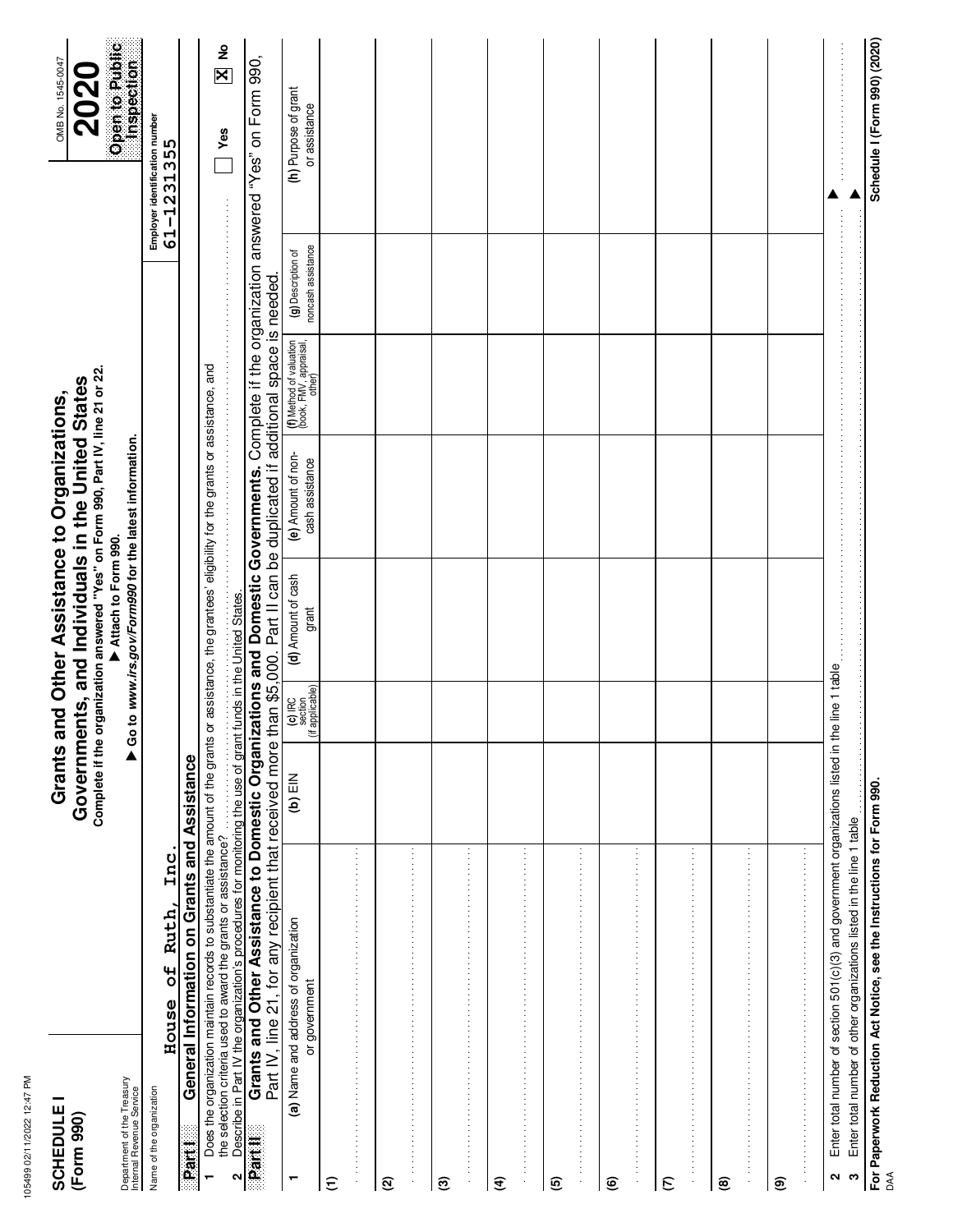| Grants and Other Assistance to Domestic Individuals. Complete if the organization answered "Yes" on Form 990, Part IV, line 22<br>House of Ruth,<br>Schedule I (Form 990) (2020)<br><b>Hilber</b> | Inc           |               | 61-1231355                         |                                                                                        | $\mathbf{\Omega}$<br>Page             |
|---------------------------------------------------------------------------------------------------------------------------------------------------------------------------------------------------|---------------|---------------|------------------------------------|----------------------------------------------------------------------------------------|---------------------------------------|
| Part III can be duplicated if additional space is needec<br>(a) Type of grant or assistance                                                                                                       | (b) Number of | (c) Amount of | (d) Amount of                      | (e) Method of valuation (book,                                                         | (f) Description of noncash assistance |
|                                                                                                                                                                                                   | recipients    | cash grant    | noncash assistance                 | FMV, appraisal, other)                                                                 |                                       |
| food<br>utilities<br>1 Housing                                                                                                                                                                    | 600           | 850<br>298    | 972<br>143,                        | Estimate                                                                               | Food                                  |
| N                                                                                                                                                                                                 |               |               |                                    |                                                                                        |                                       |
| ω                                                                                                                                                                                                 |               |               |                                    |                                                                                        |                                       |
| 4                                                                                                                                                                                                 |               |               |                                    |                                                                                        |                                       |
| ıΩ                                                                                                                                                                                                |               |               |                                    |                                                                                        |                                       |
| ဖ                                                                                                                                                                                                 |               |               |                                    |                                                                                        |                                       |
|                                                                                                                                                                                                   |               |               |                                    |                                                                                        |                                       |
| Supplemental Information. Provide the information<br>Part IV                                                                                                                                      |               |               |                                    | required in Part I, line 2; Part III, column (b); and any other additional information |                                       |
| Part IV - Additional Information                                                                                                                                                                  |               |               |                                    |                                                                                        |                                       |
| Various forms of assistance are provided                                                                                                                                                          |               |               | to clients including TARC tickets, |                                                                                        |                                       |
| rental security deposits, furniture, rent payments, utility payments,                                                                                                                             |               |               |                                    |                                                                                        |                                       |
| moving expenses, uniforms needed for work or school, and funeral assitance.                                                                                                                       |               |               |                                    |                                                                                        |                                       |
|                                                                                                                                                                                                   |               |               |                                    |                                                                                        |                                       |
|                                                                                                                                                                                                   |               |               |                                    |                                                                                        |                                       |
|                                                                                                                                                                                                   |               |               |                                    |                                                                                        |                                       |
|                                                                                                                                                                                                   |               |               |                                    |                                                                                        |                                       |
|                                                                                                                                                                                                   |               |               |                                    |                                                                                        |                                       |
|                                                                                                                                                                                                   |               |               |                                    |                                                                                        |                                       |
|                                                                                                                                                                                                   |               |               |                                    |                                                                                        |                                       |
|                                                                                                                                                                                                   |               |               |                                    |                                                                                        |                                       |
|                                                                                                                                                                                                   |               |               |                                    |                                                                                        | Schedule I (Form 990) (2020)          |
|                                                                                                                                                                                                   |               |               |                                    |                                                                                        |                                       |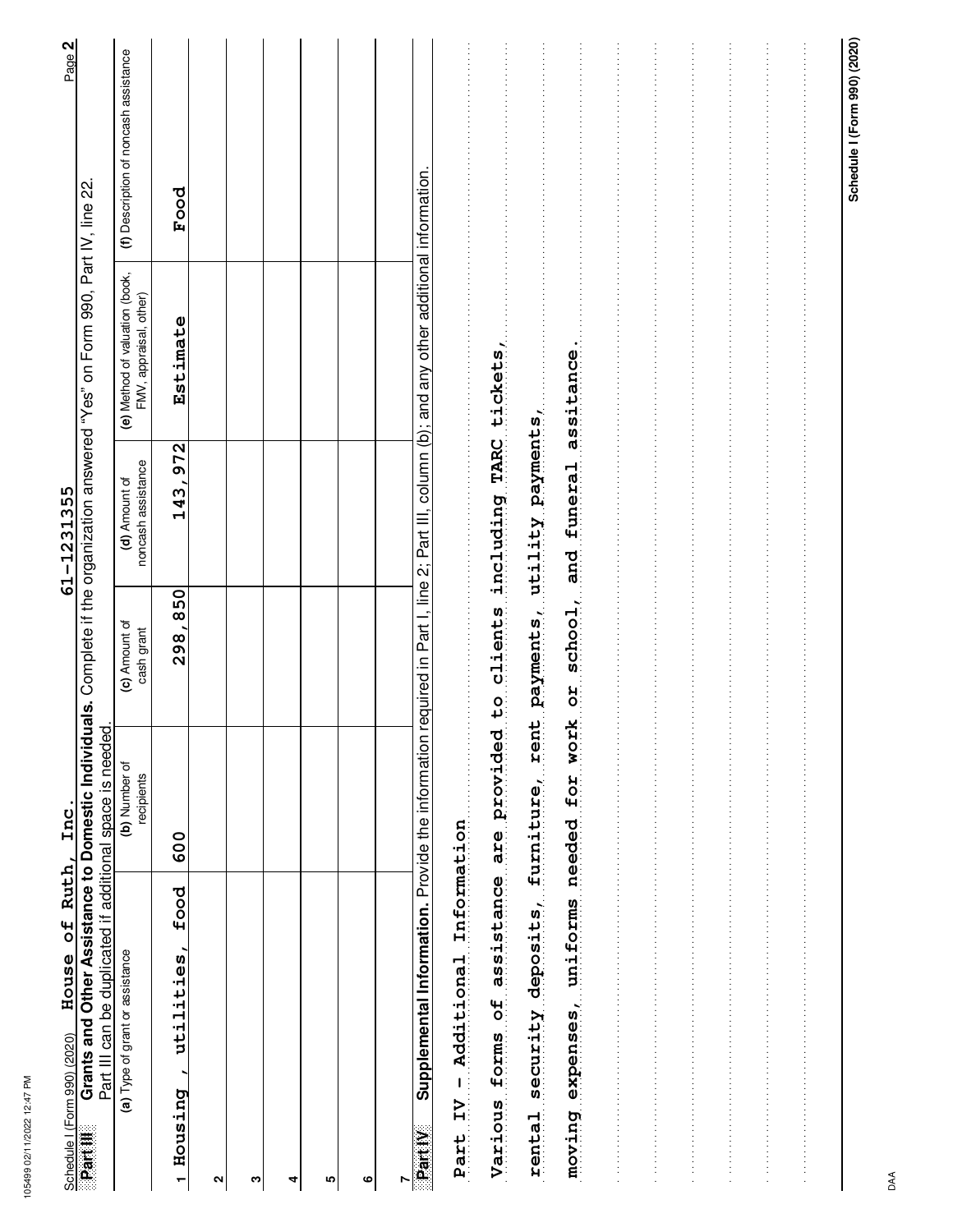# **(Form 990)**

## **SCHEDULE M Noncash Contributions**

 **Complete if the organizations answered "Yes" on Form 990, Part IV, lines 29 or 30.**

OMB No. 1545-0047 **2020**

Department of the Treasury<br>Internal Revenue Service

 **Go to www.irs.gov/Form990 for instructions and the latest information. Attach to Form 990.**

Name of the organization **Employer identification number Employer identification number Inspection Open To Public**

**House of Ruth, Inc. 61-1231355**

|              | <b>Types of Property</b><br>Part I                                                                                 |                         |                            |                              |                              |     |     |    |
|--------------|--------------------------------------------------------------------------------------------------------------------|-------------------------|----------------------------|------------------------------|------------------------------|-----|-----|----|
|              |                                                                                                                    | (a)                     | (b)                        | (c)<br>Noncash contribution  | (d)                          |     |     |    |
|              |                                                                                                                    | Check if                | Number of contributions or | amounts reported on          | Method of determining        |     |     |    |
|              |                                                                                                                    | applicable              | items contributed          | Form 990, Part VIII, line 1g | noncash contribution amounts |     |     |    |
| 1            | Art - Works of art                                                                                                 |                         |                            |                              |                              |     |     |    |
| $\mathbf{2}$ | Art - Historical treasures                                                                                         |                         |                            |                              |                              |     |     |    |
| 3            | Art - Fractional interests                                                                                         |                         |                            |                              |                              |     |     |    |
| 4            | Books and publications                                                                                             |                         |                            |                              |                              |     |     |    |
| 5            | Clothing and household                                                                                             |                         |                            |                              |                              |     |     |    |
|              | $\mathsf{goods}\xrightarrow{\hspace{0.5cm}}$                                                                       |                         |                            |                              |                              |     |     |    |
| 6            | Cars and other vehicles                                                                                            |                         |                            |                              |                              |     |     |    |
| 7            | Boats and planes                                                                                                   |                         |                            |                              |                              |     |     |    |
| 8            |                                                                                                                    |                         |                            |                              |                              |     |     |    |
| 9            | Securities - Publicly traded                                                                                       |                         |                            |                              |                              |     |     |    |
| 10           | Securities - Closely held stock                                                                                    |                         |                            |                              |                              |     |     |    |
| 11           | Securities - Partnership, LLC,                                                                                     |                         |                            |                              |                              |     |     |    |
|              | or trust interests                                                                                                 |                         |                            |                              |                              |     |     |    |
| 12           | Securities - Miscellaneous                                                                                         |                         |                            |                              |                              |     |     |    |
| 13           | Qualified conservation                                                                                             |                         |                            |                              |                              |     |     |    |
|              | contribution - Historic                                                                                            |                         |                            |                              |                              |     |     |    |
|              |                                                                                                                    |                         |                            |                              |                              |     |     |    |
| 14           | Qualified conservation                                                                                             |                         |                            |                              |                              |     |     |    |
|              | contribution - Other                                                                                               |                         |                            |                              |                              |     |     |    |
| 15           | Real estate - Residential                                                                                          |                         |                            |                              |                              |     |     |    |
| 16           | Real estate - Commercial                                                                                           |                         |                            |                              |                              |     |     |    |
| 17           | Real estate - Other                                                                                                |                         |                            |                              |                              |     |     |    |
| 18           |                                                                                                                    |                         |                            |                              |                              |     |     |    |
| 19           | Food inventory                                                                                                     | $\overline{\mathbf{x}}$ | $\mathbf 1$                | 143,972                      |                              |     |     |    |
| 20           | Drugs and medical supplies                                                                                         |                         |                            |                              |                              |     |     |    |
| 21           | Taxidermy                                                                                                          |                         |                            |                              |                              |     |     |    |
| 22           | Historical artifacts                                                                                               |                         |                            |                              |                              |     |     |    |
| 23           | Scientific specimens                                                                                               |                         |                            |                              |                              |     |     |    |
| 24           | Archeological artifacts                                                                                            |                         |                            |                              |                              |     |     |    |
| 25           |                                                                                                                    |                         |                            |                              |                              |     |     |    |
| 26           |                                                                                                                    |                         |                            |                              |                              |     |     |    |
| 27           |                                                                                                                    |                         |                            |                              |                              |     |     |    |
| 28           | Other $\blacktriangleright$ (                                                                                      |                         |                            |                              |                              |     |     |    |
| 29           | Number of Forms 8283 received by the organization during the tax year for contributions for                        |                         |                            |                              |                              |     |     |    |
|              | which the organization completed Form 8283, Part IV, Donee Acknowledgement                                         |                         |                            |                              | 29                           |     |     |    |
|              |                                                                                                                    |                         |                            |                              |                              |     | Yes | No |
| 30a          | During the year, did the organization receive by contribution any property reported in Part I, lines 1 through     |                         |                            |                              |                              |     |     |    |
|              | 28, that it must hold for at least three years from the date of the initial contribution, and which isn't required |                         |                            |                              |                              |     |     |    |
|              |                                                                                                                    |                         |                            |                              |                              | 30a |     | X  |
| b            | If "Yes," describe the arrangement in Part II.                                                                     |                         |                            |                              |                              |     |     |    |
| 31           | Does the organization have a gift acceptance policy that requires the review of any nonstandard                    |                         |                            |                              |                              |     |     |    |
|              | contributions?                                                                                                     |                         |                            |                              |                              | 31  |     | X  |
| 32a          | Does the organization hire or use third parties or related organizations to solicit, process, or sell noncash      |                         |                            |                              |                              |     |     |    |
|              | contributions?                                                                                                     |                         |                            |                              |                              | 32a |     | X  |
| b            | If "Yes," describe in Part II.                                                                                     |                         |                            |                              |                              |     |     |    |
| 33           | If the organization didn't report an amount in column (c) for a type of property for which column (a) is checked,  |                         |                            |                              |                              |     |     |    |
|              | describe in Part II.                                                                                               |                         |                            |                              |                              |     |     |    |

**For Paperwork Reduction Act Notice, see the Instructions for Form 990. Schedule M (Form 990) 2020**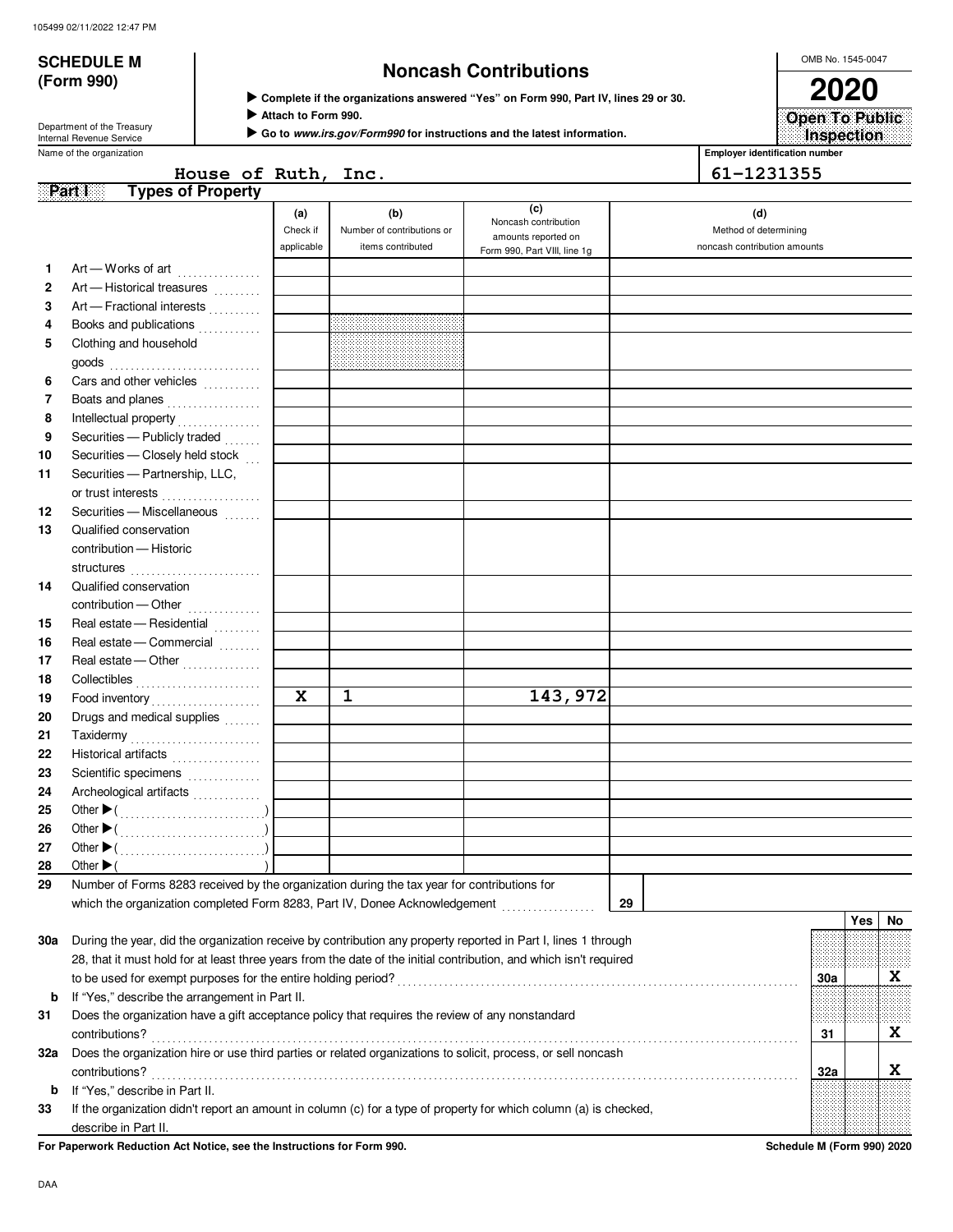|                                                                                   |  |                                                                                                                                                                                                                                                                                                 | Page 2 |
|-----------------------------------------------------------------------------------|--|-------------------------------------------------------------------------------------------------------------------------------------------------------------------------------------------------------------------------------------------------------------------------------------------------|--------|
| or a combination of both. Also complete this part for any additional information. |  | Schedule M (Form 990) 2020 House of Ruth, Inc. 61-1231355 Part II: 60 Dependent Information. Provide the information required by Part I, lines 30b, 32b, and 33, and whether<br>the organization is reporting in Part I, column (b), the number of contributions, the number of items received, |        |
|                                                                                   |  |                                                                                                                                                                                                                                                                                                 |        |
|                                                                                   |  |                                                                                                                                                                                                                                                                                                 |        |
|                                                                                   |  |                                                                                                                                                                                                                                                                                                 |        |
|                                                                                   |  |                                                                                                                                                                                                                                                                                                 |        |
|                                                                                   |  |                                                                                                                                                                                                                                                                                                 |        |
|                                                                                   |  |                                                                                                                                                                                                                                                                                                 |        |
|                                                                                   |  |                                                                                                                                                                                                                                                                                                 |        |
|                                                                                   |  |                                                                                                                                                                                                                                                                                                 |        |
|                                                                                   |  |                                                                                                                                                                                                                                                                                                 |        |
|                                                                                   |  |                                                                                                                                                                                                                                                                                                 |        |
|                                                                                   |  |                                                                                                                                                                                                                                                                                                 |        |
|                                                                                   |  |                                                                                                                                                                                                                                                                                                 |        |
|                                                                                   |  |                                                                                                                                                                                                                                                                                                 |        |
|                                                                                   |  |                                                                                                                                                                                                                                                                                                 |        |
|                                                                                   |  |                                                                                                                                                                                                                                                                                                 |        |
|                                                                                   |  |                                                                                                                                                                                                                                                                                                 |        |
|                                                                                   |  |                                                                                                                                                                                                                                                                                                 |        |
|                                                                                   |  |                                                                                                                                                                                                                                                                                                 |        |
|                                                                                   |  |                                                                                                                                                                                                                                                                                                 |        |
|                                                                                   |  |                                                                                                                                                                                                                                                                                                 |        |
|                                                                                   |  |                                                                                                                                                                                                                                                                                                 |        |
|                                                                                   |  |                                                                                                                                                                                                                                                                                                 |        |
|                                                                                   |  |                                                                                                                                                                                                                                                                                                 |        |
|                                                                                   |  |                                                                                                                                                                                                                                                                                                 |        |
|                                                                                   |  |                                                                                                                                                                                                                                                                                                 |        |
|                                                                                   |  |                                                                                                                                                                                                                                                                                                 |        |
|                                                                                   |  |                                                                                                                                                                                                                                                                                                 |        |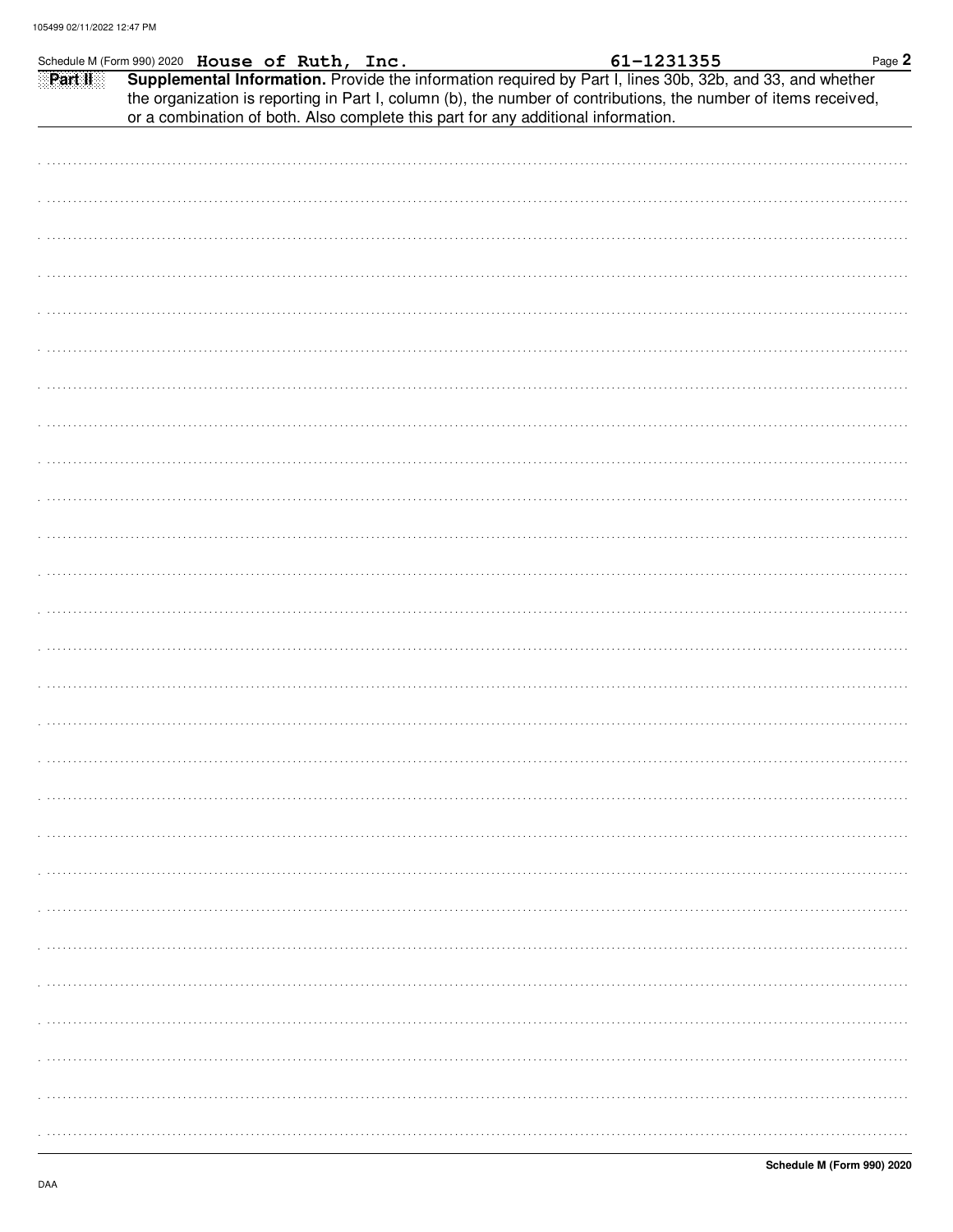| <b>SCHEDULE O</b><br>(Form 990 or 990-EZ)              |                                      |                                                       | Supplemental Information to Form 990 or 990-EZ<br>Complete to provide information for responses to specific questions on<br>Form 990 or 990-EZ or to provide any additional information. |                                       | OMB No. 1545-0047<br>2020 |
|--------------------------------------------------------|--------------------------------------|-------------------------------------------------------|------------------------------------------------------------------------------------------------------------------------------------------------------------------------------------------|---------------------------------------|---------------------------|
|                                                        |                                      | Attach to Form 990 or 990-EZ.                         |                                                                                                                                                                                          |                                       | Open to Public            |
| Department of the Treasury<br>Internal Revenue Service |                                      | Go to www.irs.gov/Form990 for the latest information. |                                                                                                                                                                                          |                                       | <b>Inspection</b>         |
| Name of the organization                               |                                      |                                                       |                                                                                                                                                                                          | <b>Employer identification number</b> |                           |
|                                                        | House of Ruth, Inc.                  |                                                       |                                                                                                                                                                                          | 61-1231355                            |                           |
|                                                        |                                      |                                                       | Form 990, Part III, Line 4d - All Other Accomplishments                                                                                                                                  |                                       |                           |
|                                                        | Other forms of financial assistance: |                                                       |                                                                                                                                                                                          |                                       |                           |
| Children's Program                                     |                                      |                                                       |                                                                                                                                                                                          |                                       |                           |
|                                                        |                                      |                                                       | We provide back-to-school assistance including clothing vouchers,                                                                                                                        |                                       |                           |
|                                                        | backpacks, and school supplies.      |                                                       |                                                                                                                                                                                          |                                       |                           |
| Case Management                                        |                                      |                                                       |                                                                                                                                                                                          |                                       |                           |
|                                                        |                                      |                                                       | We provide treatment planning where clients set their own concrete,                                                                                                                      |                                       |                           |
|                                                        |                                      |                                                       | achievable goals to address mental, physical, emotional, social, financial,                                                                                                              |                                       |                           |
|                                                        | educational, and employment needs.   |                                                       |                                                                                                                                                                                          |                                       |                           |
| Financial Assistance                                   |                                      |                                                       |                                                                                                                                                                                          |                                       |                           |
|                                                        |                                      |                                                       | TARC tickets, rental security deposits, furniture, rent and utility                                                                                                                      |                                       |                           |
|                                                        |                                      |                                                       | payments, moving expenses, uniforms needed for work or school, and funeral                                                                                                               |                                       |                           |
| expenses                                               |                                      |                                                       |                                                                                                                                                                                          |                                       |                           |
|                                                        |                                      |                                                       | Form 990, Part VI, Line 11b - Organization's Process to Review Form 990                                                                                                                  |                                       |                           |
|                                                        |                                      |                                                       | Staff reviews the 990 with the Finance Committee. The Treasurer then                                                                                                                     |                                       |                           |
|                                                        |                                      |                                                       | reviews with the Board's executive committee. It is then presented to the                                                                                                                |                                       |                           |
| full Board for approval.                               |                                      |                                                       |                                                                                                                                                                                          |                                       |                           |
|                                                        |                                      |                                                       | Form 990, Part VI, Line 12c - Enforcement of Conflicts Policy                                                                                                                            |                                       | .                         |
|                                                        |                                      |                                                       | In addition to providing a written handbook, the organization conducts                                                                                                                   |                                       |                           |
|                                                        |                                      |                                                       | Board Orientations, Board Retreats, regular staff meetings and an annual                                                                                                                 |                                       |                           |
| staff retreat.                                         |                                      |                                                       |                                                                                                                                                                                          |                                       |                           |
|                                                        |                                      |                                                       | Form 990, Part VI, Line 15a - Compensation Process for Top Official                                                                                                                      |                                       |                           |